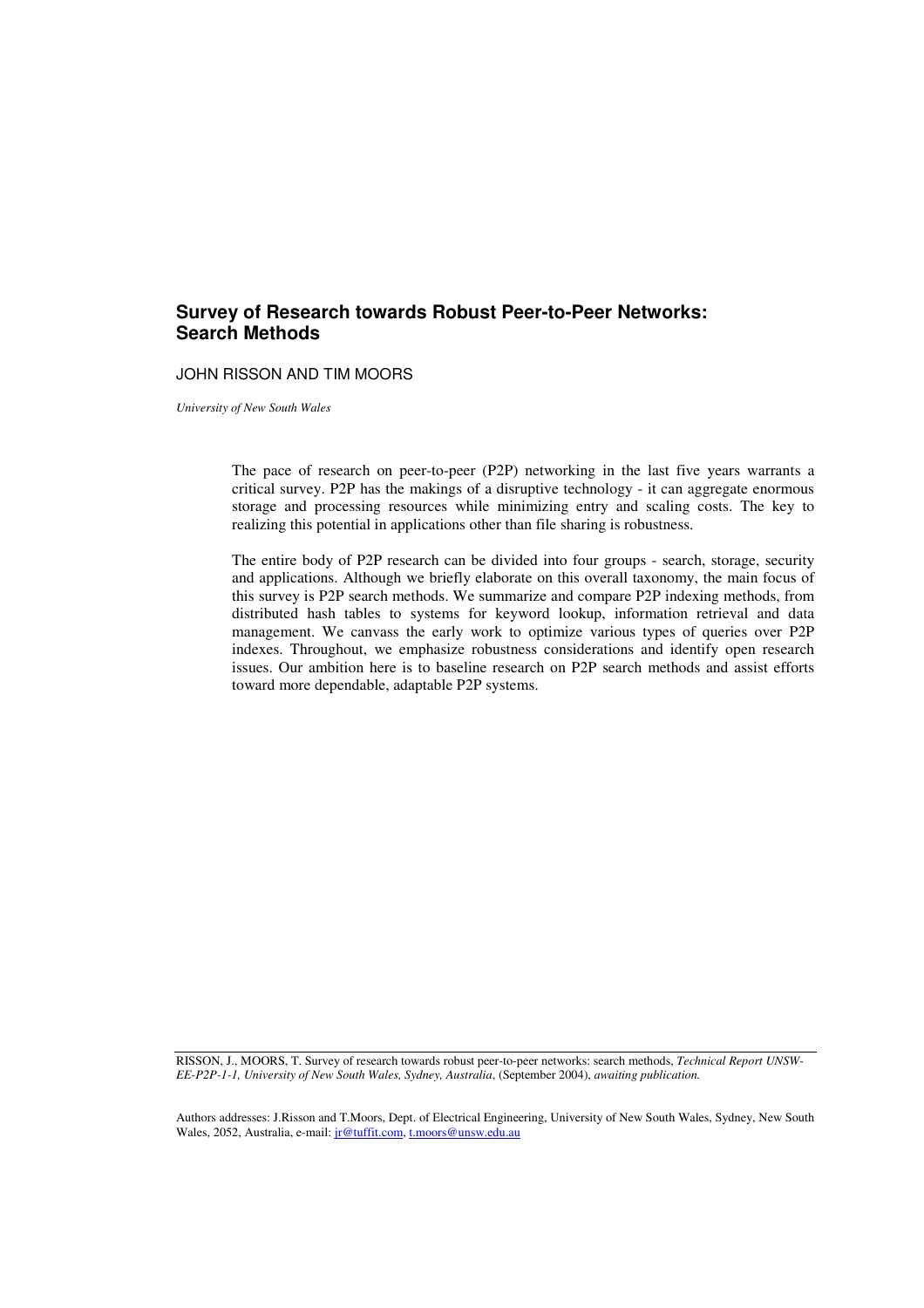# **Table of Contents**

| 1. |         |                                |  |
|----|---------|--------------------------------|--|
|    | 1.1.    |                                |  |
|    | 1.2.    |                                |  |
|    | 1.3.    |                                |  |
| 2. |         |                                |  |
|    | 2.1.    |                                |  |
|    | 2.2.    |                                |  |
|    | 2.3.    |                                |  |
| 3. |         |                                |  |
|    | 3.1.    |                                |  |
|    | 3.2.    |                                |  |
|    | 3.3.    |                                |  |
|    | 3.4.    |                                |  |
|    | 3.5.    |                                |  |
|    | 3.6.    |                                |  |
| 4. |         |                                |  |
|    | $4.1$ . |                                |  |
|    | 4.2.    | Peer Information Retrieval  16 |  |
|    | 4.3.    |                                |  |
| 5. |         |                                |  |
|    | 5.1.    |                                |  |
|    | 5.2.    |                                |  |
|    | 5.3.    |                                |  |
|    | 5.4.    |                                |  |
| 6. |         |                                |  |
| 7. |         |                                |  |

# **1. Introduction**

Peer-to-peer (P2P) networks are those that exhibit three characteristics: self-organization, symmetric communication and distributed control (Roussopoulos, Baker et al. 2004). A self-organizing P2P network "automatically adapts to the arrival, departure and failure of nodes" (Rowstron and Druschel 2001a). Communication is symmetric in that peers act as both clients and servers. It has no centralized directory or control point. USENET servers or BGP peers have these traits (Yeager and Bhattacharjee 2003) but the emphasis here is on the flurry of research since 2000. Leading examples include Gnutella (Klingberg and Manfredi 2002), Freenet (Clarke 1999), Pastry (Rowstron and Druschel 2001a), Tapestry (Zhao, Kubiatowicz et al. 2001), Chord (Stoica, Morris et al. 2001), the Content Addressable Network (CAN) (Ratnasamy, Francis et al. 2001), pSearch (Tang, Xu et al. 2002b) and Edutella (Nejdl, Decker et al. 2003). Some have suggested that peers are inherently unreliable (Aberer and Hauswirth 2001). Others have assumed well-connected, stable peers (Zhou and van Renesse 2004).

This critical survey of P2P academic literature is warranted, given the intensity of recent research. At the time of writing, one research database lists over 5,800 P2P publications ("Citeseer Scientific Literature Digital Library" 2004). One vendor surveyed P2P products and deployments (Milojicic, Kalogeraki et al. 2002). There is also a tutorial survey of leading P2P systems (Aberer and Hauswirth 2002). DePaoli and Mariani recently reviewed the dependability of some early P2P systems at a high level (DePaoli and Mariani 2004). The need for a critical survey was flagged in the peer-to-peer

research group of the Internet Research Task Force (IRTF) (Yeager 2003).

The entire body of P2P research literature can be divided along four lines: search, security, storage and applications. The search and security classifications have been used by Daswani et al (Daswani, Garcia-Molina et al. 2003). In Figure 1, we elaborate on this taxonomy and give a representative list of papers. The list is by no means comprehensive. In this survey, we concentrate on search methods, considering semantic and semantic-free ways of indexing information in a P2P network. We also canvass early work to optimize various query types over P2P indexes. Storage, security and application aspects are deferred.

Our initial objective for this paper was to answer the question, "How robust are P2P search networks?" A good proportion of the paper first addresses the supporting question, "How do P2P search networks work?" This foundation is important given the pace and breadth of research. Where it is available, we emphasize work on robustness and flush out promising lines of investigation.

P2P is potentially a disruptive technology with numerous applications, but this potential will not be realized unless it is demonstrated to be robust. A massively distributed search technique may yield<br>numerous practical benefits for applications practical benefits for applications (Balakrishnan, Kaashoek et al. 2003). A P2P system has potential to be more dependable than architectures relying on a small number of centralized servers. It has potential to evolve better from small configurations - the capital outlays for high performance servers can be reduced and spread over time if a P2P assembly of general purpose nodes is used. A similar argument motivated the deployment of distributed databases – one thousand, off-the-shelf PC processors are more powerful and much less expensive than a large mainframe computer (Kossmann 2000). Storage and processing can be aggregated to achieve massive scale. Wasteful partitioning between servers or clusters can be avoided. As Gedik and Liu put it, if P2P is to find its way into applications other than simple file sharing, then reliability needs to be addressed (Gedik and Liu 2003b).

# **1.1. Related Disciplines**

Peer-to-peer research draws upon numerous distributed systems disciplines. Networking researchers will recognize familiar issues of naming, routing and congestion control. P2P designs need to address routing and security issues across network region boundaries (Sollins 2003). Networking research has traditionally been host-centric. The web's Universal Resource Identifiers are naturally tied to specific hosts, making object mobility a challenge (Walfish, Balakrishnan et al. 2004).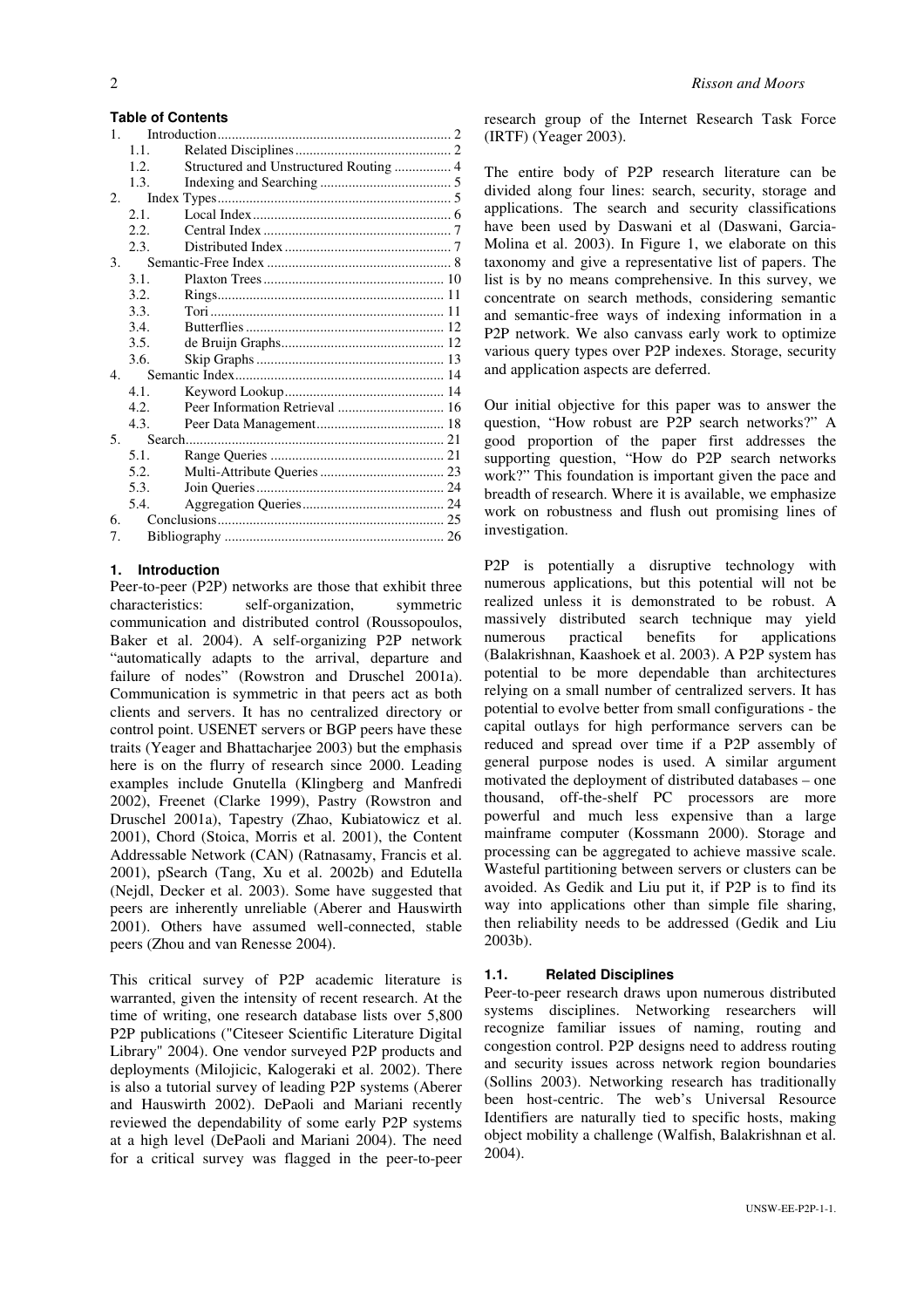| <b>Taxonomy</b>                                                                                                                                                        | <b>Selected References</b>                                                                                                                                                                                                                                                                                                                                                                                                                                                                                                                                                                                                                                                                                                                                                                                                                                                                                                                                                                                                                                                                             |
|------------------------------------------------------------------------------------------------------------------------------------------------------------------------|--------------------------------------------------------------------------------------------------------------------------------------------------------------------------------------------------------------------------------------------------------------------------------------------------------------------------------------------------------------------------------------------------------------------------------------------------------------------------------------------------------------------------------------------------------------------------------------------------------------------------------------------------------------------------------------------------------------------------------------------------------------------------------------------------------------------------------------------------------------------------------------------------------------------------------------------------------------------------------------------------------------------------------------------------------------------------------------------------------|
| <b>Search</b>                                                                                                                                                          | (Yang and Garcia-Molina 2002b; Yang and Garcia-Molina 2002a; Yang and Garcia-Molina 2002c; Balakrishnan,<br>Kaashoek et al. 2003; Bawa, Sun et al. 2003; Cooper and Garcia-Molina 2003b; Daswani, Garcia-Molina et al. 2003;<br>Gummadi, Gummadi et al. 2003; Hellerstein 2003; Huebsch, Hellerstein et al. 2003; Shi, Guangwen et al. 2004)                                                                                                                                                                                                                                                                                                                                                                                                                                                                                                                                                                                                                                                                                                                                                           |
| Semantic-Free Indexes<br><b>Plaxton Trees</b><br>Rings<br>Tori<br><i>Butterflies</i><br>de Bruijn Graphs<br>Skip Graphs                                                | (Devine 1993; Litwin, Niemat et al. 1993; Litwin, Neimat et al. 1996; Karger, Lehman et al. 1997; Plaxton, Rajaraman<br>et al. 1997; Rowstron and Druschel 2001a; Stoica, Morris et al. 2001; Zhao, Kubiatowicz et al. 2001; Harvey, Dunagan<br>et al. 2002; Li and Plaxton 2002; Malkhi, Naor et al. 2002; Maymounkov and Mazieres 2002; Ratnasamy, Shenker et<br>al. 2002; Zhao, Duan et al. 2002; Aberer, Cudre-Mauroux et al. 2003; Aspnes and Shah 2003; Cates 2003; Gupta,<br>Birman et al. 2003; Harvey, Jones et al. 2003a; Kaashoek and Karger 2003; Loguinov, Kumar et al. 2003; Rhea,<br>Roscoe et al. 2003; Stoica, Morris et al. 2003; Ganesan, Krishna et al. 2004; van Renesse and Bozdog 2004; Zhao,<br>Huang et al. 2004)                                                                                                                                                                                                                                                                                                                                                             |
| Semantic Indexes<br>Keyword Lookup<br>Peer Information Retrieval<br>Peer Data Management                                                                               | (Clarke, Sandberg et al. 2001; Jovanovic 2001; Babaoglu, Meling et al. 2002; Kalogaraki, Gunopulos et al. 2002;<br>Klingberg and Manfredi 2002; Lv, Cao et al. 2002; Lv, Ratnasamy et al. 2002; Ripeanu, Iamnitchi et al. 2002;<br>Schlosser, Sintek et al. 2002; Sunaga, Takemoto et al. 2002; Bawa, Manku et al. 2003; Chawathe, Ratnasamy et al.<br>2003; Joseph and Hoshiai 2003; Nejdl, Siberski et al. 2003; Tatarinov, Mork et al. 2003; Yang and Garcia-Molina<br>2003; Zhang, Shi et al. 2003; Cai and Frank 2004; Loo, Huebsch et al. 2004b; Tempich, Staab et al. 2004)                                                                                                                                                                                                                                                                                                                                                                                                                                                                                                                     |
| Search<br>Range Queries<br>Multi-Attribute Queries<br>Join Queries<br><b>Aggregation Queries</b><br>Continuous Queries<br>Recursive Queries<br><b>Adaptive Queries</b> | (Litwin, Neimat et al. 1994; Litwin and Neimat 1996; Avnur and Hellerstein 2000; Aberer 2002b; Andrzejak and Xu<br>2002; Harren, Hellerstein et al. 2002; Hodes, Czerwinski et al. 2002; Aberer, Datta et al. 2003; Albrecht, Arnold et al.<br>2003; Aspnes and Shah 2003; Bhagwan, Varghese et al. 2003; Cai, Frank et al. 2003; Daswani, Garcia-Molina et al.<br>2003; Gedik and Liu 2003b; Gedik and Liu 2003a; Gupta, Agrawal et al. 2003; Harvey, Jones et al. 2003a; Hellerstein<br>2003; Huebsch, Hellerstein et al. 2003; Montresor, Jelasity et al. 2003; Ratnasamy, Francis et al. 2003; Triantafillou<br>and Pitoura 2003; Tsangou, Ndiaye et al. 2003; van Renesse, Birman et al. 2003; Zhang, Shi et al. 2003; Albrecht,<br>Arnold et al. 2004; Aspnes, Kirsch et al. 2004; Bawa, Gionis et al. 2004; Bharambe, Agrawal et al. 2004; Ganesan,<br>Bawa et al. 2004; Jelasity, Kowalczyk et al. 2004; Loo, Huebsch et al. 2004a; Ramabhadran, Ratnasamy et al. 2004;<br>Schmidt and Parashar 2004; Tanin, Harwood et al. 2004; van Renesse and Bozdog 2004; Yalagandula and Dahlin<br>2004) |
| <b>Storage</b>                                                                                                                                                         |                                                                                                                                                                                                                                                                                                                                                                                                                                                                                                                                                                                                                                                                                                                                                                                                                                                                                                                                                                                                                                                                                                        |
| Consistency & Replication<br>Eventual consistency<br>Trade-offs                                                                                                        | (Lomet 1996; Cohen and Shenker 2002b; Cohen and Shenker 2002a; Weatherspoon and Kubiatowicz 2002b; Geels and<br>Kubiatowicz 2003; On, Schmitt et al. 2003; Gopalakrishnan, Silaghi et al. 2004b) (Kubiatowicz, Bindel et al. 2000;<br>Rhea, Wells et al. 2001; Rowstron and Druschel 2001b; Adya, Wattenhofer et al. 2002; Lin, Lian et al. 2004)                                                                                                                                                                                                                                                                                                                                                                                                                                                                                                                                                                                                                                                                                                                                                      |
| Distribution<br>Epidemics, Bloom Filters                                                                                                                               | (Bloom 1970; Bailey 1975; Demers, Greene et al. 1987; Gupta, Birman et al. 2001; Hodes, Czerwinski et al. 2002;<br>Mohan and Kalogaraki 2002; Weatherspoon and Kubiatowicz 2002a; Aberer, Cudre-Mauroux et al. 2003; Birman<br>2003; Costa, Migliavacca et al. 2003; Eugster, Guerraoiu et al. 2003; Ganesh, Kermarrec et al. 2003; Gupta, Birman et<br>al. 2003; Koloniari, Petrakis et al. 2003; Koloniari and Pitoura 2003; van Renesse, Birman et al. 2003; Vogels, Renesse<br>et al. 2003; Voulgaris and van Steen 2003; Birman and Gupta 2004; Costa, Migliavacca et al. 2004; Eugster, Guerraoiu<br>et al. 2004; Gupta 2004; Koloniari and Pitoura 2004)                                                                                                                                                                                                                                                                                                                                                                                                                                        |
| <b>Fault Tolerance</b><br>Erasure Coding<br><b>Byzantine Agreement</b>                                                                                                 | (Byers, Considine et al. 2002; Rodrigues, Liskov et al. 2002; Weatherspoon and Kubiatowicz 2002b; Weatherspoon,<br>Moscovitz et al. 2002; Castro, Rodrigues et al. 2003; Cates 2003; Maymounkov and Mazieres 2003; Naor and Wieder<br>2003b; Plank, Atchley et al. 2003; Krohn, Freedman et al. 2004)                                                                                                                                                                                                                                                                                                                                                                                                                                                                                                                                                                                                                                                                                                                                                                                                  |
| Locality                                                                                                                                                               | (Gummadi, Saroui et al. 2002; Hildrum, Kubiatowicz et al. 2002; Keleher, Bhattacharjee et al. 2002; Li and Plaxton<br>2002; Ng and Zhang 2002; Zhao, Duan et al. 2002; Freedman and Mazieres 2003; Gummadi, Gummadi et al. 2003;<br>Harvey, Jones et al. 2003b; Massoulie, Kermarrec et al. 2003; Pias, Crowcroft et al. 2003; Ruhl 2003; Sollins 2003;<br>Awerbuch and Scheideler 2004a; Cox, Dabek et al. 2004; Dabek, Cox et al. 2004; Dabek, Li et al. 2004; Fessant,<br>Handurukande et al. 2004; Hildrum, Krauthgamer et al. 2004; Karger and Ruhl 2004a; Liu, Liu et al. 2004; Lua,<br>Crowcroft et al. 2004; Mislove and Druschel 2004; Zhang, Zhang et al. 2004)                                                                                                                                                                                                                                                                                                                                                                                                                              |
| Load Balancing                                                                                                                                                         | (Aberer, Datta et al. 2003; Adler, Halperin et al. 2003; Baquero and Lopes 2003; Byers, Considine et al. 2003;<br>Kaashoek and Karger 2003; Rao, Lakshminarayanan et al. 2003; Ruhl 2003; Aspnes, Kirsch et al. 2004; Castro, Lee et<br>al. 2004; Gao and Steenkiste 2004; Gopalakrishnan, Silaghi et al. 2004a; Karger and Ruhl 2004b; Karger and Ruhl<br>2004c; Manku 2004; Stavrou, Rubenstein et al. 2004; Wang, Zhang et al. 2004)                                                                                                                                                                                                                                                                                                                                                                                                                                                                                                                                                                                                                                                                |
| <b>Security</b>                                                                                                                                                        |                                                                                                                                                                                                                                                                                                                                                                                                                                                                                                                                                                                                                                                                                                                                                                                                                                                                                                                                                                                                                                                                                                        |
| Character<br><i>Identity</i><br><b>Reputation and Trust</b><br><i>Incentives</i>                                                                                       | (Damiani, di Vimercati et al. 2002; Blaze, Feigenbaum et al. 2003; Buragohain, Agrawal et al. 2003; Caronni and<br>Waldvogel 2003; Schneidman and Parkes 2003; Anagnostakis and Greenwald 2004; Feldman, Lai et al. 2004; Marti,<br>Ganesan et al. 2004; Papaioannou and Stamoulis 2004; Selcuk, Uzun et al. 2004; Sieka, Kshemkalyani et al. 2004)                                                                                                                                                                                                                                                                                                                                                                                                                                                                                                                                                                                                                                                                                                                                                    |
| Goals<br>Availability<br>Authenticity<br>Anonymity<br>Access Control<br>Fair Trading                                                                                   | (Clarke, Sandberg et al. 2001; Daswani and Garcia-Molina 2002; Fiat and Saia 2002; Freedman and Morris 2002;<br>Hazel and Wiley 2002; Serjantov 2002; Sit and Morris 2002; Bawa, Sun et al. 2003; Cox and Noble 2003; Daswani,<br>Garcia-Molina et al. 2003; Ngan, Wallach et al. 2003; Ramaswamy and Liu 2003; Singh and Liu 2003; Surridge and<br>Upstill 2003; Berket, Essiari et al. 2004; Feldman, Papadimitriou et al. 2004; Josephson, Sirer et al. 2004; O'Donnel and<br>Vaikuntanathan 2004)                                                                                                                                                                                                                                                                                                                                                                                                                                                                                                                                                                                                  |
| <b>Applications</b>                                                                                                                                                    | (Li 2002; Considine, Walfish et al. 2003; Karp, Ratnasamy et al. 2004; Roussopoulos, Baker et al. 2004)                                                                                                                                                                                                                                                                                                                                                                                                                                                                                                                                                                                                                                                                                                                                                                                                                                                                                                                                                                                                |
| Memory<br>File Systems<br>Web<br><b>Content Delivery Networks</b><br><i>Directories</i><br>Service Discovery<br>Publish / Subscribe                                    | (Dabek, Kaashoek et al. 2001; Gold and Tidhar 2001; Kan and Faybishenko 2001; Annexstein, Berman et al. 2002;<br>Kangasharju, Ross et al. 2002; Muthitacharoen, Morris et al. 2002b; Muthitacharoen, Morris et al. 2002a; Saroiu,<br>Gummadi et al. 2002b; Mislove, Post et al. 2003; Fessant, Handurukande et al. 2004) (Iyer, Rowstron et al. 2002;<br>Bawa, Bayardo et al. 2003; Li, Loo et al. 2003; Freedman, Freudenthal et al. 2004; Loo, Krishnamurthy et al. 2004)<br>(Cuenca-Acuna, Peery et al. 2002; Junginger and Lee 2004; van Renesse and Bozdog 2004) (Balazinska, Balakrishnan<br>et al. 2002; Chander, Dawson et al. 2002; Cox, Muthitacharoen et al. 2002; Hodes, Czerwinski et al. 2002; Iamnitchi<br>2003; Awerbuch and Scheideler 2004b; Walfish, Balakrishnan et al. 2004)                                                                                                                                                                                                                                                                                                      |
| Intelligence<br><b>GRID</b><br>Security                                                                                                                                | (Hoschek 2002; Iamnitchi, Foster et al. 2002; Foster and Iamnitchi 2003; Lo, Zappala et al. 2004) (Ajmani, Clarke et al.<br>2002; Aberer, Datta et al. 2004)                                                                                                                                                                                                                                                                                                                                                                                                                                                                                                                                                                                                                                                                                                                                                                                                                                                                                                                                           |
| Communication<br><b>Multicasting</b><br><b>Streaming Media</b><br><i>Mobility</i><br>Sensors                                                                           | (Zhuang, Zhao et al. 2001; Castro, Druschel et al. 2002; Halepovic and Deters 2002; Lienhart, Holliman et al. 2002;<br>Ratnasamy, Karp et al. 2002; Stoica, Adkins et al. 2002; Castro, Druschel et al. 2003; Demirbas and Ferhatosmanoglu<br>2003; Hefeeda, Habib et al. 2003; Ratnasamy, Karp et al. 2003; Sasabe, Wakamiya et al. 2003; van Renesse, Birman et<br>al. 2003; Voulgaris and van Steen 2003; Zhang and Hu 2003; Hellerstein and Wang 2004; Hsieh and Sivakumar 2004;<br>Nicolosi and Mazieres 2004; Padmanabhan, Wang et al. 2004; Sit, Dabek et al. 2004; Tran, Hua et al. 2004;<br>Wawrzoniak, Peterson et al. 2004; Zhou and van Renesse 2004)                                                                                                                                                                                                                                                                                                                                                                                                                                      |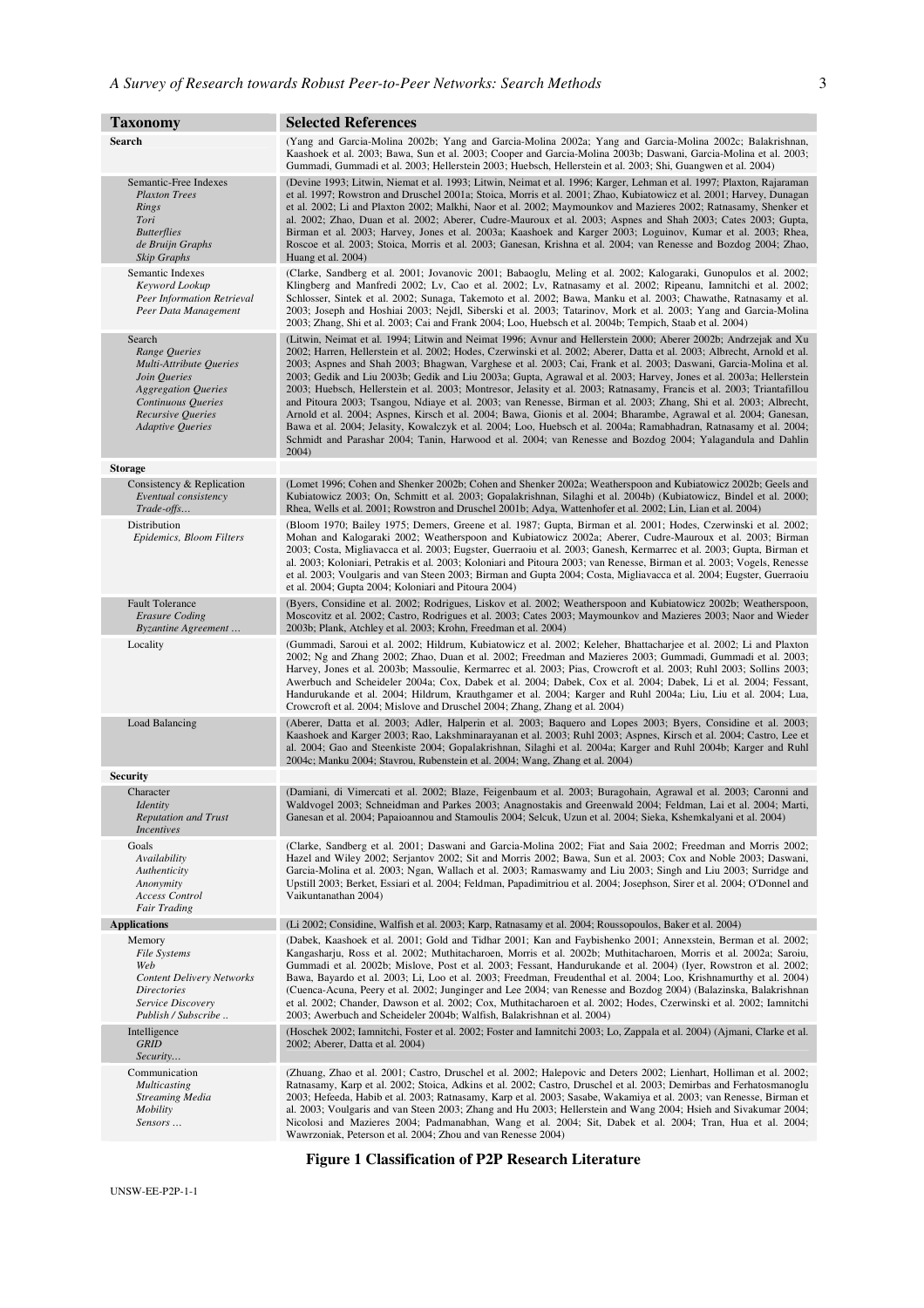P2P work is data-centric (Shenker 2003). P2P systems for dynamic object location and routing have borrowed heavily from the distributed systems corpus. Some have used replication, erasure codes and Byzantine agreement (Rhea, Wells et al. 2001). Others have used epidemics for durable peer group communication (Gupta, Birman et al. 2003).

Similarly, P2P research is set to benefit from database research (Gribble, Halevy et al. 2001). Database researchers will recognize the need to reapply Codd's principle of physical data independence, that is, to decouple data indexes from the applications that use the data (Hellerstein 2003). It was the invention of appropriate indexing mechanisms and query optimizations that enabled data independence. Database indexes like B+ trees have an analog in P2P's distributed hash tables (DHTs). Wide-area, P2P query optimization is a ripe, but challenging, area for innovation.

More flexible distribution of objects comes with increased security risks. There are opportunities for security researchers to deliver new methods for availability, file authenticity, anonymity and access control (Daswani, Garcia-Molina et al. 2003). Proactive and reactive mechanisms are needed to deal with large numbers of autonomous, distributed peers. To build robust systems from cooperating but self-interested peers, issues of identity, reputation, trust and incentives need to be tackled.

Possibly the largest portion of P2P research has majored on basic routing structures (Balakrishnan, Kaashoek et al. 2003), where research on algorithms comes to the fore. Should the overlay be "structured" or "unstructured"? Are the two approaches competing or complementary? Comparisons of the "structured" approaches – hypercubes, rings, toroids, butterflies, de Bruijn and skip graphs – have weighed the amount of routing state per peer and the number of links per peer against overlay hop-counts. While "unstructured" overlays initially used blind flooding and random walks, overheads usually trigger some structure, for example super-peers and clusters.

P2P applications rely on cooperation between these disciplines. Applications have included file sharing, directories, content delivery networks, email, distributed computation, publish-subscribe middleware, multicasting, and distributed authentication. Which applications will be suited to which structures? Are there adaptable mechanisms which can decouple applications from the underlying data structures? What are the criteria for selection of applications amenable to a P2P design (Roussopoulos, Baker et al. 2004)?

Robustness is emphasized throughout the survey. We are particularly interested in two aspects. The first, dependability, was a leading design goal for the original Internet (Clark 1988). It deserves the same status in P2P. The measures of dependability are well established: reliability, a measure of the mean-time-tofailure (MTTF); availability, a measure of both the MTTF and the mean-time-to-repair  $(MTTR)^1$ ; maintainability; and safety (Laprie 1995). The second aspect is the ability to accommodate variation in outcome, which one could call adaptability. Its measures have yet to be defined. In the context of the Internet, it was only recently acknowledged as a first class requirement (Clark, Wroclawski et al. 2002). In P2P, it means planning for the tussles over resources and identity. It means handling different kinds of queries and accomodating changeable application requirements with minimal intervention. It means " organic scaling" (Huebsch, Hellerstein et al. 2003), whereby the system grows gracefully, without a priori data center costs or architectural breakpoints.

In the following section, we discuss one notable omission from the taxonomy of P2P networking in Figure 1 - routing.

# **1.2. Structured and Unstructured Routing**

P2P routing algorithms have been classified as "structured" or "unstructured". Early instantiations of Gnutella were unstructured – keyword queries were flooded widely (Clip2 2000). Napster ("Napster") had decentralized content and a centralized index, so only partially satisfies the distributed control criteria for P2P systems. Early structured algorithms included Plaxton, Rajaraman and Richa (Plaxton, Rajaraman et al. 1997), Pastry (Rowstron and Druschel 2001a), Tapestry (Zhao, Huang et al. 2004), Chord (Stoica, Morris et al. 2001) and the Content Addressable Network (Ratnasamy, Francis et al. 2001). Mishchke and Stiller recently classified P2P systems by the presence or absence of structure in routing tables and network topology (Mishchke and Stiller 2004).

Some have cast unstructured and structured algorithms as competing alternatives. Unstructured approaches have been called "first generation", implicitly inferior to the "second generation" structured algorithms (Rowstron and Druschel 2001a; Zhao, Huang et al. 2004). When generic key lookups are required, these structured, key-based routing schemes can guarantee location of a target within a bounded number of hops (Hellerstein 2003). The broadcasting unstructured approaches, however, may have large routing costs, or fail to find available content (Huebsch, Hellerstein et al. 2003). Despite the apparent advantages of structured P2P, several research groups are still pursuing unstructured P2P. There have been two main criticisms of structured systems (Chawathe, Ratnasamy et al. 2003). Firstly, highly transient peers are not well supported by DHTs. One objection to this is that many applications use peers in well-connected parts of the

<sup>1</sup> Traditionally, availability = MTTF / (MTTF + MTTR)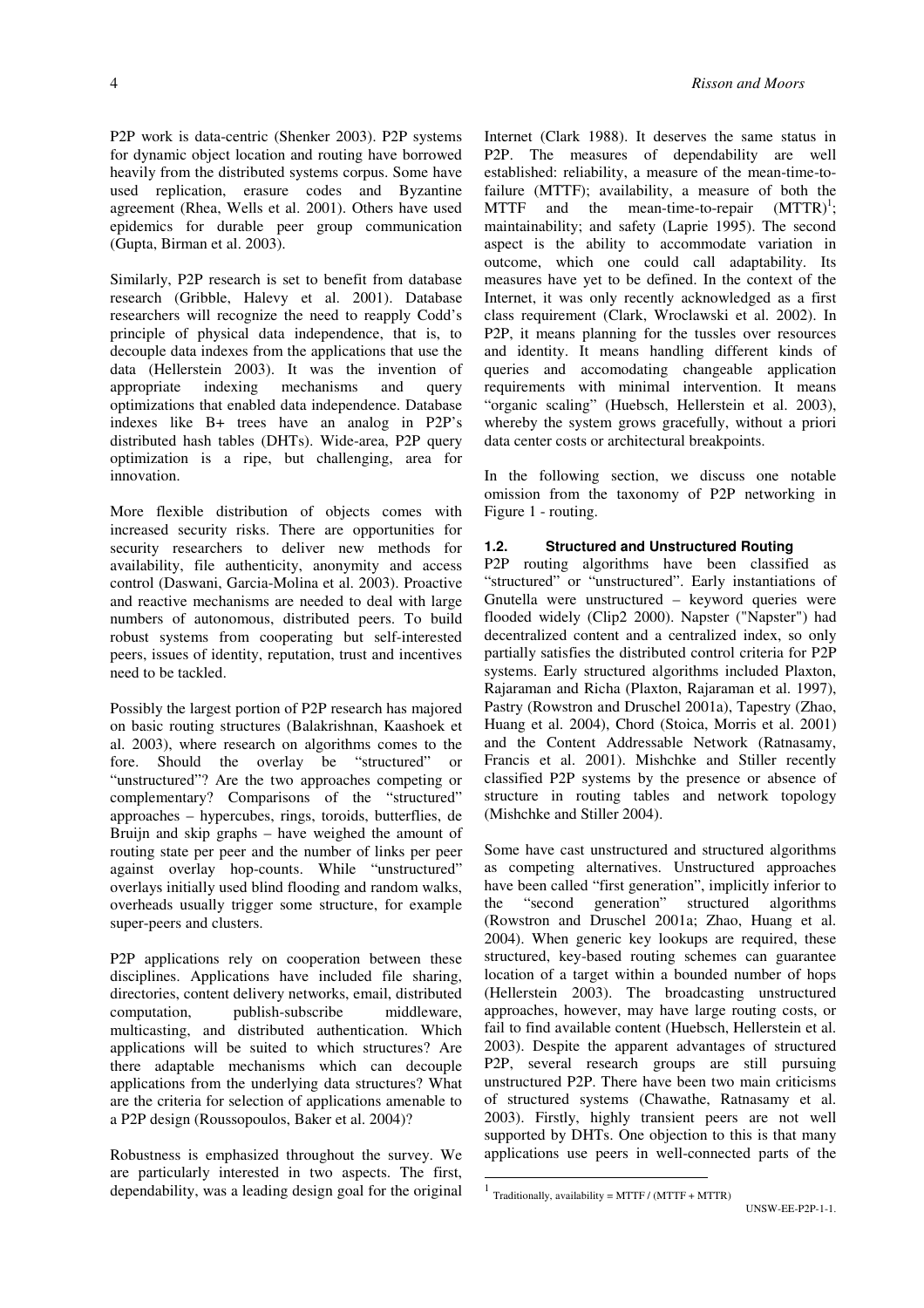network. Others also opined that it is possible to maintain a robust DHT at relatively low cost (Li and Sollins 2003). Several structured P2P papers have presented some defense of performance during "churn", when peers are continually arriving and departing. For example, the Tapestry authors analysed the impact of churn in a network of 1000 nodes (Zhao, Huang et al. 2004). Very few papers have quantitatively *compared* the resilience of structured systems. Loguinov, Kumar et al claimed that there were only two such works (Gummadi, Gummadi et al. 2003; Loguinov, Kumar et al. 2003). Transient peers motivate the question of correctness: "when many joins and leaves happen concurrently, it is not clear whether the neighbor tables will remain in a 'good' state" (Li and Plaxton 2002).

The second main criticism of structured systems is that they don't support keyword searches and complex queries as well as unstructured systems. Given the current file-sharing deployments, keyword searches seem more important than exact-match key searches in the short term. Paraphrased, "most queries are for hay, not needles" (Chawathe, Ratnasamy et al. 2003).

More recently, some have justifiably seen unstructured and structured proposals as complementary, not competing (Castro, Costa et al. 2004). Their starting point was the observation that unstructured flooding or random walks are inefficient for data that is not highly replicated across the P2P network. Structured graphs can find keys efficiently, irrespective of replication. Castro et al proposed Structella, a hybrid of Gnutella built on top of Pastry (Castro, Costa et al. 2004). Another design used structured search for rare items and unstructured search for massively replicated items (Loo, Huebsch et al. 2004b).

However, the "structured versus unstructured routing" taxonomy is becoming less useful, for two reasons, Firstly, most "unstructured" proposals have evolved and incorporated structure. Consider the classic " unstructured" system, Gnutella (Klingberg and Manfredi 2002). For scalability, its peers are either ultrapeers or leaf nodes. This hierarchy is augmented with a query routing protocol whereby ultrapeers receive a hashed summary of the resource names available at leaf-nodes. Between ultrapeers, simple query broadcast is still used, though methods to reduce the query load here have been considered (Singla and Rohrs 2002). Secondly, there are emerging schemabased P2P designs (Nejdl, Siberski et al. 2003), with super-node hierarchies and structure within documents. These are quite distinct from the structured DHT proposals.

UNSW-EE-P2P-1-1 Given that most, if not all, P2P designs today assume some structure, a more instructive taxonomy would describe the structure. In this survey, we use a database taxonomy in lieu of the networking taxonomy, as suggested by Hellerstein, Cooper and Garcia-Molina (Cooper and Garcia-Molina 2003a; Hellerstein 2003). The structure is determined by the type of index. Queries feature in lieu of routing. The DHT algorithms implement a "semantic-free index" (Walfish, Balakrishnan et al. 2004). They are oblivious of whether keys represent document titles, meta-data, or text. Gnutella-like and schema-based proposals have a "semantic index".

#### **1.3. Indexing and Searching**

Index engineering is at the heart of P2P search methods. It captures a broad range of P2P issues, as demonstrated by the Search/Index Links (SIL) model (Cooper and Garcia-Molina 2003a). As Manber put it, "the most important of the tools for information retrieval is the index—a collection of terms with pointers to places where information about documents can be found" (Manber 1999). Sen and Wang noted that a "P2P network" usually consists of connections between hosts for application-layer signaling, rather than for the data transfer itself (Sen and Wang 2004). Similarly, we concentrate on the "signaled" indexes and queries.

Our focus here is the dependability and adaptability of the search network. Static dependability is a measure of how well queries route around failures in a network that is normally fault-free. Dynamic dependability gives an indication of query success when nodes and data are continually joining and leaving the P2P system. An adaptable index accommodates change in the data and query distribution. It enables data independence, in that it facilitates changes to the data layout without requiring changes to the applications that use the data (Hellerstein 2003). An adaptable P2P system can support rich queries for a wide range of applications. Some applications benefit from simple, semantic-free key lookups (Balakrishnan, Shenker et al. 2003). Others require more complex, SQL-like queries to find documents with multiple keywords, or to aggregate or join query results from distributed relations (Huebsch, Hellerstein et al. 2003).

#### **2. Index Types**

A P2P index can be *local*, *centralized* or *distributed*. With a local index, a peer only keeps the references to its own data, and does not receive references for data at other nodes. The very early Gnutella design epitomized the local index (Section 2.1). In a centralized index, a single server keeps references to data on many peers. The classic example is Napster (Section 2.2). With distributed indexes, pointers towards the target reside at several nodes. One very early example is Freenet (Section 2.3). Distributed indexes are used in most P2P designs nowadays – they dominate this survey.

P2P indexes can also be classified as *non-forwarding* and *forwarding*. When queries are guided by a nonforwarding index, they jump to the node containing the target data in a single hop. There have been semantic and semantic-free one-hop schemes (Rodrigues, Liskov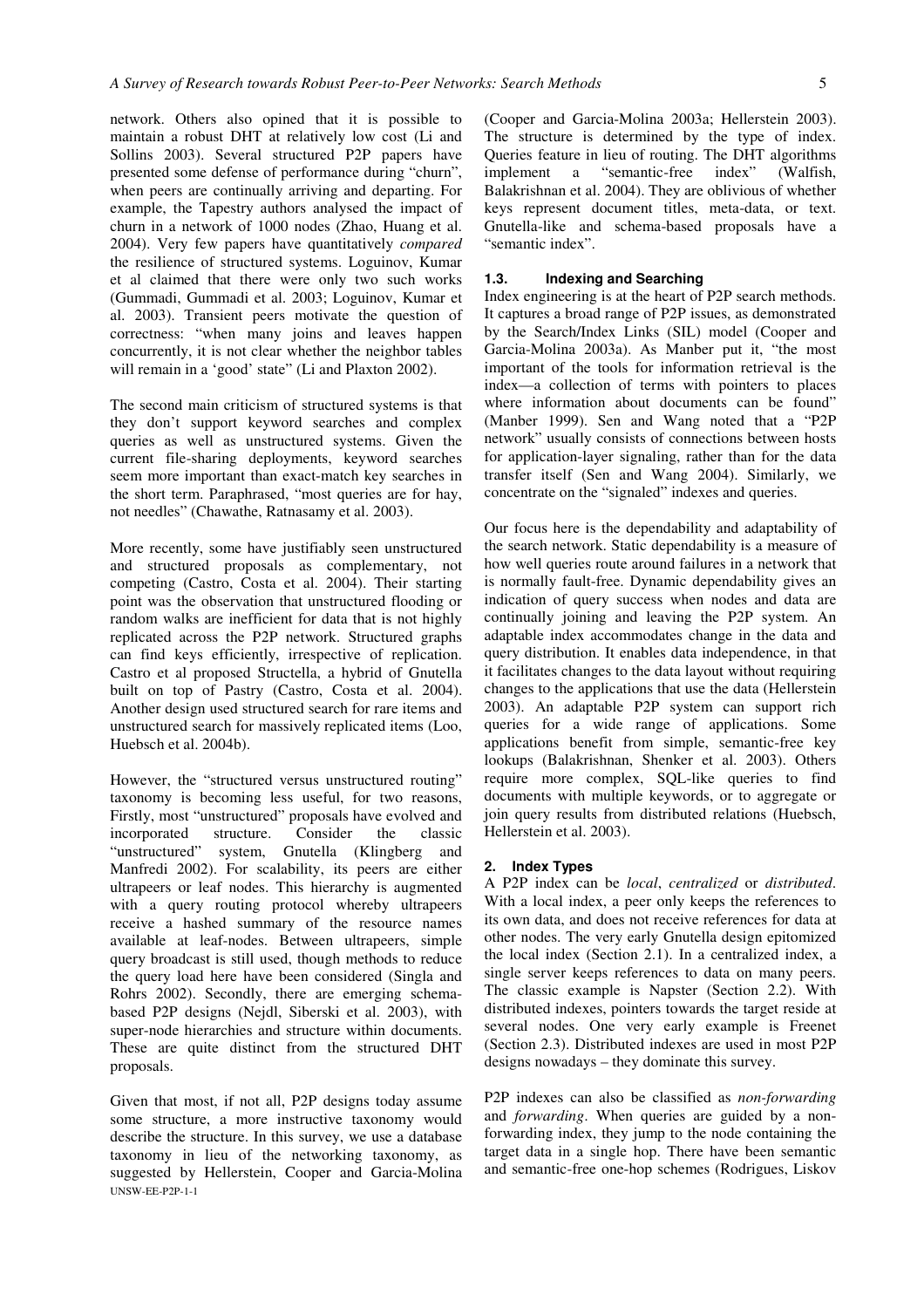et al. 2002; Gupta, Liskov et al. 2003; Yang, Vinograd et al. 2004). Where scalability to a massive number of peers is required, these schemes have been extended to two-hops (Mizrak, Cheng et al. 2003; Gupta, Liskov et al. 2004). More common are the forwarding P2Ps where the number of hops varies with the total number of peers, often logarithmically. The related tradeoffs between routing state, lookup latency, update bandwidth and peer churn are critical to total system dependability.

# **2.1. Local Index**

P2Ps with a purely local data index are becoming rare. In such designs, peers flood queries widely and only index their own content. They enable rich queries – the search is not limited to a simple key lookup. However, they also generate a large volume of query traffic with no guarantee that a match will be found, even if it does exist on the network. For example, to find potential peers on the early instantiations of Gnutella, 'ping' messages were broadcast over the P2P network and the 'pong' responses were used to build the node index. Then small 'query' messages, each with a list of keywords, are broadcast to peers which respond with matching filenames (Klingberg and Manfredi 2002).

There have been numerous attempts to improve the scalability of local-index P2P networks. Gnutella uses fixed time-to-live (TTL) rings, where the query's TTL is set less than 7-10 hops (Klingberg and Manfredi 2002). Small TTLs reduce the network traffic and the load on peers, but also reduce the chances of a successful query hit. One paper reported, perhaps a little too bluntly, that the fixed "TTL-based mechanism does not work" (Lv, Cao et al. 2002) To address this TTL selection problem, they proposed an expanding ring, known elsewhere as iterative deepening (Yang and Garcia-Molina 2002a). It uses successively larger TTL counters until there is a match. The flooding, ring and expanding ring methods all increase network load with duplicated query messages. A random walk, whereby an unduplicated query wanders about the network, does indeed reduce the network load but massively increases the search latency. One solution is to replicate the query k times at each peer. Called random k-walkers, this technique can be coupled with TTL limits, or periodic checks with the query originator, to cap the query load (Lv, Cao et al. 2002). Adamic, Lukose et al. suggested that the random walk searches be directed to nodes with higher degree, that is, with larger numbers of inter-peer connections (Adamic, Lukose et al. 2001). They assumed that higher-degree peers are also capable of higher query throughputs. However without some balancing design rule, such peers would be swamped with the entire P2P signaling traffic. In addition to the above approaches, there is the 'directed breadth-first' algorithm (Yang and Garcia-Molina 2002a). It forwards queries within a subset of peers selected according to heuristics on previous performance, like the number of successful query results. Another algorithm, called probabilistic flooding, has been modeled using percolation theory (Banaei-Kashani and Shahabi 2003).

Several measurement studies have investigated locally indexed P2Ps. Jovanovic noted Gnutella's power law behaviour (Jovanovic 2001). Sen and Wang compared the performance of Gnutella, Fasttrack ("KaZaa Media Desktop, Sharman Networks Ltd" 2001) and Direct Connect (Sen and Wang 2002; Sen and Wang 2004) ("Direct Connect") 2 . At the time, only Gnutella used local data indexes. All three schemes now use distributed data indexes, with hierarchy in the form of Ultrapeers (Gnutella), Super-Nodes (FastTrack) and Hubs (Direct Connect). It was found that a very small percentage of peers have a very high degree and that the total system dependability is at the mercy of such peers. While peer up-time and bandwidth were heavy-tailed, they did not fit well with the Zipf distribution. Fortunately for Internet Service Providers, measures aggregated by IP prefix and Autonomous System (AS) were more stable than for individual IP addresses. A study of University of Washington traffic found that Gnutella and Kazaa together contributed 43% of the university's total TCP traffic (Saroiu, Gummadi et al. 2002a). They also reported a heavy-tailed distribution, with 600 external peers (out of 281,026) delivering 26% of Kazaa bytes to internal peers. Furthermore, objects retrieved from the P2P network were typically three orders of magnitude larger than web objects – 300 objects contributed to almost half of the total outbound Kazaa bandwidth. Others reported Gnutella's topology mismatch, whereby only 2-5% of P2P connections link peers in the same AS, despite over 40% of peers being in the top 10 ASes (Ripeanu, Iamnitchi et al. 2002). Together these studies underscore the significance of multimedia sharing applications. They motivate interesting caching and locality solutions to the topology mismatch problem.

These same studies bear out one main dependability lesson: total system dependability may be sensitive to the dependability of high degree peers. The designers of Scamp translated this observation to the design heuristic, "have the degree of each node be of nearly equal size" (Massoulie, Kermarrec et al. 2003). They analyzed a system of N peers, with mean degree c.log(N), where link failures occur independently with probability  $\epsilon$ . If  $\delta > 0$  is fixed and  $c > (1+\delta)/(-\log(\epsilon))$  then the probability of graph disconnection goes to zero as N→∞. Otherwise, if  $c < (1-\delta)/(-\log(\epsilon))$  then the probability of disconnection goes to one as  $N \rightarrow \infty$ . They presented a localizer, which finds approximate minima to a global function of peer degree and arbitrary link costs using only local information. The Scamp overlay construction algorithms could support any of the flooding and walking routing schemes above, or other epidemic and multicasting schemes for that matter. Resilience to high churn rates was identified for future study.

<sup>2</sup> Bearshare and Limewire clients use Gnutella. KaZaa and Grokster clients use FastTrack. When Sen and Wang wrote their 2002 paper, Morpheus also used FastTrack.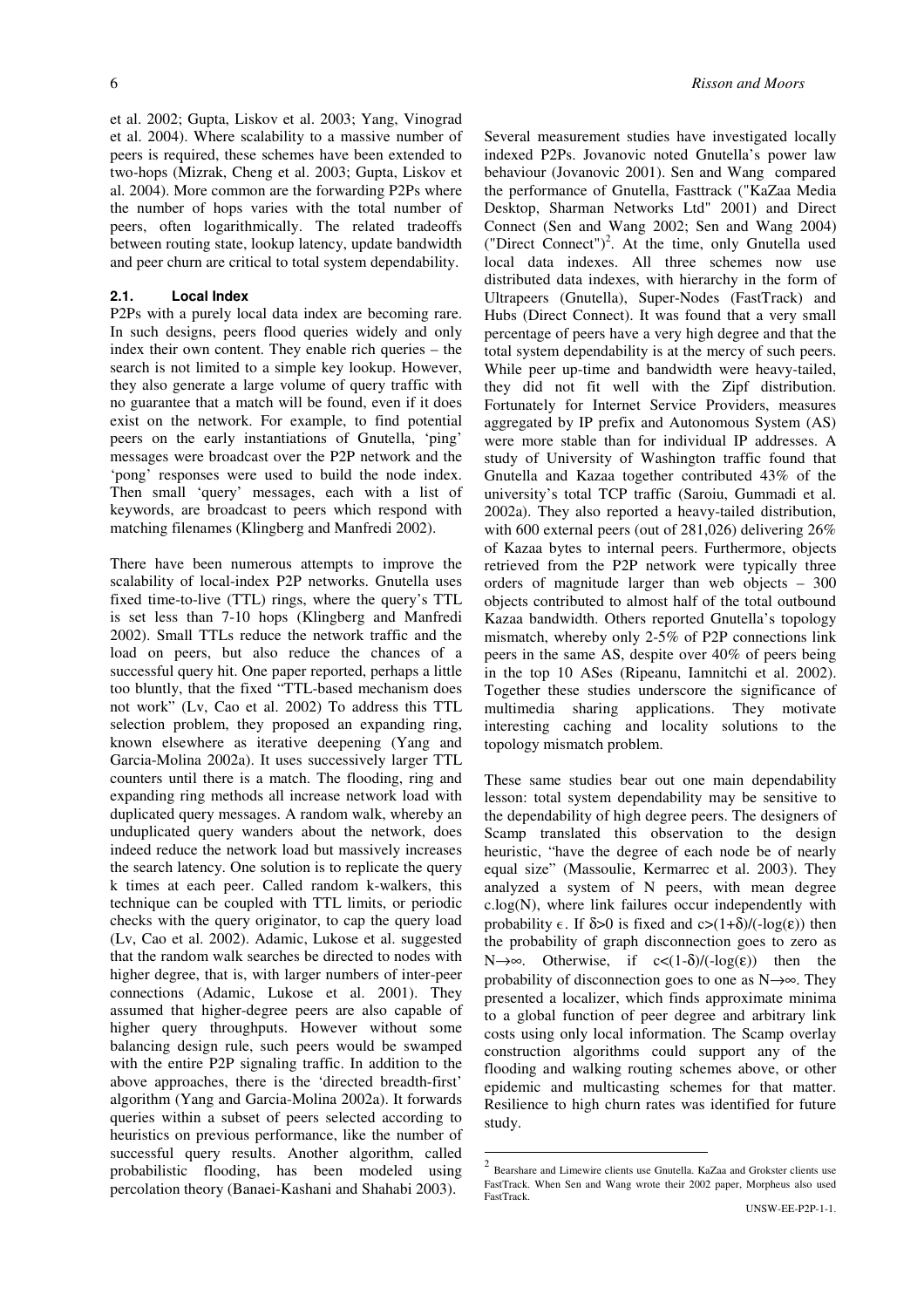#### **2.2. Central Index**

Centralized schemes like Napster ("Napster" 1999) are significant because they were the first to demonstrate the P2P scalability that comes from separating the data index from the data itself. Ultimately 36 million Napster users lost their service not because of technical failure, but because the single administration was vulnerable to the legal challenges of record companies (Loo 2003).

There has since been little research on P2P systems with central data indexes. Such systems have also been called 'hybrid' since the index is centralized but the data is distributed. Yang and Garcia-Molina devised a fourway classification of hybrid systems (Yang and Garcia-Molina 2001): *unchained* servers, where users whose index is on one server do not see other servers' indexes; *chained* servers, where the server that receives a query forward it to a list of servers if it does not own the index itself; *full replication*, where all centralized servers keep a complete index of all available metadata; and *hashing*, where keywords are hashed to the server where the associated inverted list is kept. The unchained architecture was used by Napster, but it has the disadvantage that users do not see all indexed data in the system. Strictly speaking, the other three options illustrate the distributed data index, not the central index. The chained architecture was recommended as the optimum for the music-swapping application at the time. The methods by which clients update the central index were classified as *batch* or *incremental*, with the optimum determined by the query-to-login ratio. Measurements were derived from a clone of Napster called OpenNap (Scholl 2001). Another study of live Napster data reported wide variation in the availability of peers, a general unwillingness to share files (20-40% of peers share few or no files), and a common understatement of available bandwidth so as to discourage other peers from sharing one's link (Saroiu, Gummadi et al. 2002b).

UNSW-EE-P2P-1-1 Influenced by Napster's early demise, the P2P research community may have prematurely turned its back on centralized architectures. Chawathe, Ratnasamy et al. opined that Google and Yahoo demonstrate the viability of a centralized index. They argued that "the real barriers to Napster-like designs are not technical but legal and financial" (Chawathe, Ratnasamy et al. 2003). Even this view may be a little too harsh on the centralized architectures – it implies that they always have an upfront capital hurdle that is steeper than for distributed architectures. The closer one looks at scalable 'centralized' architectures, the less the distinction with 'distributed' architectures seems to matter. For example, it is clear that Google's designers consider Google a distributed, not centralized, file system (Ghemawat, Gobioff et al. 2003). Google demonstrates the scale and performance possible on commodity hardware, but still has a centralized master that is critical to the operation of each Google cluster.

Time may prove that the value of emerging P2P networks, regardless of the centralized-versusdistributed classification, is that they smooth the capital outlays and remove the single points of failure across the spectra of scale and geographic distribution.

# **2.3. Distributed Index**

An important early P2P proposal for a distributed index was Freenet (Clarke 1999; Clarke, Sandberg et al. 2001; Clarke, Miller et al. 2002). While its primary emphasis was the anonymity of peers, it did introduce a novel indexing scheme. Files are identified by low-level " content-hash" keys and by "secure signed-subspace" keys which ensure that only a file owner can write to a file while anyone can read from it. To find a file, the requesting peer first checks its local table for the node with keys closest to the target. When that node receives the query, it too checks for either a match or another node with keys close to the target. Eventually, the query either finds the target or exceeds time-to-live (TTL) limits. The query response traverses the successful query path in reverse, positing a new routing table entry (the requested key and the data holder) at each peer. The insert message similarly steps towards the target node, updating routing table entries as it goes, and finally stores the file there. Whereas early versions of Gnutella used breadth-first flooding, Freenet uses a more economic depth-first search (Mache, Gilbert et al. 2002).

An initial assessment has been done of Freenet's robustness. It was shown that in a network of 1000 nodes, the median query path length stayed under 20 hops for a failure of 30% of nodes. While the Freenet designers considered this as evidence that the system is "surprisingly robust against quite large failures" (Clarke, Sandberg et al. 2001), the same datapoint may well be outside meaningful operating bounds. How many applications are useful when the first quartile of queries have path lengths of several hundred hops in a network of only 1000 nodes, per Figure 4 of (Clarke, Sandberg et al. 2001)? To date, there has been no analysis of Freenet's dynamic robustness. For example, how does it perform when nodes are continually arriving and departing?

There have been both criticisms and extensions of the early Freenet work. Gnutella proponents acknowledged the merit in Freenet's avoidance of query broadcasting (Rohrs 2002). However, they are critical on two counts: the exact file name is needed to construct a query; and exactly one match is returned for each query. P2P designs using DHTs, per Section 3, share similar characteristics – a precise query yields a precise response. The similarity is not surprising since Freenet also uses a hash function to generate keys. However, the query routing used in the DHTs has firmer theoretical foundations. Another difference with DHTs is that Freenet will take time, when a new node joins the network, to build an index that facilitates efficient query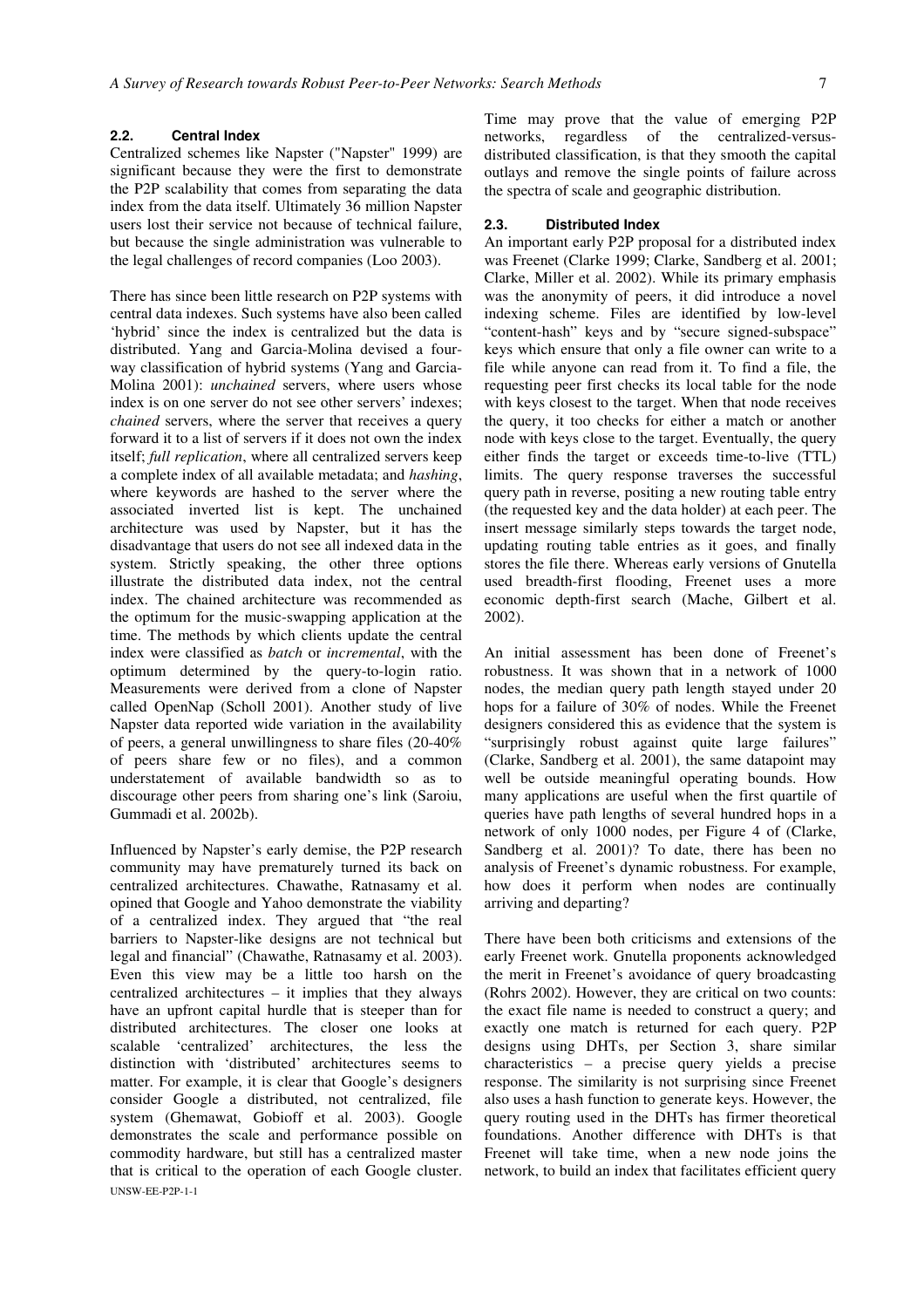routing. By the inventor's own admission, this is damaging for a user's first impressions (Clarke 2003). It was proposed to download a copy of routing tables from seed nodes at startup, even though the new node might be far from the seed node. Freenet's slow startup motivated Mache, Gilbert et al. to amend the overlay after failed requests and to place additional index entries on successful requests – they claim almost an order of magnitude reduction in average query path length (Mache, Gilbert et al. 2002). Clarke also highlighted the lack of locality or bandwidth information available for efficient query routing decisions (Clarke 2003). He proposed that each node gather response times, connection times and proportion of successful requests for each entry in the query routing table. When searching for a key that is not in its own routing table, it was proposed to estimate response times from the routing metrics for the nearest known keys and consequently choose the node that can retrieve the data fastest. The response time heuristic assumed that nodes close in the key space have similar response times. This assumption stemmed from early deployment observations that Freenet peers seemed to specialize in parts of the keyspace – it has not been justified analytically. Kronfol drew attention to Freenet's inability to do keyword searches (Kronfol 2002). He suggested that peers cache lists of weighted keywords in order to route queries to documents, using Term Frequency Inverse Document Frequency (TFIDF) measures and inverted indexes (Section 4.2.1). With these methods, a peer can route queries for simple keyword lists or more complicated conjunctions and disjunctions of keywords. Robustness analysis and simulation of Kronfol's proposal remains open.

The vast majority of P2P proposals in following sections rely on a distributed index.

#### **3. Semantic-Free Index**

Many of today's distributed network indexes are *semantic*. The semantic index is human-readable. For example, it might associate information with other keywords, a document, a database key or even an administrative domain. It makes it easy to associate objects with particular network providers, companies or organizations, as evidenced in the Domain Name System (DNS). However, it can also trigger legal tussles and frustrate content replication and migration (Walfish, Balakrishnan et al. 2004).

Distributed Hash Tables (DHTs) have been proposed to provide *semantic-free*, data-centric references. DHTs enable one to find an object's persistent key in a very large, changing set of hosts. They are typically designed for (Hellerstein 2003):

a) low degree. If each node keeps only a small number of transport connections to other nodes, the impact of high node arrival and departure rates is contained;

b) low diameter. The hops and delay introduced by the extra indirection are minimized;

c) greedy routing. Nodes independently calculate a short path to the target. At each hop, the query moves closer to the target; and

d) robustness. A path to the target can be found even when links or nodes fail.

To understand the origins of recent DHTs, one needs to look to three contributions from the 1990s. The first two, Plaxton Trees (Plaxton, Rajaraman et al. 1997) and Consistent Hashing (Karger, Lehman et al. 1997), were published within one month of each other. The third, the Scalable Distributed Data Structure (SDDS) (Litwin, Niemat et al. 1993), was curiously ignored in significant structured P2P designs despite having some similar goals (Rowstron and Druschel 2001a; Stoica, Morris et al. 2001; Zhao, Kubiatowicz et al. 2001). It has been briefly referenced in other P2P papers (Gribble, Brewer et al. 2000; Aberer 2002a; Malkhi, Naor et al. 2002; Honicky and Miller 2003; Manku 2003).

The Plaxton Tree is the most recent of the three. It influenced the designs of Pastry (Rowstron and Druschel 2001a), Tapestry (Zhao, Kubiatowicz et al. 2001), Chord (Stoica, Morris et al. 2001) and Oceanstore (Kubiatowicz, Bindel et al. 2000). The value of the Plaxton Tree is that it can locate objects using fixed-length routing tables (Zhao, Kubiatowicz et al. 2001). Objects and nodes are assigned a semantic-free address, for example a 160 bit key. Every node is effectively the root of a spanning tree. A message routes toward an object by matching longer address suffixes, until it encounters either the object's root node or another node with a 'nearby' copy. It can route around link and node failure by matching nodes with a related suffix. The scheme has several disadvantages (Zhao, Kubiatowicz et al. 2001): global knowledge is needed to construct the overlay; an object's root node is a single point of failure; nodes cannot be inserted and deleted; there is no mechanism for queries to avoid congestion hot spots.

UNSW-EE-P2P-1-1. Karger et al. introduced Consistent Hashing in the context of the web caching problem (Karger, Lehman et al. 1997). Web servers could conceivably use standard hashing to place objects across a network of caches. Clients could use the approach to find the objects. For normal hashing, most object references would be moved when caches are added or deleted. On the other hand, Consistent Hashing is "smooth" – when caches are added or deleted, the minimum number of object references move so as to maintain load balancing. Consistent Hashing also ensures that the total number of caches responsible for a particular object is limited. Whereas Litwin's Linear Hashing (LH\*) scheme requires 'buckets' to be added one at a time in sequence, Consistent Hashing allows them to be added in any order (Karger, Lehman et al. 1997). There is an open Consistent Hashing problem pertaining to the fraction of items moved when a node is inserted (Karger and Ruhl 2004b). Extended Consistent Hashing was recently proposed to randomize queries over the spread of caches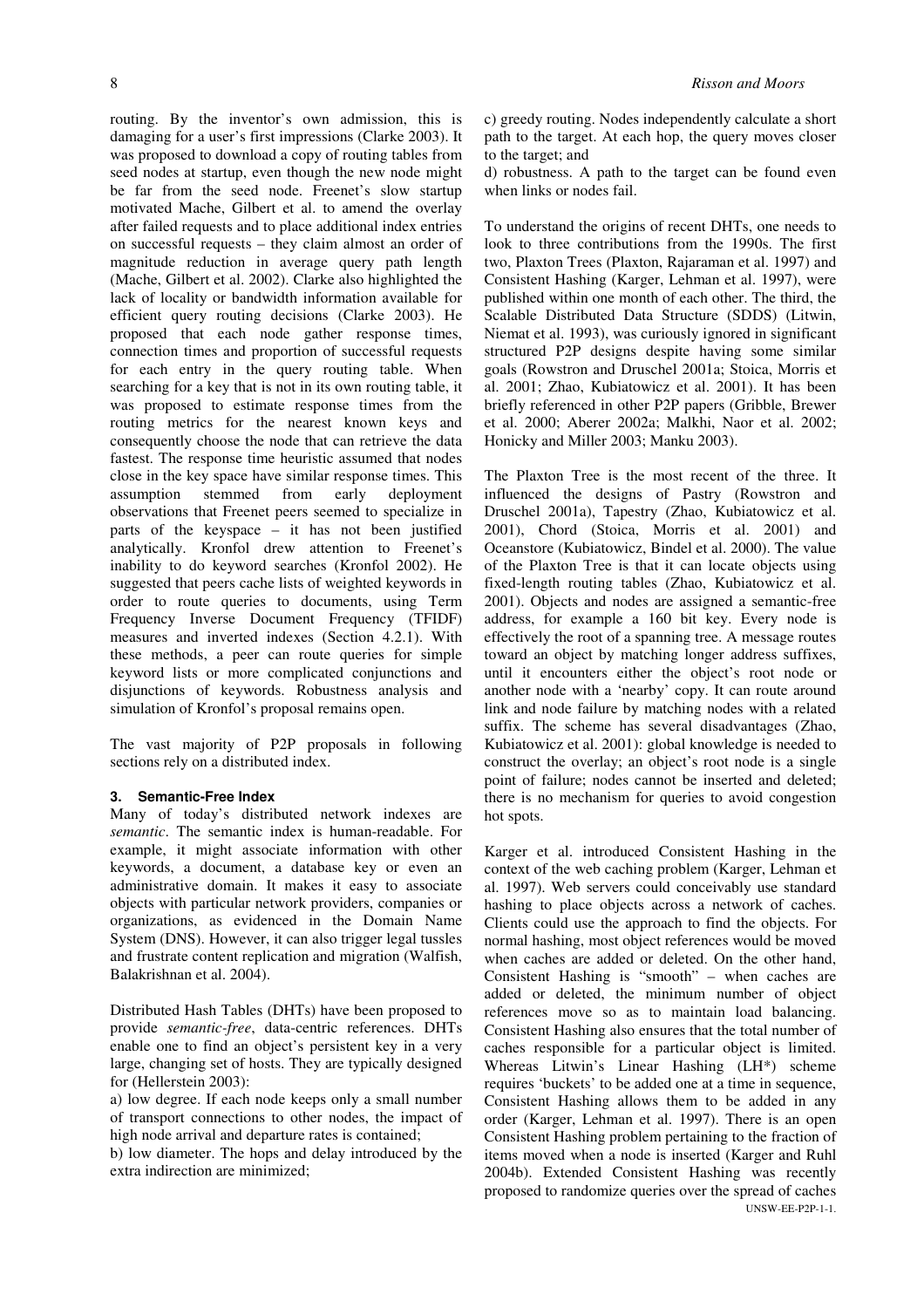to significantly reduce the load variance (Lei and Grama 2004). Interestingly, Karger (Karger, Lehman et al. 1997) referred to an older DHT algorithm "using a novel autonomous location discovery algorithm that learns the buckets' locations instead of using a centralized directory" (Devine 1993).

In turn, Devine's primary point of reference was Litwin's work<sup>3</sup> on SDDSs and the associated LH\* algorithm (Litwin, Niemat et al. 1993). An SDDS satisfies three design requirements: files grow to new servers only when existing servers are well loaded; there is no centralized directory; the basic operations like insert, search and split never require atomic updates to multiple clients. Honicky and Miller suggested the first requirement could be considered a limitation since expansion to new servers is not under administrative control (Honicky and Miller 2003). Litwin recently noted numerous similarities and differences between LH\* and Chord (Litwin 2004a). He found that both implement key search. Although LH\* refers to clients and servers, nodes can operate as peers in both. Chord 'splits' nodes when a new node is inserted, while LH\* schedules 'splits' to avoid overload. Chord requests travel  $O(logN)$  hops, while  $LH^*$  client requests need at most two hops to find the target. Chord stores a small number of 'fingers' at each node. LH\* servers store N/2 to N addresses while LH\* clients store 1 to N addresses. This tradeoff between hop count and the size of the index affects system robustness, and bears striking similarity to recent one- and two-hop P2P schemes in Section 2. The arrival and departure of LH<sup>\*</sup> clients does not disrupt LH\* server metadata at all. Given the size of the index, the arrival and departure of LH\* servers is likely to cause more churn than that of Chord nodes. Unlike Chord, LH\* has a single point of failure, the split coordinator. It can be replicated. Alternatively it can be removed in later LH\* variants, though details have not been progressed for lack of practical need (Litwin 2004a). Given that the SDDS work has continued in parallel with recent structured P2P efforts (Litwin 2004), a quantitative comparison of system dependability, scalability, and configuration effort would be worthwhile.

In the same vein, comprehensive comparisons across the range of recent structured P2P proposals are needed. The multiplicity of proposals and design choices has frustrated such efforts. The following paragraphs summarize the very few comparisons. It appears unlikely that the P2P community will settle on a small number of designs in the near term. Comparisons could fall into three categories: *fault-free performance*, a prefailure measure; *static dependability* as a measure of performance before recovery mechanisms take over; and *dynamic dependability* for the most likely case in massive networks where there is continual failure and recovery.

UNSW-EE-P2P-1-1

For fault-free performance, Christin and Chuang developed a model for latency, service, routing and maintenance costs, and compared results for De Bruijn graphs, D-dimensional tori like CAN, Plaxton trees and Chord rings (Christin and Chuang 2003; Christin and Chuang 2004). Contrary to P2P mantra, they suggested that well-connected, central peers may minimize total system costs. They did not identify clear winners amongst the structured P2P geometries - several improvements were suggested to first make the cost models realistic. Rhea et al. presented an empirical performance comparison of Tapestry and Chord (Rhea, Roscoe et al. 2003). They deferred robustness measures, like the cost of nodes continually arriving and departing, since these are more difficult than performance measures. For large files, they found little difference in lookup latencies. For small files, Tapestry had lower lookup latency than Chord – it was conjectured that Tapestry's recursive lookups are faster than Chord's interative lookups. It was also found that Tapestry's algorithm to find nearest replicas gives it an advantage over Chord, but still falls short of the ideal.

For static dependability, a comparison of the tree, hypercube, butterfly, ring, XOR and hybrid geometries prompted Gummadi et al. to ask "Why not the ring?" – their preliminary results suggested that it offers the best flexibility and resilience (Gummadi, Gummadi et al. 2003). Loguinov et al. compared Chord, CAN and de Bruijn graphs, finding that de Bruijn graphs offer the optimal diameter and connectivity (Loguinov, Kumar et al. 2003). They opined that the classical failure analyses, for example the probability that a particular node becomes disconnected, yield no major differences between the resilience of these three graphs. Using bisection width (the minimum edge count between two equal partitions) and path overlap (the likelihood that backup paths will encounter the same failed nodes or links as the primary path), they argued for the superior resilience of the de Bruijn graph. Hsiao and King compared Chord, Tapestry, Pastry and Tornado in terms of adaptivity, the number of alternatives available for the next hop (Hsiao and King 2003).

Li et al. pointed that such fault-free and static dependability comparisons are biased in favour of algorithms with more state at each node (Li, Stribling et al. 2004). Their dynamic dependability comparison reported lookup latency (msec) against average live bandwidth (bytes/node/sec) for Chord, Kelips, Tapesty and Kadlemia. The bandwidth metric was used on the premise that the bandwidth is more constraining than memory or processing capacity. It incorporated costs of maintaining state during churn. The latency/bandwidth tradeoff was found to be sensitive to the specific design parameters of each algorithm, so the optimal curve for each was compared using a discrete event packet simulator (Gil, Kaashoek et al. 2003). While all four schemes had comparable performance for high

<sup>&</sup>lt;sup>3</sup> Both Litwin and Devine were at UC-Berkeley in 1993.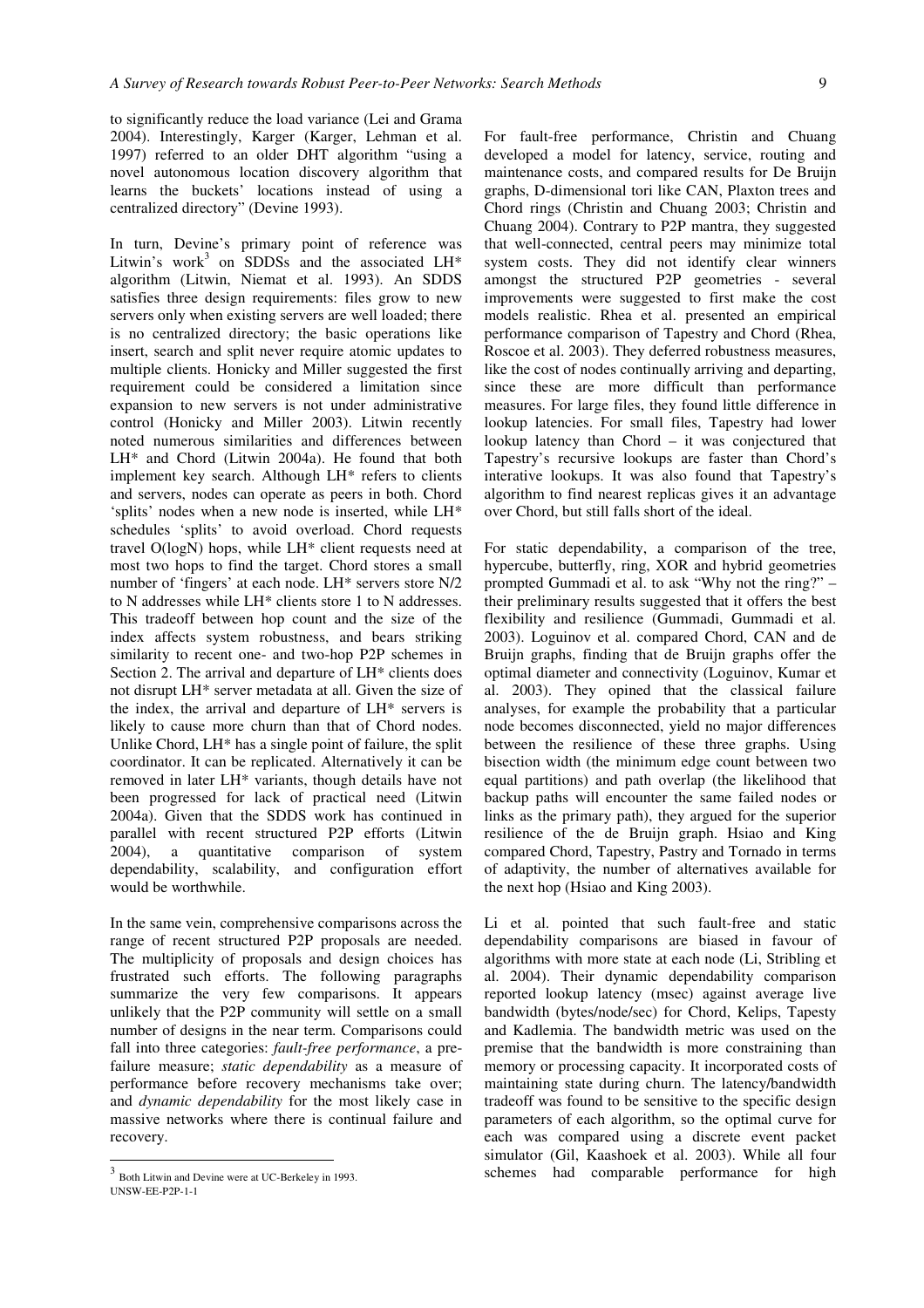bandwidth, Chord was found to have lower latency at low bandwidths. The lookup rate and node departure rate were quite slow, exponentially distributed with respective means of ten minutes and one hour. The authors plan to isolate the impact of specific design choices in each algorithm and simulate other workloads.

In addition to these performance and resilience considerations, formal development rigour may help P2P robustness. Some designers claim provable correctness (Stoica, Morris et al. 2001; Maymounkov and Mazieres 2002; Hildrum, Kubiatowicz et al. 2003). Others expressed concern that "when many joins and leaves happen concurrently, it is not clear whether the neighbor tables will remain in a 'good' state" (Li and Plaxton 2002). While acknowledging that guaranteeing consistency in a failure prone network is impossible, Lynch, Malkhi et al. sketched amendments to the Chord algorithm to guarantee atomicity (Lynch, Malkhi et al. 2002). More recently, Gilbert, Lynch et al. gave a new algorithm for atomic read/write memory in a churning distributed network, suggesting it to be a good match for P2P (Gilbert, Lynch et al. 2004). Lynch and Stoica show in an enhancement to Chord that lookups are provably correct when there is a limited rate of joins and failures (Lynch and Stoica 2004). A good starting point for a formal P2P development would be the numerous informal API specifications (Awerbuch and Scheideler 2003; Dabek, Zhao et al. 2003; Huebsch, Hellerstein et al. 2003). Such work could be informed by other efforts to formally specify routing invariants (Feamster and Balakrishnan 2003; Ahlgren, Brunner et al. 2004), replication invariants (Gedik and Liu 2003b) and liveness/safety invariants in distributed publish/subscribe systems (Muhl 2002).

In this section, we introduce the main geometries for simple key lookup and survey their primary robustness mechanisms.

# **3.1. Plaxton Trees**

Work began in March 2000 on a structured, faulttolerant, wide-area Dynamic Object Location and Routing (DOLR) system called Tapestry (Zhao, Kubiatowicz et al. 2001; Hildrum, Kubiatowicz et al. 2002). While DHTs fix replica locations, a DOLR API enables applications to control object placement (Zhao, Huang et al. 2004). Tapestry's basic location and routing scheme follows Plaxton, Rajaraman and Richa (PRR) (Plaxton, Rajaraman et al. 1997), but it remedies PRR's robustness shortcomings described previously. Whereas each object has one root node in PRR, Tapestry uses several to avoid a single points of failure. Unlike PRR, it allows nodes to be inserted and deleted. Whereas PRR required a total ordering of nodes, Tapestry uses 'surrogate routing' to *incrementally* choose root nodes. The PRR algorithm does not address congestion, but Tapestry can put object copies close to nodes generating high query loads. PRR nodes only know of the nearest replica, whereas Tapestry nodes enable selection from a set of replicas (for example to

retrieve the most up to date). To detect routing faults, Tapestry uses TCP timeouts and UDP heartbeats for detection, sequential secondary neighbours for rerouting, and a 'second chance' window so that recovery can occur without the overhead of a full node insertion. Tapestry's dependability has been measured on a testbed of about 100 machines and on simulations of about 1000 nodes. Successful routing rates and maintenance bandwidths were measured during instantaneous failures and ongoing churn (Zhao, Huang et al. 2004).

Pastry, like Tapestry, uses Plaxton-like prefix routing (Rowstron and Druschel 2001a). As in Tapestry, Pastry nodes maintain O(log N) neighbours and route to a target in O(log N) hops. Pastry differs from Tapestry only in the method by which it handles network locality and replication (Rowstron and Druschel 2001a). Each Pastry node maintains a 'leaf set' and a 'routing table'. The leaf set contains *l*/2 node IDs on either side of the local node ID in the node ID space. The routing table, in row *r* column *c*, points to the node ID with the same *r*digit prefix as the local node, but with an r+1 digit of *c*. A Pastry node periodically probes leaf set and routing table nodes, with periodicity of  $T_{ls}$  and  $T_{rt}$  and a timeout T<sub>out</sub>. Mahajan, Castry et al. analysed the reliability versus maintenance cost tradeoffs in terms of the parameters *l*, T<sub>1s, T<sub>rt,</sub> and T<sub>out</sub> (Mahajan, Castro et al.</sub> 2003). They concluded that earlier concerns about excessive maintenance cost in a churning P2P network were unfounded, but suggested followup work for a wider range of reliability targets, maintenance costs and probe periods. Rhea Geels et al. concluded that existing DHTs fail at high churn rates (Rhea, Geels et al. 2003). Building on a Pastry implementation from Rice University, they found that most lookups fail to complete when there is excessive churn. They conjectured that short-lived nodes often leave the network with lookups that have not yet timed out, but no evidence was provided to confirm the theory. They identified three design issues that affect DHT performance under churn: reactive versus periodic recovery of peers; lookup timeouts; and choice of nearby neighbours. Since reactive recovery was found to add traffic to already congested links, the authors used periodic recovery in their design. For lookup timeouts, they advocated an exponentially weighted moving average of each neighbour's response time, over alternative fixed timeout or 'virtual coordinate' schemes. For selection of nearby neighbours, they found that 'global sampling' was more effective than simply sampling a 'neighbour's neighbours' or 'inverse neighbours'. Castro, Costa et al. have refuted the suggestion that DHTs cannot cope with high churn rates (Castro, Costa et al. 2003). By implementing methods for continuous detection and repair, their MSPastry implementation achieved shorter routing paths and a maintenance overhead of less than half a message per second per node.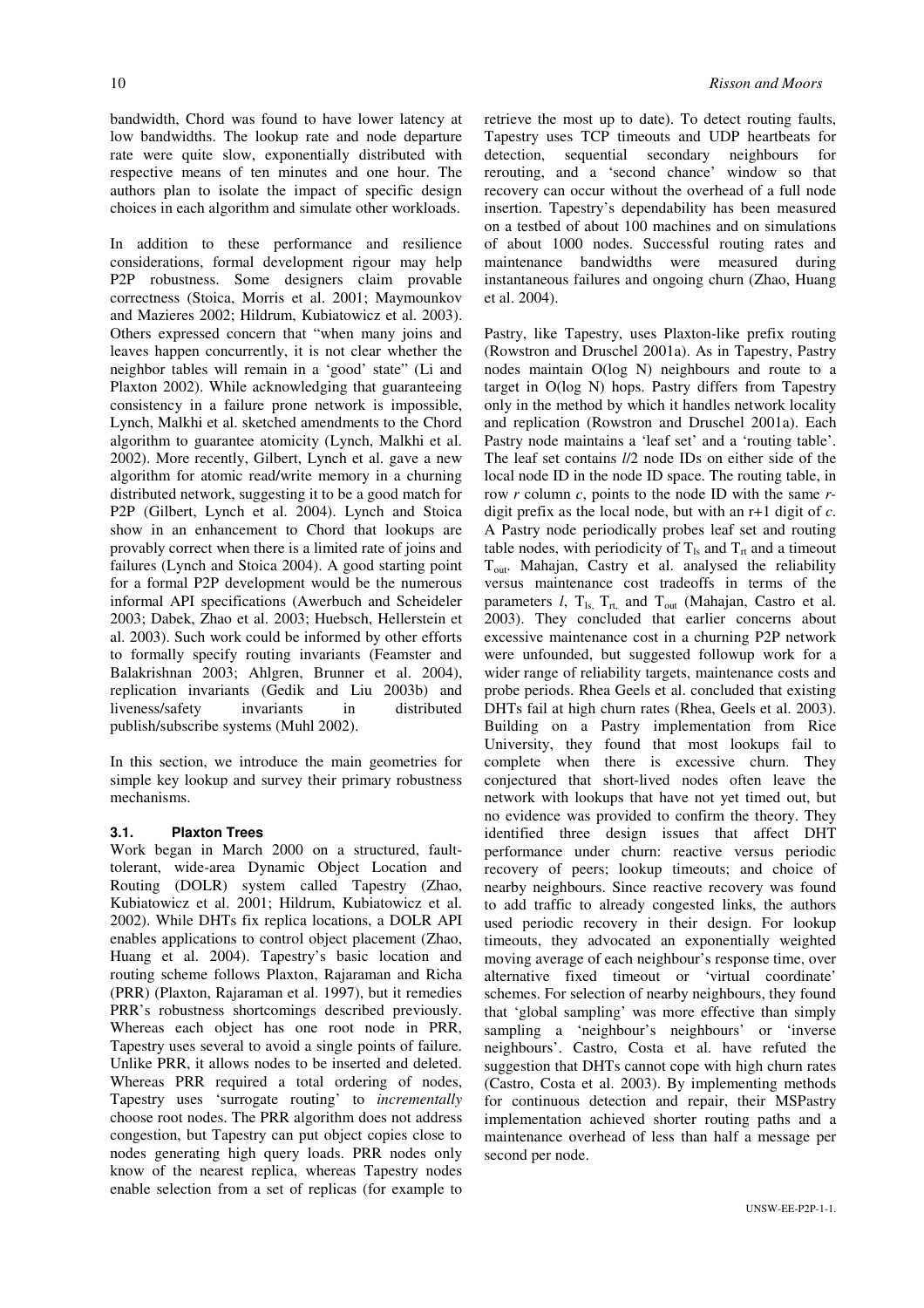There have been more recent proposals based on these early Plaxton-like schemes. Maymounkov and Mazieres described their system, Kadlemia, as being most like Pastry in the way that it repeatedly find nodes about half way to the target node (Maymounkov and Mazieres 2002). Kadlemia uses a bit-wise exclusive or (XOR) metric 4 for the 'distance' between 160 bit node identifiers. Each node keeps a list of contact nodes for each section of the node space that is between  $2^i$  and  $2^{i+1}$  from itself (0 $\le i$ <160). Longer-lived nodes are deliberately given preference on this list – it has been found in Gnutella that the longer a node has been active, the more likely it is to remain active. Like Kadlemia, Willow uses the XOR metric (van Renesse and Bozdog 2004). It implements a Tree Maintenance Protocol to 'zipper' together broken segments of a tree. Where other schemes use DHT routing to inefficiently add new peers, Willow can merge disjoint or broken trees in O(log N) parallel operations.

# **3.2. Rings**

Chord is the prototypical DHT ring, so we first sketch its operation. Chord maps nodes and keys to an identifier ring (Stoica, Morris et al. 2001; Stoica, Morris et al. 2003). Chord supports one main operation: find a node with the given key. It uses Consistent Hashing (Section 3) to minimize disruption of keys when nodes join and leave the network. However, Chord peers need only track O(log N) other peers, not all peers as in the original consistent hashing proposal (Karger, Lehman et al. 1997). It enables concurrent node insertions and deletions, improving on PRR. Compared to Pastry, it has a simpler join protocol. Each Chord peer tracks its predecessor, a list of successors and a finger table. Using the finger table, each hop is at least half the remaining distance around the ring to the target node, giving an average *5* lookup hop count of (½)log2N. Each Chord node runs a periodic stabilization routine that updates predecessor and successor pointers to cater for newly added nodes. All successors of a given node need to fail for the ring to fail. Although a node departure could be treated the same as a failure, a departing Chord node first notifies the predecessor and successors, so as to improve performance.

In their definitive paper, Chord's inventors critiqued its dependability under churn (Stoica, Morris et al. 2003). They provided some proofs on the behaviour of the Chord network when nodes in a stable network fail, stressing that such proofs are inadequate in the general case of a perpetually churning network. An earlier paper had posed the question, "For lookups to be successful during churn, how regularly do the Chord stabilization routines need to run?" (Liben-Nowell, Balakrishnan et al. 2002). Stoica, Morris et al. modeled a range of node join/departure rates and stabilization periods for a Chord network of 1000 nodes. They measured the number of timeouts (caused by a finger pointing to a departed node) and lookup failures (caused by nodes that temporarily point to the wrong successor during churn). They also modelled the 'lookup stretch' , the ratio of the Chord lookup time to optimal lookup time on the underlying network. They demonstrated the latency advantage of recursive lookups over iterative lookups, but there remains room for delay reduction. For further work, the authors proposed to improve resilience to network partitions, using a small set of known nodes or 'remembered' random nodes. To reduce the number of messages per lookup, they suggested an increase in the size of each step around the ring, accomplished via a larger number of fingers at each node. Much of the paper assumed independent, equally likely node failures. Analysis of correlated node failures, caused by massive site or backbone failures, will be more important in some deployments. The paper did not attempt to recommend a fixed optimal stabilization rate. Liben-Nowell, Balakrishnan et al. had suggested that optimum stabilization rate might evolve according to measurements of peers' behaviour (Liben-Nowell, Balakrishnan et al. 2002) – such a mechanism has yet to be devised.

Alima, El-Ansary et al. considered the communication costs of Chord's stabilization routines, referred to as 'active correction', to be excessive (Alima, El-Ansary et al. 2003). Two other robustness issues also motivated their Distributed K-ary Search (DKS) design, which is similar to Chord. Firstly, the total system should evolve for an optimum balance between the number of peers, the lookup hopcount and the size of the routing table. Secondly, lookups should be reliable – P2P algorithms should be able to guarantee a successful lookup for key/value pairs that have been inserted into the system. A similar lookup correctness issue was raised elsewhere by one of Chord's authors, "Is it possible to augment the data structure<sup>6</sup> to work even when nodes (and their associated finger lists) just disappear?" (Karger and Ruhl 2002) Alima, El-Ansary et al. asserted that P2Ps using active correction, like Chord, Pastry and Tapesty, are unable to give such a guarantee. They propose an alternate 'correction-on-use' scheme, whereby expired routing entries are corrected by information piggybacking lookups and insertions. A prerequisite is that lookup and insertion rates are significantly higher than node arrival, departure and failure rates. Correct lookups are guaranteed in the presence of simultaneous node arrivals or up to *f* concurrent node departures, where *f* is configurable.

#### **3.3. Tori**

Ratnasamy, Francis et al. developed the Content-Addressable Network (CAN), another early DHT

<sup>4</sup> To be more precise, Maymounkov and Mazieres make comparison with Pastry's first routing phase, saying that Pastry's second phase uses numeric difference.

UNSW-EE-P2P-1-1  $5$  For  $r$  successors, the average hop count is more accurately expressed as (½)log2N-(½)log2(*r*)+1

<sup>6</sup> The question was posed in the context of a nearest neighbour search algorithm, a proposed Chord extension.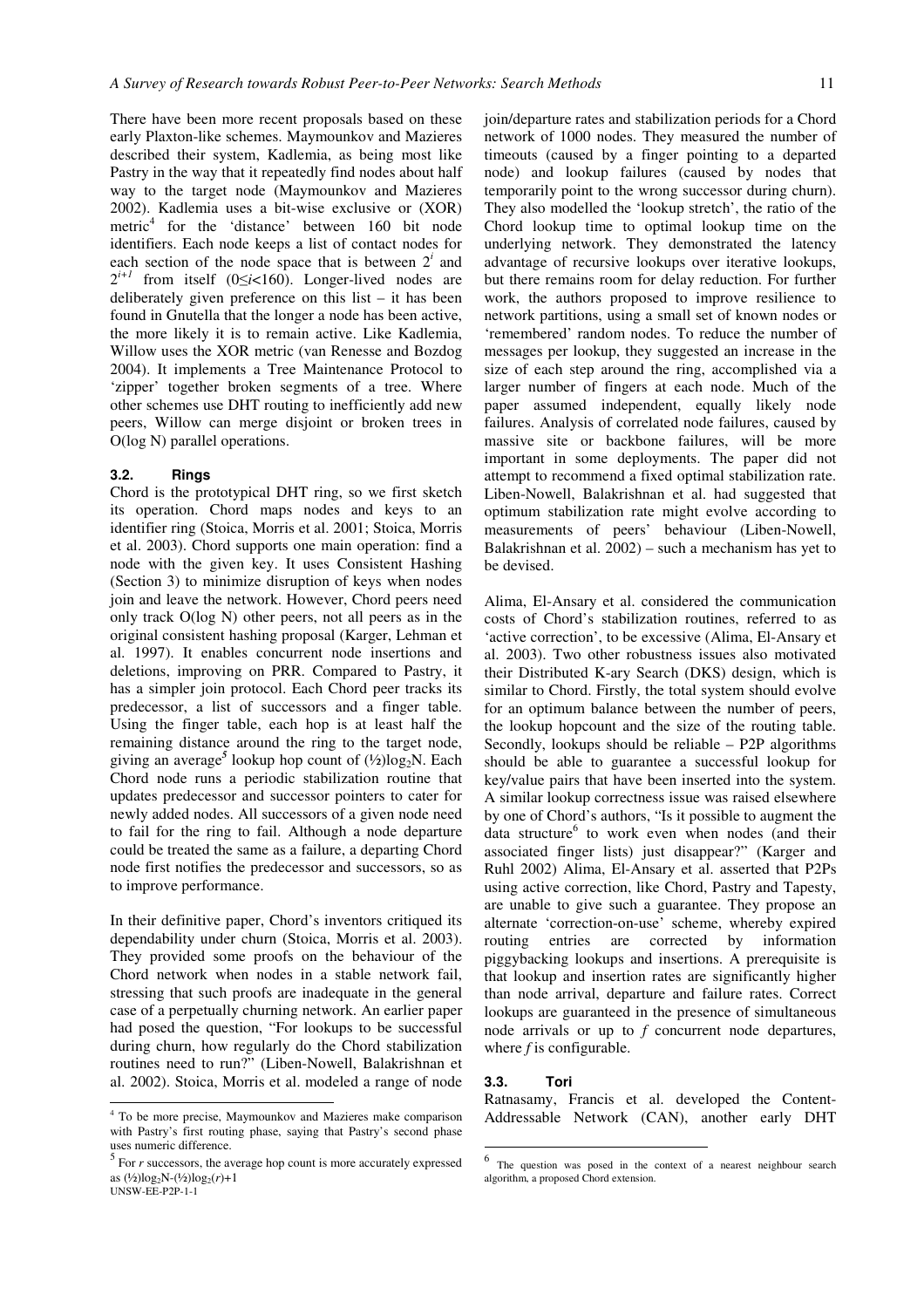widely referenced alongside Tapestry, Pastry and Chord (Ratnasamy, Francis et al. 2001; Ratnasamy 2002). It is arranged as a virtual *d*-dimensional Cartesian coordinate space on a d-torus. Each node is responsible for a zone in this coordinate space. The designers used a heuristic thought to be important for large, churning P2P networks: keep the number of neighbours independent of system size. Consequently, its design differs significantly from Pastry, Tapestry and Chord. Whereas they have O(logN) neighbours per node and O(logN) hops per lookup, CAN has  $O(d)$  neighbours and  $O(dn^{1/d})$ hop-count. When CAN's system-wide parameter *d* is set to log(N), CAN converges to their profile. If the number of nodes grows, a major rearrangement of the CAN network may be required (Ruhl 2003). The CAN designers considered building on PRR, but opted for the simple, low-state-per-node CAN algorithm instead. They had reasoned that a PRR-based design would not perform well under churn, given node departures and arrivals would affect a logarithmic number of nodes (Ratnasamy, Francis et al. 2001).

There have been preliminary assessments of CAN's resilience. When a node leaves the CAN in an orderly fashion, it passes its own Virtual ID (VID), its neighbours' VIDs and IP addresses, and its key/value pairs to a takeover node. If a node leaves abruptly, its neighbours send recovery messages towards the designated takeover node. CAN ensures the recovery messages reach the takeover node, even if nodes die simultaneously, by maintaining a VID chain with Chord's stabilization algorithm. Some initial 'proof of concept' resilience simulations were run using the Network Simulator (ns) (McCanne and Floyd) for up to a few hundred nodes. Average hopcounts and lookup failure probabilities were plotted against the total number of nodes, for various node failure rates (Ratnasamy, Francis et al. 2001). The CAN team documented several open research questions pertaining to state/hopcount tradeoffs, resilience, load, locality and heterogeneous peers (Ratnasamy 2002; Ratnasamy, Shenker et al. 2002).

# **3.4. Butterflies**

Viceroy approximates a butterfly network (Malkhi, Naor et al. 2002). It generally has constant degree<sup>7</sup> like CAN. Like Chord, Tapesty and Pastry, it has logarithmic diameter. It improves on these systems, inasmuch as its diameter is better than CAN and its degree is better than Chord, Tapestry and Pastry. As with most DHTs, it utilizes Consistent Hashing. When a peer joins the Viceroy network, it takes a random but permanent 'identity' and selects its 'level' within the network. Each peer maintains general ring pointers ('predecessor' and 'successor'), level ring pointers ('nextonlevel' and 'prevonlevel') and butterfly pointers ('left', 'right' and 'up'). When a peer departs, it normally passes its key pairs to a successor, and notifies other peers to find a replacement peer.

The Viceroy paper scoped out the issue of robustness. It explicitly assumed that peers do not fail (Malkhi, Naor et al. 2002). It assumed that join and leave operations do not overlap, so as to avoid the complication of concurrency mechanisms like locking. Kaashoek and Karger were somewhat critical of Viceroy's complexity (Kaashoek and Karger 2003). They also pointed to its fault tolerance blindspot. Li and Plaxton suggested that such constant-degree algorithms deserve further consideration (Li and Plaxton 2002). They offered several pros and cons. The limited degree may increase the risk of a network partition, or inhibit use of local neighbours (for the simple reason that there are less of them). On the other hand, it may be easier to reason about the correctness of fixed-degree networks. One of the Viceroy authors has since proposed constant-degree peers in a two-tier, locality-aware DHT (Abraham, Malkhi et al. 2004) – the lower degree maintained by each lower-tier peer purportedly improves network adaptability. Another Viceroy author has since explored an alternative bounded-degree graph for P2P, namely the de Bruijn graph (Naor and Wieder 2003a).

# **3.5. de Bruijn Graphs**

De Bruijn graphs have had numerous refinements since their inception (de Bruijn 1946; Mao 2003). Schlumberger was the first to use them for networking (Schlumberger 1974). Two research teams independently devised the 'generalized' de Bruijn graph that accommodates a flexible number of nodes in the system (Reddy, Pradhan et al. 1980; Imase and Itoh 1981). Rowley and Bose studied fault-tolerant rings overlaid on the de Bruijn graph (Rowley and Bose 1993). Lee, Liu et al. devised a two-level de Bruijn hierarchy, whereby clusters of local nodes are interconnected by a second-tier ring (Lee, Liu et al. 2000).

UNSW-EE-P2P-1-1. Many of the algorithms discussed previously are 'greedy' in that each time a query is forwarded, it moves closer to the destination. Unfortunately, greedy algorithms are generally suboptimal – for a given degree, the routing distance is longer than necessary (Naor and Wieder 2004). Unlike these earlier P2P designs, de Bruijn graphs of degree *k* achieve an asymptotically optimal diameter log*k*n, where n is the number of nodes in the system and *k* can be varied to improve resilience. If there are  $O(log(n))$  neighbours per node, the de Bruijn hop count is O(log n/log log n). To illustrate de Bruijn's practical advantage, consider a network with one million nodes of degree 20: Chord has a diameter of 20, while de Bruijn has a diameter of 5 (Loguinov, Kumar et al. 2003). In 2003, there were a quick succession of de Bruijn proposals – D2B (Fraigniaud and Gauron 2003), Koorde (Kaashoek and Karger 2003), Distance Halving (Naor and Wieder 2003a; Naor and Wieder 2003b) and the Optimal

<sup>7</sup> Viceroy's expected degree is a constant. However, its high probability bound is O(log n). For a very small number of nodes, degree is  $\Omega(\log n)$ . Kaashoek, F. and D. Karger (2003). "Koorde: A Simple Degree-optimal Hash Table." Second International Workshop on Peer-to-Peer Systems (IPTPS 03), Berkeley, CA, USA, 20-21 February.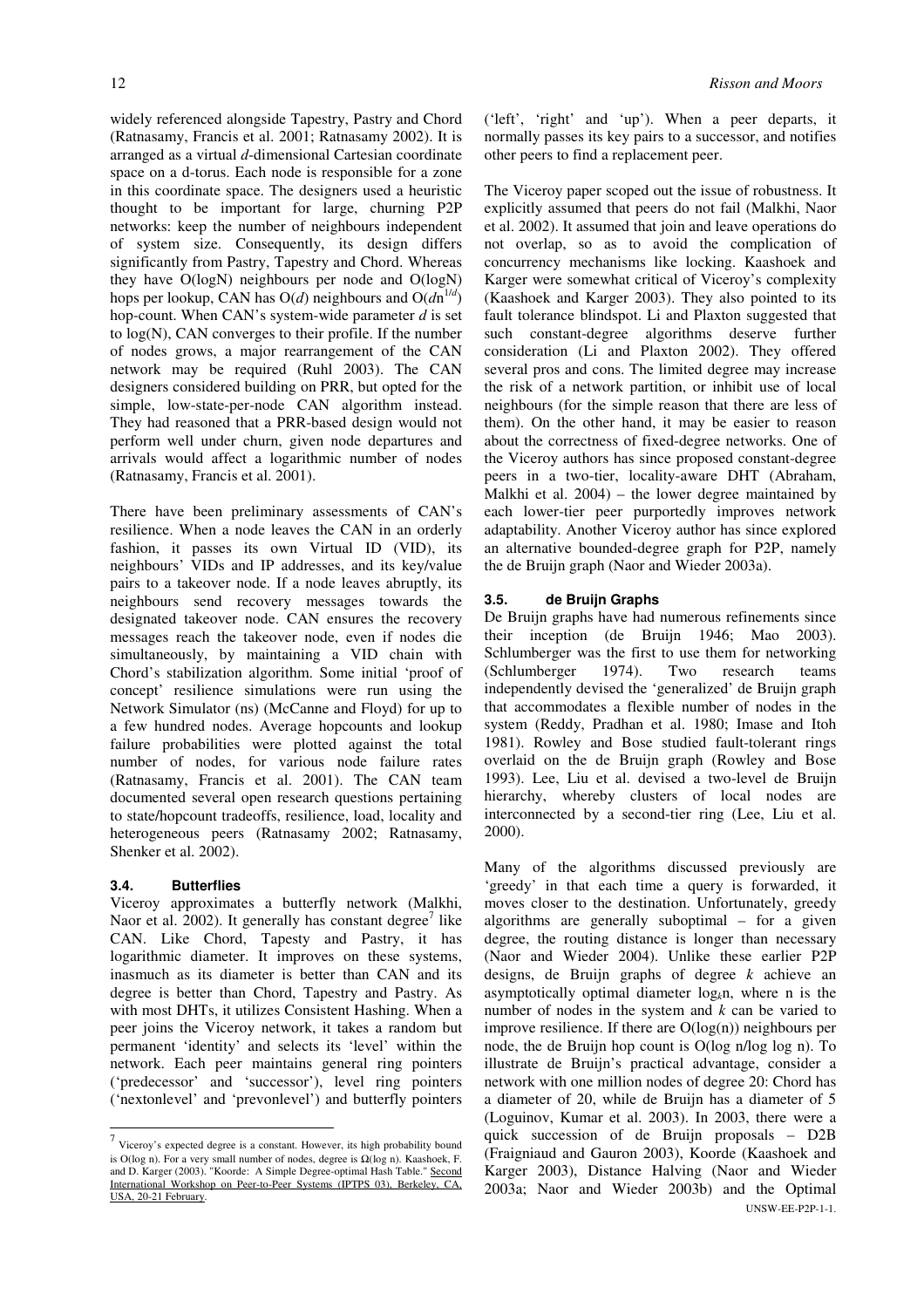Diameter Routing Infrastructre (ODRI) (Loguinov, Kumar et al. 2003).

Fraigniaud and Gauron began the D2B design by laying out an informal problem statement: keys should be evenly distributed; lookup latency should be small; traffic load should be evenly distributed; updates of routing tables and redistribution of key should be fast when nodes join or leave the network. They defined a node's " congestion" to be the probability that a lookup will traverse it. Apart from its optimal de Bruijn diameter, they highlighted D2B's merits: a constant expected update time when nodes (O(log n) w.h.p<sup>8</sup>.); the expected node congestion is  $O((\text{log} n)/n)$   $(O((\text{log}^2 n)/n)$ w.h.p.) (Fraigniaud and Gauron 2003). D2B's resilience was discussed only in passing.

Koorde extends Chord to attain the optimal de Bruijn degree/diameter tradeoff above (Kaashoek and Karger 2003). Unlike D2B, Koorde does not constrain the selection of node identifiers. Also unlike D2B, it caters for concurrent joins, by extension of Chord's functionality. Kaashoek and Karger investigated Koorde's resilience to a rather harsh failure scenario: " in order for a network to stay connected when all nodes fail with probability of ½, some nodes must have degree  $Q(\log n)$ " (Kaashoek and Karger 2003). They sketched a mechanism to increase Koorde's degree for this more stringent fault tolerance, losing de Bruijn's constant degree advantage. Similarly, to achieve a constantfactor load balance, Koorde would have to sacrifice its degree optimality. They suggested that the ability to trade the degree, and hence the maintenance overhead, against the expected hop count may be important for churning systems. They also identified an open problem: find a load-balanced, degree optimal DHT. Datta, Girdzijauskas et al. argued recently that Koorde makes an unrealistic, simplifying assumption of uniform key distribution (Datta, Girdzijauskas et al. 2004). They showed that for arbitrary key distributions, de Bruijn graphs fail to meet the dual goals of load balancing and search efficiency. They posed the question, "(Is there) a constant routing table sized DHT which meets the conflicting goals of storage load balancing and search efficiency for an arbitrary and changing key distribution?"

Distance Halving was also inspired by de Bruijn (Naor and Wieder 2003a) and shares its optimal diameter. Naor and Wieder argued for a two-step "continuousdiscrete" approach for its design. The correctness of its algorithms is proven in a continuous setting. The algorithms are then mapped to a discrete space. The source x and target y are points on the continuous interval [0,1). Data items are hashed to this same interval.  $\sigma$  is a string which determines how messages leave any point on the ring: if bit *t* of the string is 0, the

UNSW-EE-P2P-1-1

left leg is taken; if it is 1, the right leg is taken.  $\sigma$ increases by one bit each hop, giving a sequence by which to step around the ring. A lookup has two phases. In the first, the lookup message containing the source, target and the random string hops toward the midpoint of the source and target. On each hop, the distance between  $\sigma_t(x)$  and  $\sigma_t(y)$  is halved, by virtue of the specific 'left' and 'right' functions. In the second phase, the message steps 'backward' from the midpoint to the target, removing the last bit in  $\sigma_t$  at each hop. 'Join' and 'leave' algorithms were outlined but there was no consideration of recovery times or message load on churn. Using the Distance Halving properties, the authors devised a caching scheme to relieve congestion in a large P2P network. They have also modified the algorithm to be more robust in the presence of random faults (Naor and Wieder 2003b).

Solid comparisons of DHT resilience are scarce, but Loguinov, Kumar et al. give just that in their ODRI paper (Loguinov, Kumar et al. 2003). They compare Chord, CAN and de Bruijn in terms of routing performance, graph expansion and clustering. At the outset, they give the optimal *diameter* (the *maximum* hopcount between any two nodes in the graph) and *average hopcount* for graphs of fixed degree. De Bruijn graphs converge to both optima, and outperform Chord and CAN on both counts. These optima impact both delay and aggregate lookup load. They present two clustering measures (edge expansion and node expansion) which are interesting for resilience. Unfortunately, after decades of de Bruijn research, they have no exact solution. De Bruijn was shown to be superior against a simplified node expansion metric – for any destination, there are a large number of nonoverlapping paths. If there is a single node failure, very few of the alternative paths to a destination are affected.

#### **3.6. Skip Graphs**

Skip Graphs have been pursued by two research camps (Aspnes and Shah 2003; Harvey, Jones et al. 2003a). They augment the earlier Skip Lists (Pugh 1989; Pugh 1990). Unlike earlier balanced trees, the Skip List is probabilistic – its insert and delete operations do not require tree rearrangements and so are faster by a constant factor. The Skip List consists of layers of ordered linked lists. All nodes participate in the bottom layer 0 list. Some of these nodes participate in the layer 1 list with some fixed probability. A subset of layer 1 nodes participate in the layer 2 list, and so on. A lookup can proceed quickly through the list by traversing the sparse upper layers until it is close to, or at, the target. Unfortunately, nodes in the upper layers of a Skip List are potential hot spots and single points of failure. Unlike Skip Lists, Skip Graphs provide multiple lists at each level for redundancy, and every node participates in one of the lists at each level.

<sup>&</sup>lt;sup>8</sup> W.h.p. With high probability  $1 - n^{-\varepsilon}$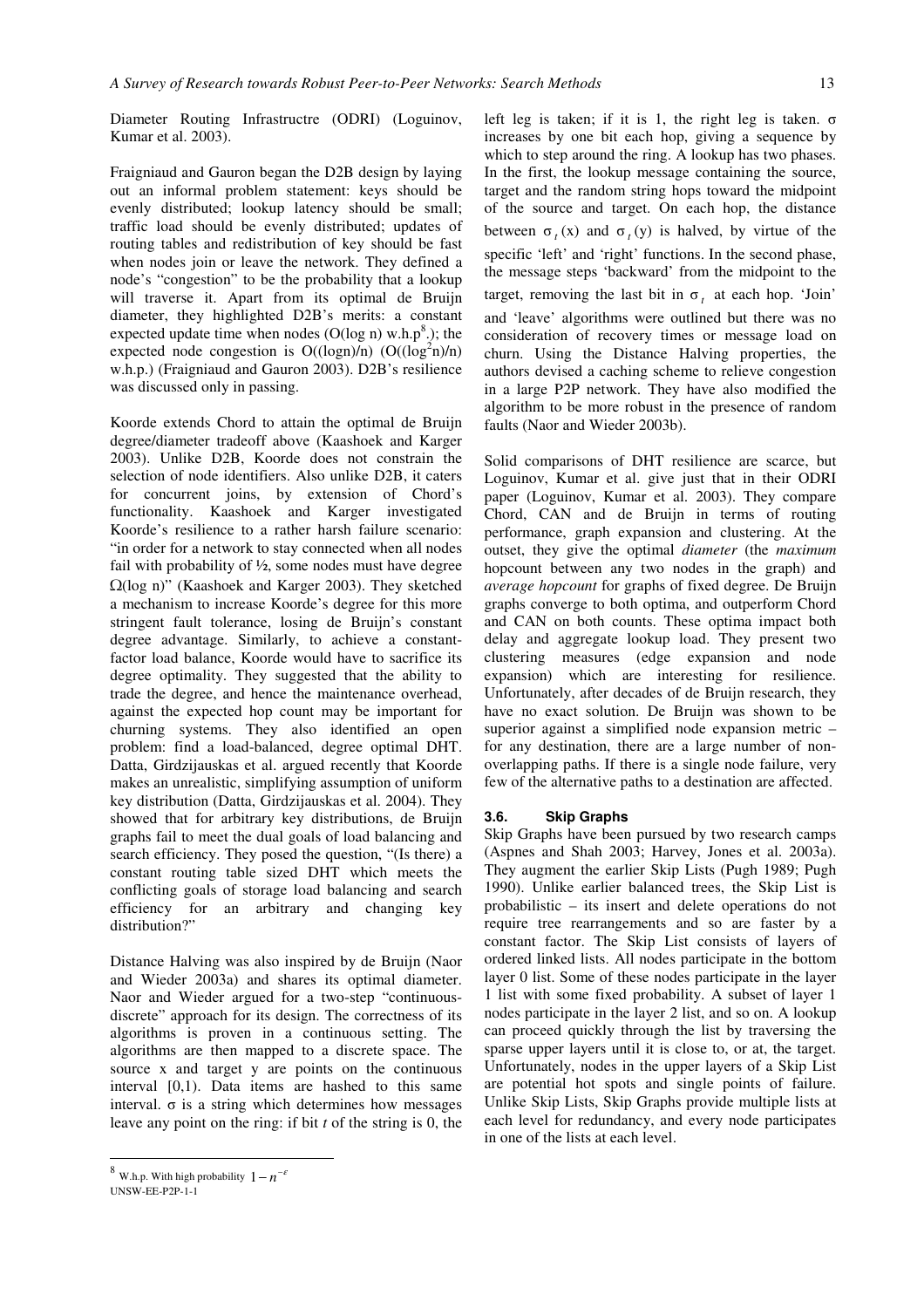Each node in a Skip Graph has Θ(log *n*) neighbours on average, like some of the preceding DHTs. The Skip Graph's primary edge over the DHTs is its support for prefix and proximity search. DHTs hash objects to a random point in the graph. Consequently, they give no guarantees over where the data is stored. Nor do they guarantee that the path to the data will stay within the one administration as far as possible (Harvey, Jones et al. 2003a). Skip graphs, on the other hand, provide for location-sensitive name searches. For example, to find the document *docname* on the node *user.company.com*, the Skip Graph might step through its ordered lists for the prefix *com.company.user* (Harvey, Jones et al. 2003a). Alternatively, to find an object with a numeric identifier, an algorithm might search the lowest layer of the Skip Graph for the first digit, the next layer for the next digit, in the same vein until all digits are resolved. Being ordered, Skip Graphs also facilitate range searches. In each of these examples, the Skip Graph can be arranged such that the path to the target, as far as possible, stays within an administrative boundary. If one administration is detached from the rest of the Skip Graph, routing can continue within each of the partitions. Mechanisms have been devised to merge disconnected segments (Harvey, Jones et al. 2003b), though at this stage, segments are remerged one at a time. A parallel merge algorithm has been flagged for future work.

The advantages of Skip Graphs come at a cost. To be able to provide range queries and data placement flexibility, Skip Graph nodes require many more pointers than their DHT counterparts. An increased number of pointers implies increased maintenance traffic. Another shortcoming of at least one of the early proposals was that no algorithm was given to assign keys to machines. Consequently, there are no guarantees on system-wide load balancing or on the distance between adjacent keys (Aspnes, Kirsch et al. 2004). Aspnes, Kirsch et al. have recently devised a scheme to reduce the inter-machine pointer count from  $O(m \log m)$ , where *m* is the number of data elements, to  $O(n \log n)$ , where *n* is the number of nodes (Aspnes, Kirsch et al. 2004). They proposed a two-layer scheme – one layer for the Skip Graph itself and the second 'bucket layer'. Each machine is responsible for a number of buckets and each bucket elects a representative key. Nodes locally adjust their load. They accept additional keys if they are below their threshold or disperse keys to nearby nodes if they are above threshold. There appear to be numerous open issues: simulations have been done but analysis is outstanding; mechanisms are required to handle the arrival and departure of nodes; there were only brief hints as to how to handle nodes with different capacities.

# **4. Semantic Index**

Semantic indexes capture object relationships. While the semantic-free methods (DHTs) have firmer theoretic foundations and guarantee that a key can be found if it exists, they do not on their own capture the relationships between the document name and its content or metadata. Semantic P2P designs do. However, since their design is often driven by heuristics, they may not guarantee that scarce items will be found.

So what might the semantically indexed P2Ps add to an already crowded field of distributed information architectures? At one extreme there are the distributed relational database management systems (RDBMSs), with their strong consistency guarantees (Gribble, Brewer et al. 2000). They provide strong data independence, the flexibility of SQL queries and strong transactional semantics – Atomicity, Consistency, Isolation and Durability (ACID) (Gray 1981). They guarantee that the query response is complete – all matching results are returned. The price is performance. They scale to perhaps 1000 nodes, as evidenced in Mariposa (Stonebraker, Aoki et al. 1996; Loo, Hellerstein et al. 2004), or require query caching front ends to constrain the load (Gribble, Brewer et al. 2000). Database research has "arguably been cornered into into traditional, high-end, transactional applications" (Harren, Hellerstein et al. 2002). Then there are distributed file systems, like the Network File System (NFS) or the Serverless Network File Systems (xFS), with little data independence, low-level file retrieval interfaces and varied consistency (Gribble, Brewer et al. 2000). Today's eclectic mix of Content Distribution Networks (CDNs) generally deload primary servers by redirecting web requests to a nearby replica. Some intercept the HTTP requests at the DNS level and then using consistent hashing to find a replica (Hellerstein 2003). Since this same consistent hashing was a forerunner to the DHT approaches above, CDNs are generally constrained to the same simple key lookups.

The opportunity for semantically indexed P2Ps, then, is to provide:

a) *moderate* levels of data independence, consistency and query flexibility, and

b) *probabilistically* complete query responses, across

c) *very large* numbers of low-cost, geographically distributed, dynamic nodes.

#### **4.1. Keyword Lookup**

Perhaps the most widely referenced P2P system for simple keyword match is Gnutella (Klingberg and Manfredi 2002). Gnutella queries contain a string of keywords. Gnutella peers answer when they have files<sup>9</sup> whose names contain all the keywords. As discussed in Section 2.1, early versions of Gnutella did not forward the document index. Queries were flooded and peers searched their own local indexes for filename matches. An early review highlighted numerous areas for improvement (Ripeanu, Iamnitchi et al. 2002). It was estimated that the query traffic alone from 50,000 early-

<sup>&</sup>lt;sup>9</sup> The Gnutella 0.6 specification only provides semantics for finding plain files, but hints that Gnutella could store other resources, like cryptographic keys or meta-information.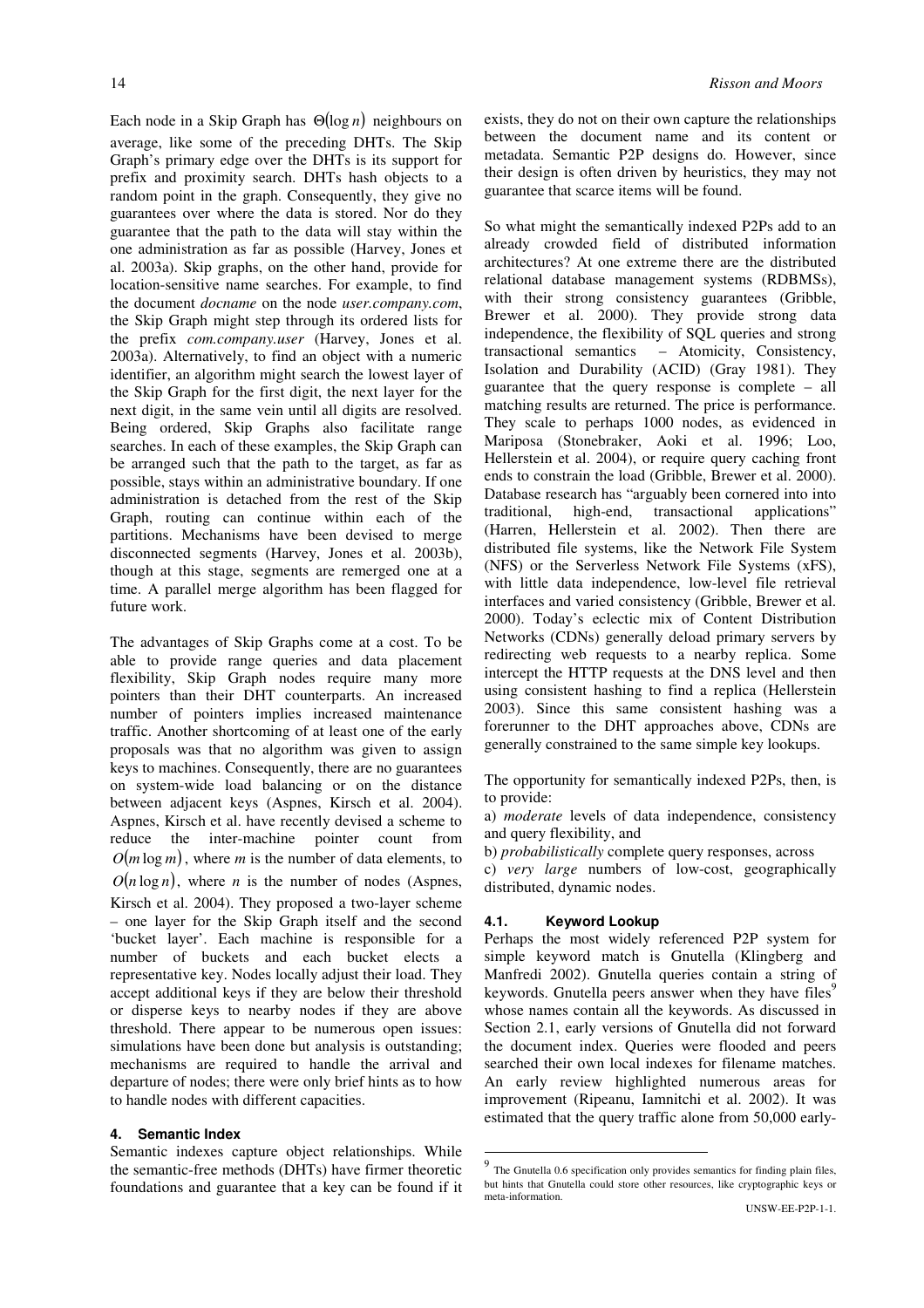generation Gnutella nodes would amount to 1.7% of the total U.S. internet backbone traffic at December 2000 levels. It was speculated that high degree Gnutella nodes would impede dependability. An unnecessarily high percentage of Gnutella traffic crossed Autonomous System (AS) boundaries – a locality mechanism may have found suitable nearby peers.

Fortunately, there have since been numerous enhancements within the Gnutella Developer Forum. At the time of writing, it has been reported that Gnutella has almost 350,000 unique hosts, of which nearly 90,000 accept incoming connections ("Limewire Host Count" 2004). One of the main improvements is that an index of filename keywords, called the Query Routing Table (QRT), can now be forwarded from 'leaf peers' to its 'ultrapeers' (Singla and Rohrs 2002). Ultrapeers can then ensure that the leaves only receive queries for which they have a match, dramatically reducing the query traffic at the leaves. Ultrapeers can have connections to many leaf nodes (~10-100) and a small number of other ultrapeers (<10) (Singla and Rohrs 2002). Originally, a leaf node's QRT was not forwarded by the parent ultrapeer to other ultrapeers. More recently, there has been a proposal to distributed aggregated QRTs amongst ultrapeers (Fisk 2003b). To further limit traffic, QRTs are compressed by hashing, according to the Query Routing Protocol (QRP) specification (Rohrs 2002). This same specification claims QRP may reduce Gnutella traffic by orders of magnitude, but cautions that simulation is required before mass deployment. A known shortcoming of QRP was that the extent of query propagation was independent of the popularity of the search terms. The Dynamic Query Protocol addressed this (Fisk 2003a). It required leaf nodes to send single queries to high-degree ultrapeers which adjust the queries' time-to-live (TTL) bounds according to the number of received query results. An earlier proposal, called the Gnutella UDP Extension for Scalable Searches (GUESS) (Daswani and Fisk 2002), similarly aimed to reduce the number of queries for widely distributed files. GUESS reuses the *non-forwarding* idea (Section 2). A GUESS peer repeatedly queries single ultrapeers with a TTL of 1, with a small timeout on each query to limit load. It chooses the number of iterations and selects ultrapeers so as to satisfy its search needs. At the time of writing, GUESS has pending status. For adaptability, a small number of experimental Gnutella nodes have implemented XML schemas for richer queries (Thadani 2001b; Thadani 2001a). None of the above Gnutella proposals explicitly assess robustness.

UNSW-EE-P2P-1-1 The broader research community has recently been leveraging aspects of the Gnutella design. Lv, Ratnasamy et al. exposed one assumption implicit in some of the early DHT work – that designs "such as Gnutella are inherently not scalable, and therefore should be abandoned" (Lv, Ratnasamy et al. 2002). They argued that by making better use of the more powerful peers, Gnutella's scalability issues could be alleviated. Instead of its flooding mechanism, they used random walks. Their preliminary design to bias random walks towards high capacity nodes did not go as far as the ultrapeer proposals in that the indexes did not move to the high capacity nodes. Chawathe, Ratnasamy et al. chose to extend the Gnutella design with their Gia system, in response to the perceived shortcomings of DHTs in Section 1.2 (Chawathe, Ratnasamy et al. 2003). Compared to the early Gnutella designs, they incorporated several novel features. They devise a topology adaptation algorithm so that most peers are attached to high-degree peers. They use a random walk search algorithm, in lieu of flooding, and bias the query load towards higher-degree peers. For 'one-hop replication', they require all nodes keep pointers to content on adjacent peers. To implement a receivercontrolled token-based flow control, a peer must have a token from its neighbouring peer before it sends a query to it. The combination of these features, they claim, provides a scalability improvement of three to five orders of magnitude over Gnutella "while retaining significant robustness". Castro, Costa and Rowstron argued that if Gnutella were built on top of structured overlay, then both the query and overlay maintenance traffic could be reduced (Castro, Costa et al. 2004). The main robustness metrics they used were the 'collapse point' query rate (the per node query rate at which the successful query rate falls below 90%) and the average hop-count immediately prior to collapse. Their comparison with Gnutella did not take into account the Gnutella enhancements above – this was left as future work. So too was any discussion of frequent node arrivals and departures. Yang, Vinograd et al. explore various policies for peer selection in the GUESS protocol, since the issue is left open in the original proposal (Yang, Vinograd et al. 2004). For example, the peer initiating the query could choose peers that have been "most recently used" or that have the "most files" shared". Various policy pitfalls are identified. For example, good peers could be overloaded, victims of their own success. Alternatively, malicious peers could encourage the querying peer to try inactive peers. They conclude that a "most results" policy gives the best balance of robustness and efficiency. Like Castro, Costa and Rowstron, they concentrated on the static network scenario. Cholvi, Felber et al. very briefly describe how similar "least recently used" and "most often used" heuristics can be used by a peer to select peer 'acquaintances' (Cholvi, Felber et al. 2004). They were motivated by the congestion associated with Gnutella's TTL-limited flooding. Recognizing that the busiest peers can quickly become overloaded central hubs for the entire network, they limit the number of acquaintances for any given peer to 25. They sketch a mechanism to decrement a query's TTL multiple times when it traverses "interested peers". In summary, these Gnutella-related investigations are characterized by a bias for high degree peers and very short directed query paths, a disdain for flooding, and concern about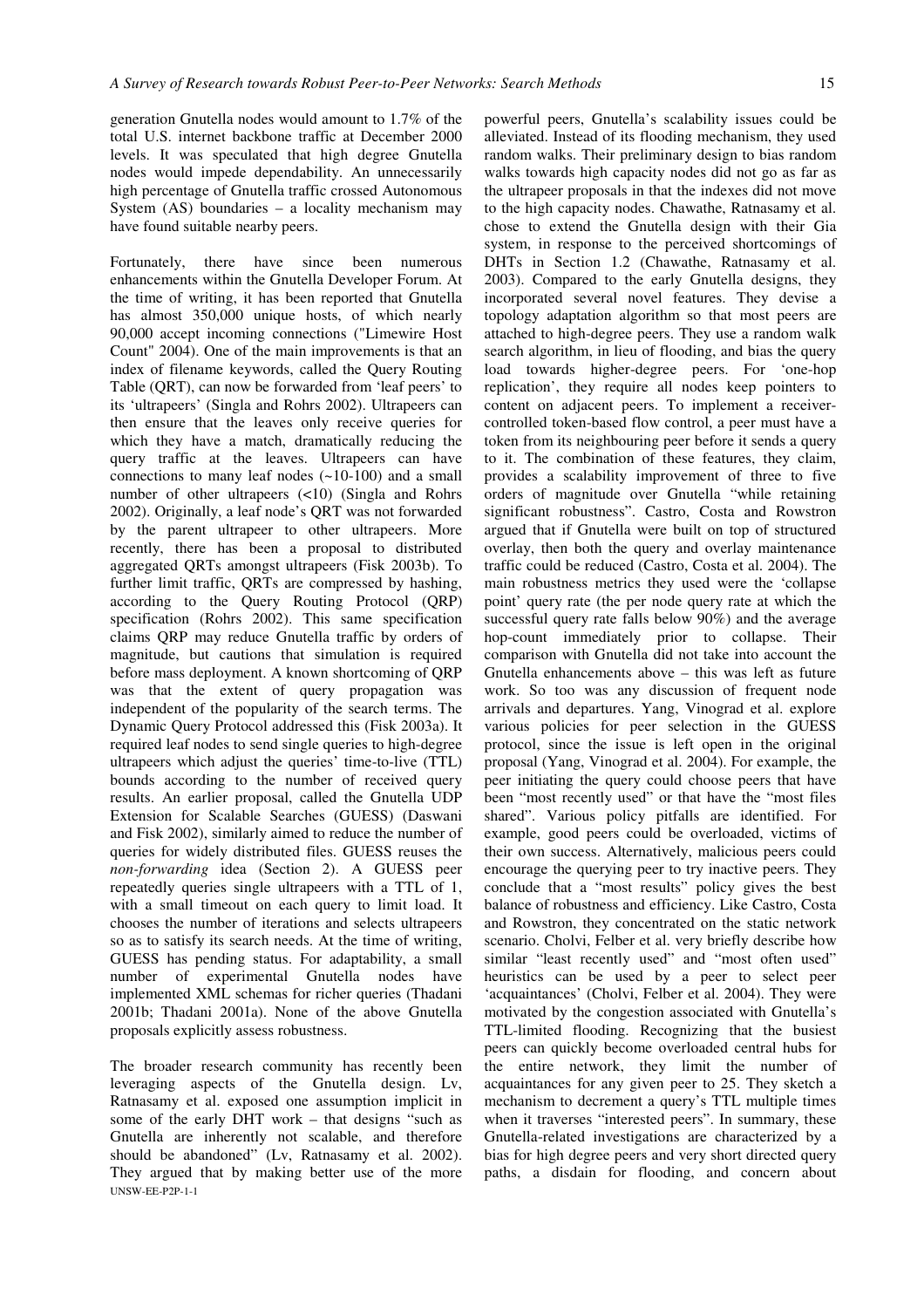excessive load on the 'better' peers. Generally, the robustness analysis for dynamic networks (content updates and node arrivals/departures) remains open.

One aspect of P2P keyword search systems has received particular attention: should the index be partitioned by document or by keyword? The issue affects scalability. To be partitioned by document, each node has a local index of documents for which it is responsible. Gnutella is a prime example. Queries are generally flooded in systems partitioned by document. On the other hand, a peer may assume responsibility for a set of keywords. The peer uses an inverted list to find a matching document, either locally or at another peer. If the query contains several keywords, inverted lists may need to be retrieved from several different peers to find the intersection (Shi, Guangwen et al. 2004). The initial assessment by Li, Loo et al. was that the partition-bydocument approach was superior (Li, Loo et al. 2003). For one scenario of a full-text web search, they estimated the communications costs to be about six times higher than the feasible budget. However, wanting to exploit prior work on inverted list intersection, they studied the partition-by-keyword strategy. They proposed several optimizations which put the communication costs for a partition-by-keyword system within an order of magnitude of feasibility. There had been a couple of prior papers that suggested partitionedby-keyword designs incorporate DHTs to map keywords to peers (Gnawali 2002; Reynolds and Vahdat 2003). In Gnawali's Keyword-set Search System (KSS), the index is partitioned by *sets* of keywords. Terpstra, Behnel et al. point out that by keeping keyword pairs or triples, the number of lists per document in KSS is squared or tripled (Terpstra, Behnel et al. 2004). Shi, Guangwen et al. interpreted the approximations of Li, Loo et al. to mean that neither approach is feasible on its own (Shi, Guangwen et al. 2004). Their Multi-Level Partitioning (MLP) scheme incorporates both partitioning approaches. They arrange nodes into a group hierarchy, with all nodes in the single 'level 0' group, and with the same nodes sub-divided into *k* logical subgroups on 'level 1'. The subgroups are again divided, level by level, until level *l*. The inverted index is partitioned by document between groups and by keyword within groups. MLP avoids the query flooding normally associated with systems partitioned by document, since a small number of nodes in each group process the query. It reduces the bandwidth overheads associated with inverted list intersection in systems partitioned solely by keyword, since groups can calculate the intersection independently over the documents for which they are responsible. MLP was overlaid on SkipNet, per Section 3.6 (Harvey, Jones et al. 2003a). Some initial analyses of communications costs and query latencies were provided.

Much of the research above addresses *partial* keyword search. Daswani et al. highlighted the open problem of efficient, *comprehensive* keyword search (Daswani, Garcia-Molina et al. 2003). How can exhaustive

searches be achieved without flooding queries to every peer in the network? Terpstra, Behnel et al. couched the keyword search problem in rendezvous terms: dynamic keyword queries need to 'meet' with static document lists (Terpstra, Behnel et al. 2004). Their Bitzipper scheme is partitioned by document. They improved on full flooding by putting document metadata on  $2\sqrt{n}$ nodes and forwarding queries through only  $6\sqrt{n}$  nodes. They reported that Bitzipper nodes need only 1/166<sup>th</sup> of the bandwidth of full-flooding Gnutella nodes for an exhaustive search. An initial comparison of query load was given. There was little consideration of either static or dynamic resilience, that is, of nodes failing, of documents continually changing, or of nodes continually joining and leaving the network.

# **4.2. Peer Information Retrieval**

The field of Information Retrieval (IR) has matured considerably since its inception in the 1950s (Singhal 2001). A taxonomy for IR models has been formalized (Baeza-Yates and Ribeiro-Neto 1999). It consists of four elements: a representation of documents in a collection; a representation of user queries; a framework describing relationships between document representations and queries; and a ranking function that quantifies an ordering amongst documents for a particular query. Three main issues motivate current IR research – information relevance, query response time, and user interaction with IR systems. The dominant IR trends for searching large text collections are also threefold (Baeza-Yates and Ribeiro-Neto 1999). The size of collections is increasing dramatically. More complicated search mechanisms are being found to exploit document structure, to accommodate heterogeneous document collections, and to deal with document errors. Compression is in favour – it may be quicker to search compact text or retrieve it from external devices. In a *distributed* IR system, queries processing has four parts. Firstly, particular collections are targeted for the search. Secondly, queries are sent to the targeted collections. Queries are then evaluated at the individual collections. Finally results from the collections are collated.

UNSW-EE-P2P-1-1. So how do P2P networks differ from distributed IR systems? Bawa, Manku et al. presented four differences (Bawa, Manku et al. 2003). They suggested that a P2P network is typically larger, with tens or hundreds of thousands of nodes. It is usually more dynamic, with node lifetimes measured in hours. They suggested that a P2P network is usually homogeneous, with a common resource description language. It lacks the centralized "mediators" found in many IR systems, that assume responsibility for selecting collections, for rewriting queries, and for merging ranked results. These distinctions are generally aligned with the peer characteristics in Section 1. One might add that P2P nodes display more symmetry – peers are often both information consumers and producers. Daswani, Garcia-Molina et al. pointed out that, while there are IR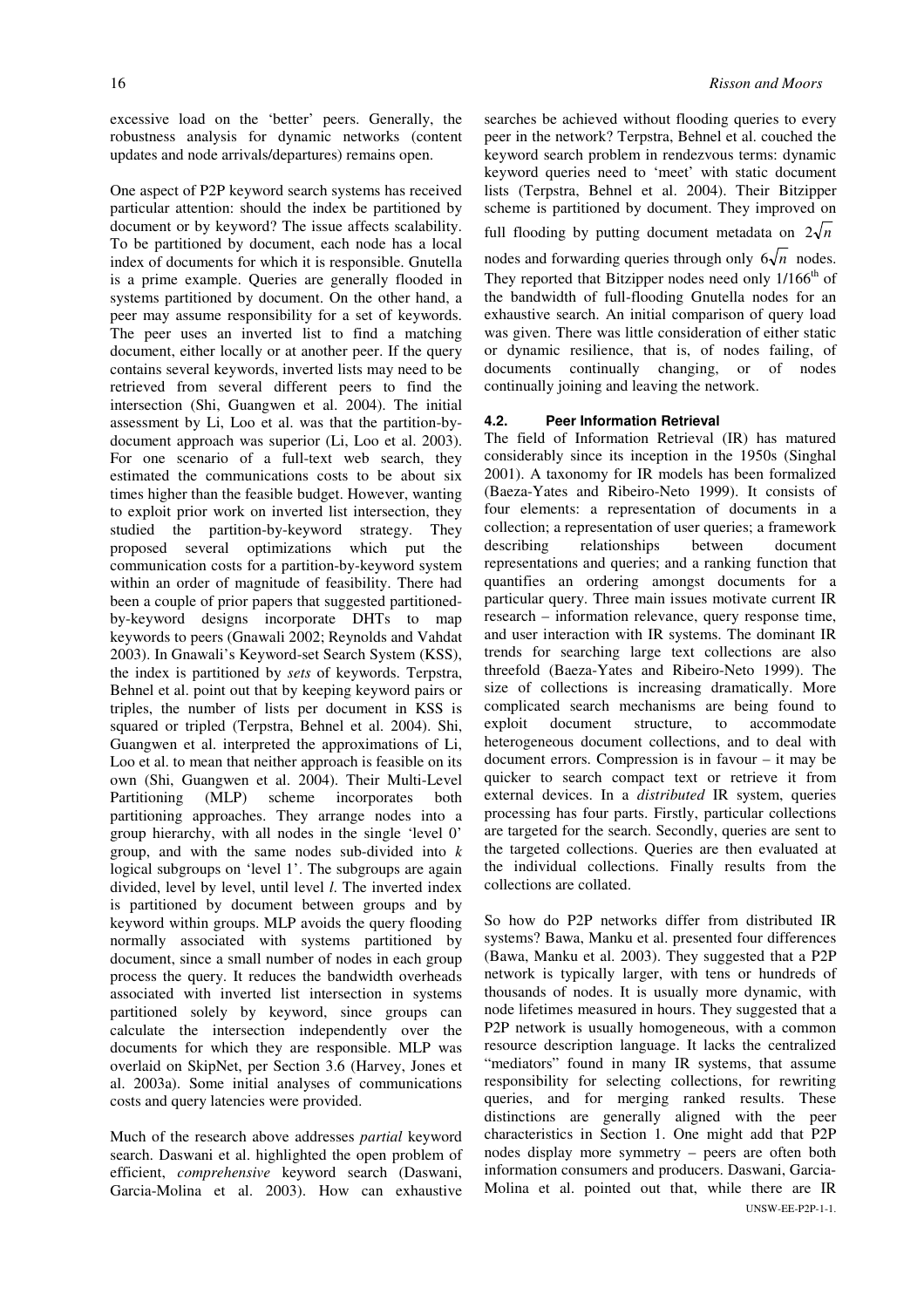techniques for ranked keyword search at moderate scale, research is required so that ranking mechanisms are efficient at the larger scale targeted by P2P designs (Daswani, Garcia-Molina et al. 2003). Joseph and Hoshiai surveyed several P2P systems using metadata techniques from the IR toolkit (Joseph and Hoshiai 2003). They described an assortment of IR techniques and P2P systems, including various metadata formats, retrieval models, bloom filters, DHTs and trust issues.

In the ensuing paragraphs, we survey P2P work that has incorporated information retrieval models, particularly the Vector Model and the Latent Semantic Indexing Model. We omit the P2P work based on Bayesian models. Some have pointed to such work (Joseph and Hoshiai 2003), but it made no explicit mention of the model (Cohen, Fiat et al. 2003). One early paper on P2P content-based image retrieval also leveraged the Bayesian model (Muller and Henrich 2003). For the former two models, we briefly describe the design, then try to highlight robustness aspects. On robustness, we are again stymied for lack of prior work. Indeed, a search across all proceedings of the Annual ACM<br>Conference on Research and Development in Conference on Research and Information Retrieval for the words "reliable", " available", " dependable" or " adaptable" did not return any results at the time of writing. In contrast, a standard text on distributed database management systems (Ozsu and Valduriez 1999) contains a whole chapter on reliability. IR research concentrates on performance measures. Common performance measures include recall, the fraction of the relevant documents which has been retrieved, and precision, the fraction of the retrieved documents which is relevant (Baeza-Yates and Ribeiro-Neto 1999). Ideally, an IR system would have high recall and high precision. Unfortunately techniques favouring one often disadvantage the other (Singhal 2001).

#### *4.2.1. Vector Model*

The vector model (Salton, Wong et al. 1975) represents both documents and queries as term vectors, where a term could be a word or a phrase. If a document or query has a term, the weight of the corresponding dimension of the vector is non-zero. The similarity of the document and query vectors gives an indication of how well a document matches a particular query.

UNSW-EE-P2P-1-1 The weighting calculation is critical across the retrieval models. Amongst the numerous proposals for the probabilistic and vector models, there are some commonly recurring weighting factors (Singhal 2001). One is term frequency. The more a term is repeated in a document, the more important the term is. Another is inverse document frequency. Terms common to many documents give less information about the content of a document. Then there is document length. Larger documents can bias term frequencies, so weightings are sometimes normalized against document length. The expression "TFIDF weighting" refers to the collection

of weighting calculations that incorporate term frequency and inverse document frequency, not just to one. Two weighting calculations have been particularly dominant – Okapi (Robertson, Walker et al. 1999) and pivoted normalization (Singhal, Choi et al. 1999). A distributed version of Google's Pagerank algorithm has also been devised for a P2P environment (Sankaralingam, Sethumadhavan et al. 2003). It allows incremental, ongoing Pagerank calculations while documents are inserted and deleted.

A couple of early P2P systems leveraged the vector model. Building on the vector model, PlanetP divided the ranking problem into two steps (Cuenca-Acuna, Peery et al. 2002). In the first, peers are ranked for the probability that they have matching documents. In the second, higher priority peers are contacted and the matching documents are ranked. An Inverse Peer Frequency, analogous to the Inverse Document Frequency, is used to rank relevant peers. To further constrain the query traffic, PlanetP contacts only the first group of *m* peers to retrieve a relevant set of documents. In this way, it repeatedly contacts groups of *m* peers until the top *k* document rankings are stable. While the PlanetP designers first quantified recall and precision, they also considered reliability. Each PlanetP peer has a global index with a list of all other peers, their IP addresses, and their Bloom filters. This large volume of shared information needs to be maintained. Klampanos and Jose saw this as PlanetP's primary shortcoming (Klampanos and Jose 2004). Each Bloom filter summarized the set of terms in the local index of each peer. The time to propagate changes, be they new documents or peer arrivals/departures, was studied by simulation for up to 1000 peers. The reported propagation times were in the hundreds of seconds. Design workarounds were required for PlanetP to be viable across slower dial-up modem connections. For future work, the authors were considering some sort of hierarchy to scale to larger numbers of peers.

A second early system using the vector model is the Fault-tolerant, Adaptive, Scalable Distributed search engine (Kronfol 2002), which extended the Freenet design (Section 2.3) for richer queries. The original Freenet design could find a document based on a globally unique identifier. Kronfol's design added the ability to search, for example, for documents about " apples AND oranges NOT bananas". It uses a TFIDF weighting scheme to build a document's term vector. Each peer calculates that similarity of the query vector and local documents and forwards the query to the best downstream peer. Once the best downstream peer returns a result, the second-best peer is tried, and so on. Simulations with 1000 nodes gave an indication of the query path lengths in various situations - when routing queries in a network with constant rates of node and document insertion, when bootstrapping the network in a "worst-case" ring topology, or when failing randomly and specifically selected peers. Kronfol claimed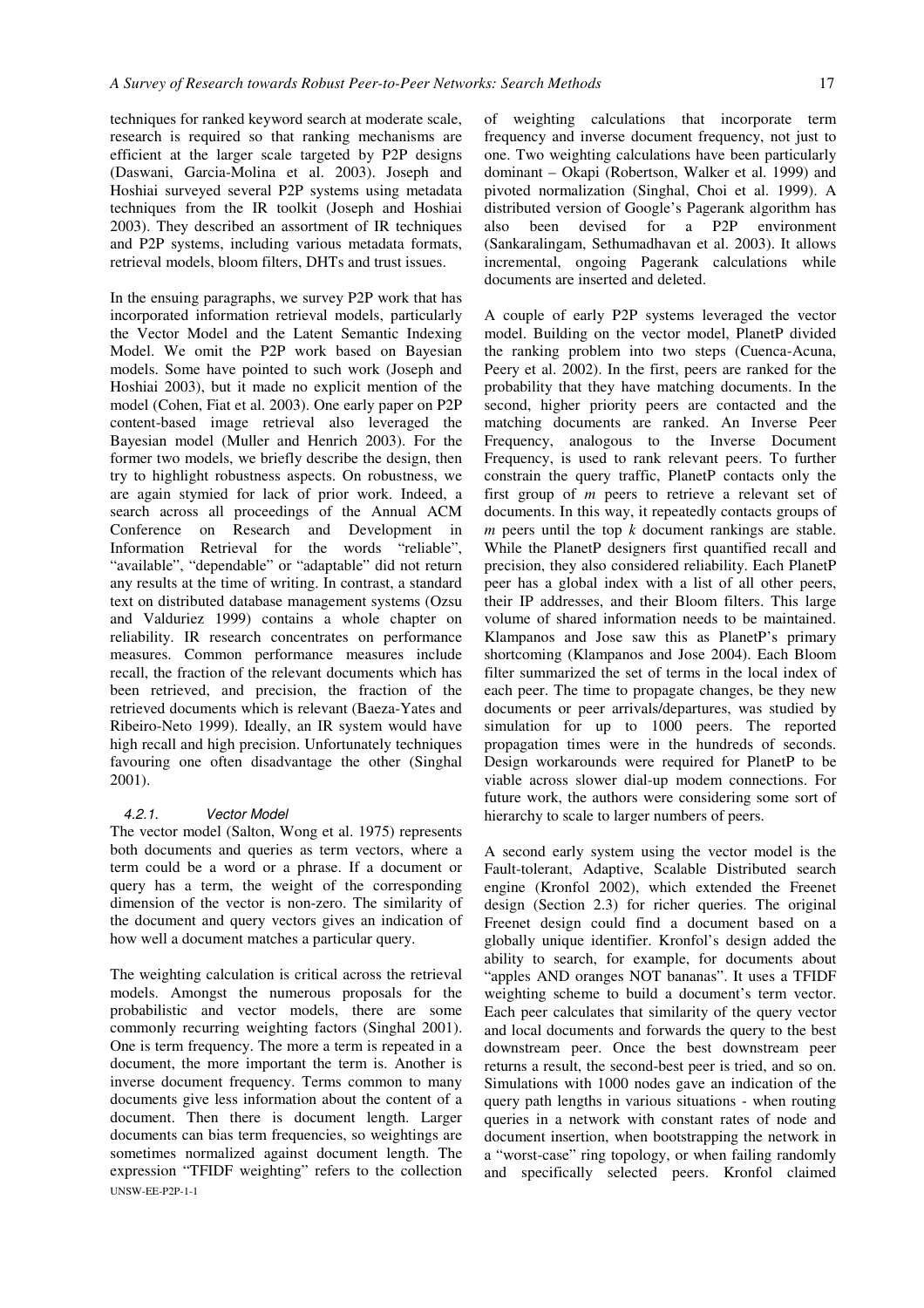excellent average-case performance – less than 20 hops to retrieve the same top *n* results as a centralized search engine. There were, however, numerous cases where the worst-case path length was several hundred hops in a network of only 1000 nodes.

In parallel, there have been some P2P designs based on the vector model from the University of Rochester – pSearch 10 (Tang, Xu et al. 2002b; Tang, Xu et al. 2003) and eSearch (Tang and Dwarkadas 2004). The early pSearch paper suggested a couple of retrieval models, one of which was the Vector Space Model, to search only the nodes likely to have matching documents. To obtain approximate global statistics for the TFIDF calculation, a spanning tree was constructed across a subset of the peers. For the *m* top terms, the term-todocument index was inserted into a Content-Addressable Network (Ratnasamy 2002). A variant which mapped terms to document *clusters* was also suggested. eSearch is a hybrid of the partition-bydocument and partition-by-term approaches seen in the previous section. eSearch nodes are primarily partitioned by term. Each is responsible for the inverted lists for some top terms. For each document in the inverted list, the node stores the complete term list. To reduce the size of the index, the complete term lists for a document are only kept on nodes that are responsible for top terms in the document. eSearch uses the Okapi term weighting to select top terms. It relies on the Chord DHT (Stoica, Morris et al. 2003) to associate terms with nodes storing the inverted lists. It also uses automatic query expansion. This takes the significant terms from the top document matches and automatically adds them to the user's query to find additional relevant documents. The eSearch performance was quantified in terms of search precision, the number of retrieved documents, and various load-balancing metrics. Compared to the more common proposals for partitioning by keywords, eSearch consumed 6.8 times the storage space to achieve faster search times.

#### *4.2.2. Latent Semantic Indexing*

Another retrieval model used in P2P proposals is Latent Semantic Indexing (LSI) (Furnas, Deerwester et al. 1988). Its key idea is to map both the document and query vectors to a concept space with lower dimensions. The starting point is a *t\*N* weighting matrix, where *t* is the total number of indexed terms, *N* is the total number of documents, and the matrix elements could be TFIDF rankings. Using singular value decomposition, this matrix is reduced to a smaller number of dimensions, while retaining the more significant term-to-document mappings. Baeza-Yates and Ribeiro-Neto suggested that LSI's value is a novel theoretic framework, but that its practical performance advantage for real document collections had yet to be proven (Baeza-Yates and Ribeiro-Neto 1999). pSearch incorporated LSI (Tang, Xu et al. 2002b). By placing the indices for semantically similar documents close in the network, Tang, Xu et al. touted significant bandwidth savings relative to the early full-flooding variant of Gnutella (Tang, Xu et al. 2003). They plotted the number of nodes visited by a query. The also explored the tradeoff with accuracy, the percentage match between the documents returned by the the distributed pSearch algorithm and those from a centralized LSI baseline. In a more recent update to the pSearch work, Tang, Dwarkadas et al. summarized LSI's shortcomings (Tang, Dwarkadas et al. 2004). Firstly, for large document collections, its retrieval quality is inherently inferior to Okapi. Secondly, singular value decomposition consumes excessive memory and computation time. Consequently, the authors used Okapi for searching while retaining LSI for indexing. With Okapi, they selected the next node to be searched and selected documents on searched nodes. With LSI, they ensured that similar documents are clustered near each other, thereby optimizing the network search costs. When retrieving a small number of top documents, the precision of LSI+Okapi approached that of Okapi. However, if retrieving a large number of documents, the LSI+Okapi precision is inferior. The authors want to improve this in future work.

#### **4.3. Peer Data Management**

Thus far, we have reviewed P2P systems indexed by keys (Section 3) and by keywords (Sections 4.1 and 4.2). Motivated by a rich database heritage, there is another growing class called Peer Data Management Systems (PDMSs):*"In a PDMS, every peer is associated with a schema that represents the peer's domain of interest, and semantic relationships between peers are provided locally between pairs (or small sets) of peers. By traversing semantic paths of mappings, a query over one peer can obtain relevant data from any reachable peer in the network. Semantic paths are traversed by reformulating queries at a peer into queries on its neighbors"* (Tatarinov and Halevy 2004).

While there are some similarities between PDMSs and distributed databases, there are significant differences. Distributed databases have not dealt with the scale and dynamism of P2P networks where, because of their sheer numbers, nodes are expected to leave (fail) and return (recover) frequently (Crespo and Garcia-Molina 2002). In these conditions, the traditional data placement problem – locating data for the lowest query workload within resource constraints – is frustrated (Gribble, Halevy et al. 2001). Schema translation issues are also well-known, but the number of schemas and the lack of a common mediating schema is new (Tatarinov, Mork et al. 2003). Distributed databases are expected to give complete answers to queries, but P2P offers only probabilistically complete responses – peers might only have partial information or might even be disconnected. In distributed databases, the content location is generally known. In P2P, queries route via other peers to find the location (Ng, Ooi et al. 2003).

<sup>10</sup> The pSearch design had earlier been proposed under the name PeerSearch Tang, C., Z. Xu and M. Mahalingam (2002a). "PeerSearch: Efficient information retrieval in peer-to-peer networks." Proceedings of HotNets-I, ACM SIGCOMM.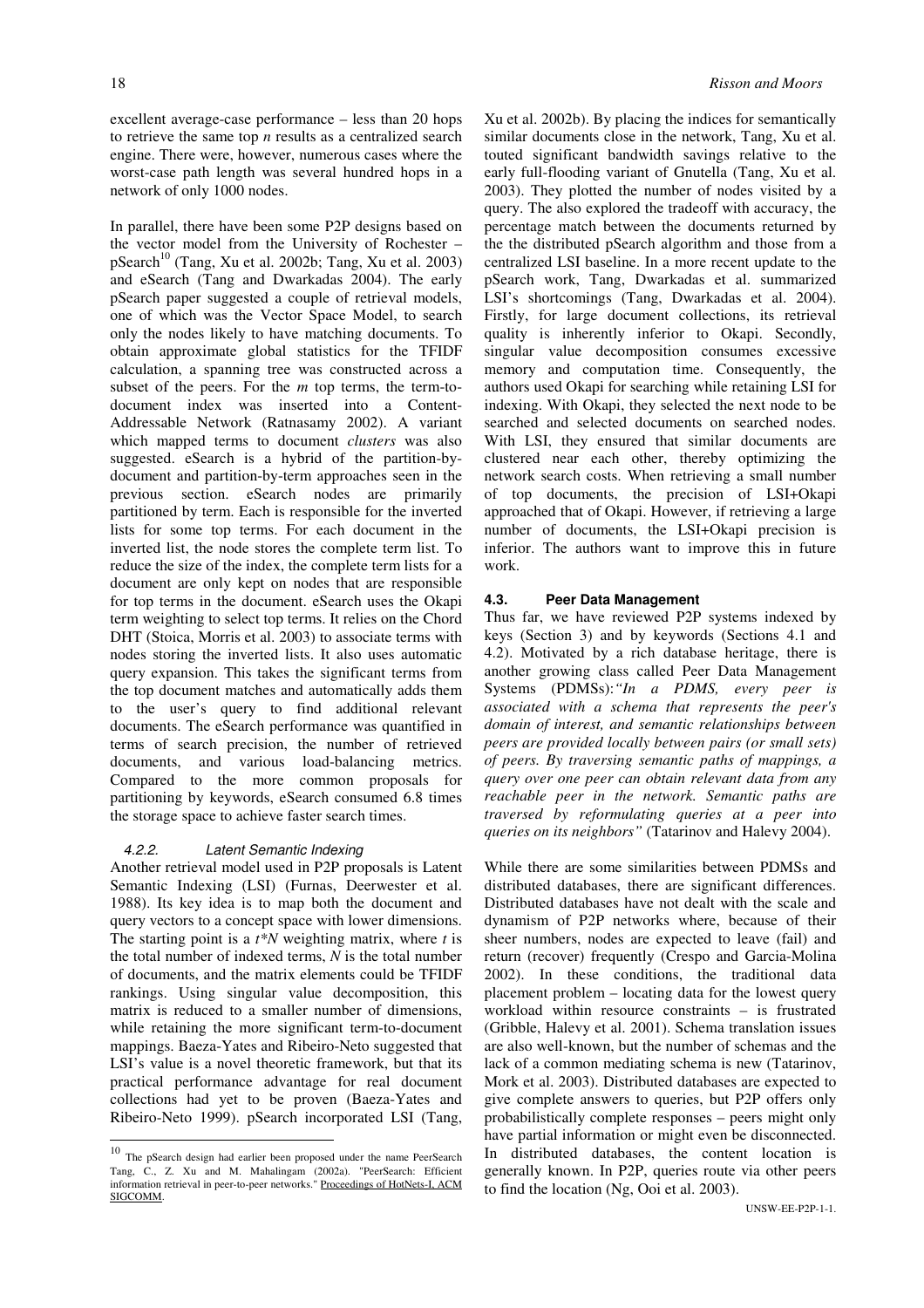| <b>System</b>                                                                                                                                                                                | <b>Information</b><br><b>Integration</b>                                                                               | <b>Network Topology</b>                                                                                                                                                                                                                                 | <b>Markup</b><br>Schema<br>Language                                                               | <b>Query Language</b>                                                                                                                                               |
|----------------------------------------------------------------------------------------------------------------------------------------------------------------------------------------------|------------------------------------------------------------------------------------------------------------------------|---------------------------------------------------------------------------------------------------------------------------------------------------------------------------------------------------------------------------------------------------------|---------------------------------------------------------------------------------------------------|---------------------------------------------------------------------------------------------------------------------------------------------------------------------|
| <b>Edutella, Semantic Overlay</b><br><b>Clusters, Hypercup</b><br>(Nejdl, Wolf et al. 2002;<br>Schlosser, Sintek et al. 2002;<br>Loser, Naumann et al. 2003;<br>Nejdl, Siberski et al. 2003) | Distributed query<br>processing and<br>mediation                                                                       | Super-peer hypercubes,<br>Clustering based on ontologies, queries<br>or rules                                                                                                                                                                           | Resource<br>Description<br>Framework<br>(RDF) and<br>Schema (RDFS)<br>(Brickley and<br>Guha 2000) | Edutella's RDF Query<br>Exchange Language (QEL)<br>(Nejdl, Decker et al. 2003)                                                                                      |
| <b>Local Relational Model</b><br>(Bernstein, Giunchiglia et al.)<br>2002)                                                                                                                    | Domain relations and<br>coordination formula                                                                           |                                                                                                                                                                                                                                                         | eXtensible<br>Markup Language<br>(XML)                                                            |                                                                                                                                                                     |
| Piazza<br>(Halevy, Ives et al. 2003a;<br>Tatarinov, Mork et al. 2003)                                                                                                                        | Peer descriptions and<br>storage descriptions                                                                          |                                                                                                                                                                                                                                                         | XML or RDF;<br>XML Schema or<br>OWL ontologies<br>(McGuinness and<br>van Harmelen<br>2004)3       | Based on XQuery (Boag,<br>Chamberlin et al. 2003)                                                                                                                   |
| <b>Chatty Web</b><br>(Aberer, Cudre-Maroux et al.<br>2004)                                                                                                                                   | Local agreement by<br>semantic gossiping                                                                               | Gnutella-like ping/pong discovery                                                                                                                                                                                                                       | <b>XML</b>                                                                                        | Generic selection, projection<br>and mapping operators,<br><b>XQuery</b>                                                                                            |
| <b>Hyperion</b><br>(Arenas, Kantere et al. 2003)                                                                                                                                             | Instantiate the Local<br><b>Relational Model:</b><br>Data coordination;<br>mapping tables;<br>distributed active rules |                                                                                                                                                                                                                                                         |                                                                                                   |                                                                                                                                                                     |
| <b>PeerDB</b><br>(Ng, Ooi et al. 2003; Ooi,<br>Shu et al. 2003)                                                                                                                              | Phase 1: relation<br>matching agents<br>Phase 2: data retrieval<br>agents                                              | Short hops to peers that most recently<br>provided answers                                                                                                                                                                                              |                                                                                                   | SQL                                                                                                                                                                 |
| <b>X</b> peer<br>(Sartiani, Manghi et al. 2004)                                                                                                                                              | (Key goal is zero<br>administration - only<br>applicable to situations<br>where schema mapping<br>is not required)     | Self-organizing network of peers and<br>super-peers                                                                                                                                                                                                     | <b>XML</b>                                                                                        | XQuery FLWOR (for, let,<br>where, order by, return)<br>expressions (Boag, Chamberlin<br>et al. 2003)                                                                |
| <b>DBGlobe</b><br>(Milo, Abiteboul et al. 2003;<br>Pitoura, Abiteboul et al.<br>2003)                                                                                                        |                                                                                                                        | Three-layer hierarchy of Primary<br>Mobile Objects, Cell Administration<br>Servers, and Community Administration<br>Servers; Bloom filters to summarize<br>local/nearby services and documents                                                          | XML Schema<br>extensions                                                                          | XQuery extensions                                                                                                                                                   |
| <b>RDFPeers, Mult-Attribute</b><br><b>Addressable Network</b><br>(MAAN)<br>(Cai, Frank et al. 2003; Cai<br>and Frank 2004)                                                                   |                                                                                                                        | Stores <subject, object="" predicate,=""> triples<br/>on a Chord extension; Shuns super-<br/>peers; Uses 'successor probing' for load<br/>balancing</subject,>                                                                                          | <b>RDFS</b>                                                                                       | Native queries (atomic triple<br>patterns, disjunctive and range<br>queries, and conjunctive multi-<br>predicate queries) or RDQL<br>(Miller, Seaborne et al. 2002) |
| <b>NeuroGrid</b><br>(Joseph 2002; Joseph and<br>Hoshiai 2003)                                                                                                                                |                                                                                                                        | Each node has a 'knowledge base'<br>(keyword to node associations) and a<br>Globally Unique Identifier table to<br>identify queries;<br>Gnutella-like mechanisms to prevent<br>loops and indefinite propagation;<br>Learns from prior user interactions | <b>RDF</b>                                                                                        |                                                                                                                                                                     |
| <b>Mutant Query Plans</b><br>(Papadimos, Maier et al.<br>2003)                                                                                                                               |                                                                                                                        | Peers take one or more roles – base<br>server, index server, meta-index server,<br>category server; Queries routed via<br>distributed hierarchic catalogs                                                                                               | <b>XML</b>                                                                                        | Mutant query plans carry query<br>operators and data; they<br>accumulate partial results before<br>returning to the initiating client<br>with the complete result   |

# **Figure 2 Peer Data Management Systems**

Nejdl, Siberski et al. suggested four building blocks for PDMSs: a schema language to describe the stored data; a query language to retrieve data; a network topology over which queries are routed; and techniques to integrate information from disparate peers (Nejdl, Siberski et al. 2003). In Figure 2, several PDMSs are classified along these lines. A blank table entry implies that a particular building block was not a major emphasis. Open standards for schemata and query languages can make for greater choice among P2P implementations. Rich, structured queries can support a wide range of applications. Information integration is

about flexible interworking between different schemata and organizations.

In the following paragraphs, we briefly review some of the proposals that addressed *information integration*, the problem that arises when peers use heterogeneous schemata. We step through the first six rows of Figure 2. The Edutella designers saw two facets to information integration (Nejdl, Siberski et al. 2003). One is distributed query processing, where the type of query and the extent of clustering can determine the optimum location to combine query results. The other is mediation. They explored the use of explicit mediation peers and rule-based mediation in super-peers. Nejdl, Wolf et al. sketched the mapping from Edutella's RDF-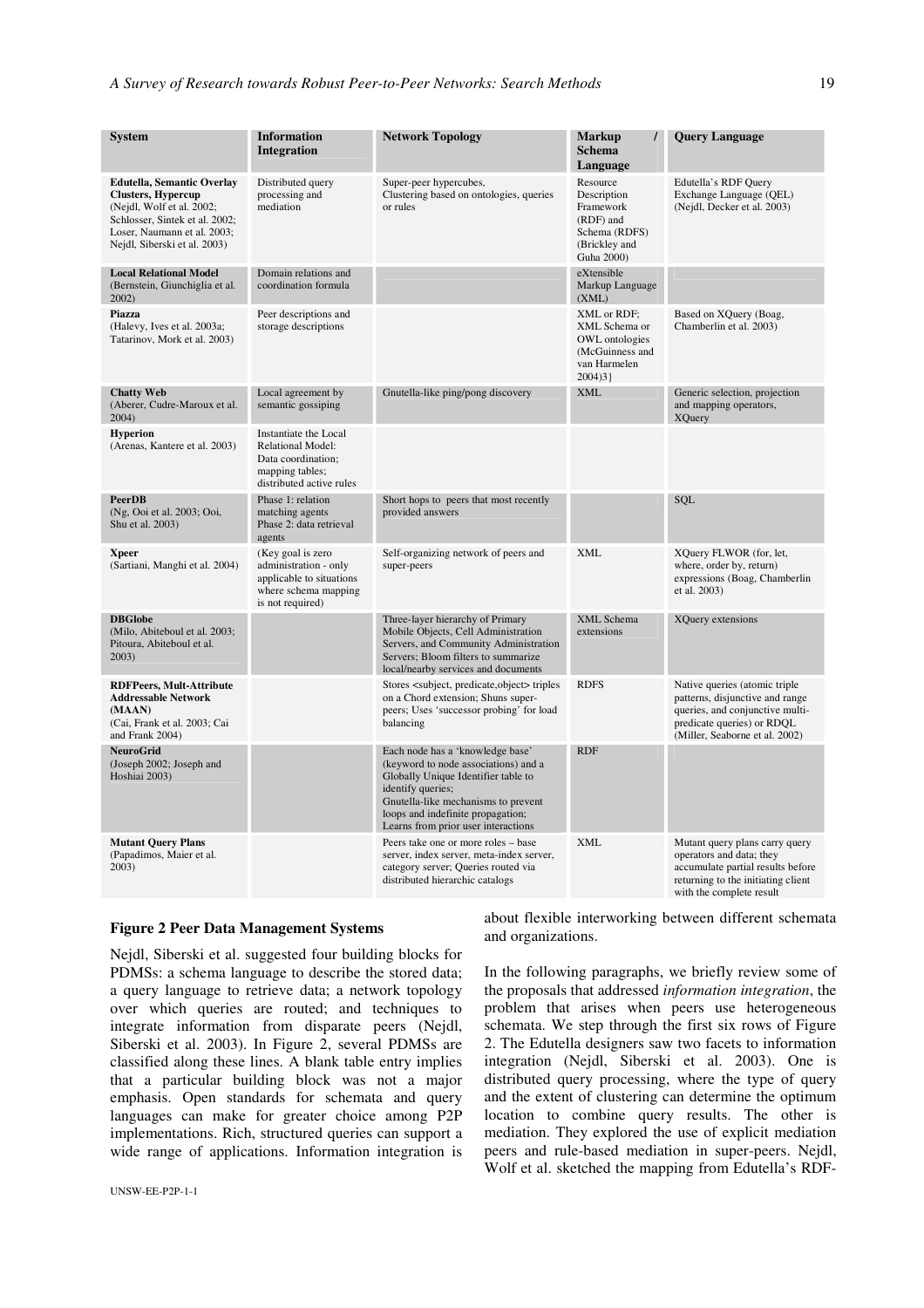based Query Exchange Language (QEL) to numerous other query languages – RQL (an RDF query language), TRIPLE (an RDF query and transformation language based on Horn logic), SQL, dbXML (an open source native XML database), and AmosQL (an objectrelational query language) (Nejdl, Wolf et al. 2002). Edutella has a two-pronged approach to mediation. When queries can be answered completely by one peer, it uses a simple mediation model. Each peer implements a simple wrapping function locally, to and from Edutella's common data model. When query results are to be retrieved from several peers, there are the more complicated 'integrating' mediators or hubs. They translate a query to several sub-queries, which are forwarded to heterogeneous peers. They then collate the responses and send the query result to the originator.

Bernstein, Giunchiglia et al. proposed the Local Relational Model to address similar issues (Bernstein, Giunchiglia et al. 2002). They couched the model in terms of peers, acquaintances (a set of associated peers), coordination formulas (the semantic dependencies between a peer and its acquaintances), and domain relations (data translation rules between a peer and its acquaintances). Their overarching objective was to establish and evolve acquaintances between dynamic peers without a global registry or schema, and without significant effort by a database administrator. They made a start on the formalization of the Local Relational Model and instantiate it in terms of four modules – the user interface, the query manager, the update manager and the wrapper. Several items for future research were identified: a protocol to establish acquaintances and exchange peer names, schemas and privileges; semiautomated maintenance of coordination formula and domain relations; new query optimizations and constraints on query propagation; and data advertisement to spawn interest groups.

The designers of Piazza also avoided a global schema (Halevy, Ives et al. 2003a; Halevy, Ives et al. 2003b; Tatarinov, Mork et al. 2003; Tatarinov and Halevy 2004). They contend that the conventional data integration architecture, with a slowly evolving, global, mediated schema, "requires centralized administration and schema design and does not scale to large numbers of small-scale collaborations" (Halevy, Ives et al. 2003a). Piazza has two kinds of schema mappings: " peer descriptions" map between each peer's "view of the world" and are used to route queries; "storage descriptions" map a peer's " view of the world" to the specific data at the peer. The Piazza researchers were also concerned about interworking between the widely used eXtensible Markup Language (XML) and the emerging Resource Description Framework (RDF), with its richer mechanisms for capturing the classes, properties and relationships between objects. They devised a language based on XQuery (Boag, Chamberlin et al. 2003) that maps between XML and RDF nodes. They designed an algorithm for answering queries through chained directional mappings. Although

this problem of answering queries using views is well understood for relational data, a solution was required for nested XML data. Sartiani et al. pointed out that some human effort is required to setup schema mappings (Sartiani, Manghi et al. 2004). For future work, the authors are considering caching and replication mechanisms for higher reliability and performance.

The Chatty Web (Aberer, Cudre-Maroux et al. 2004) is complementary to Piazza. Whereas Piazza assumes pairwise schema mappings, the objective of the Chatty Web is to improve the quality of the mappings over time. Aberer, Cudre-Maroux et al. advocated two measures of schema mapping quality. *Syntactic similarity* indicates the extent of information lost from queries when attributes of one schema do not exist in another. *Semantic similarity* indicates how well peers agree on the meaning of translations, at both the schema and data levels. Each query is augmented with these measures, which are updated as the query propagates through the network. In this way, peers agree globally by interacting locally.

Hyperion (Arenas, Kantere et al. 2003) was inspired by the local relational model (Bernstein, Giunchiglia et al. 2002). Whereas the Chatty Web work addressed the quality of schema mappings between peers, Hyperion proposes specific mechanisms to ensure consistency across peers. Each peer has an *acquaintance manager* that constructs mapping tables and expressions when peers meet. Each has a *query manager* that either resolves a query locally or routes it to other peers using the mapping tables. The *rule manager* uses active eventcondition-action rules to achieve consistency between acquainted peers. Initially, the mapping tables were built manually, but the Hyperion designers foreshadowed semi-automated construction.

PeerDB (Ng, Ooi et al. 2003) has the qualities seen in the other PDMSs: there is no global schema; peers can join and leave at any time; peers route queries towards a target; query results may be incomplete if peers are not active. In addition to these, PeerDB adds the use of mobile agents. Ng, Ooi et al. claim that agent technology makes it easier to summarize and filter query results (Ng, Ooi et al. 2003). PeerDB also ensures that the " best" peers are topologically close. The PeerDB network relies on a small number of *location independent global names lookup servers* to track the IP address and status of every peer on the network. Queries have two phases. Firstly *relation matching agents* use information retrieval measures like precision and recall to find promising peers. Secondly *data retrieval agents* translate and submit SQL queries to those peers, which send results to the master agent originating the query. Experiments were conducted on a test bed of 32 nodes to measure query response times. PeerDB was reportedly the first PDMS implementation (Ng, Ooi et al. 2002; Arenas, Kantere et al. 2003).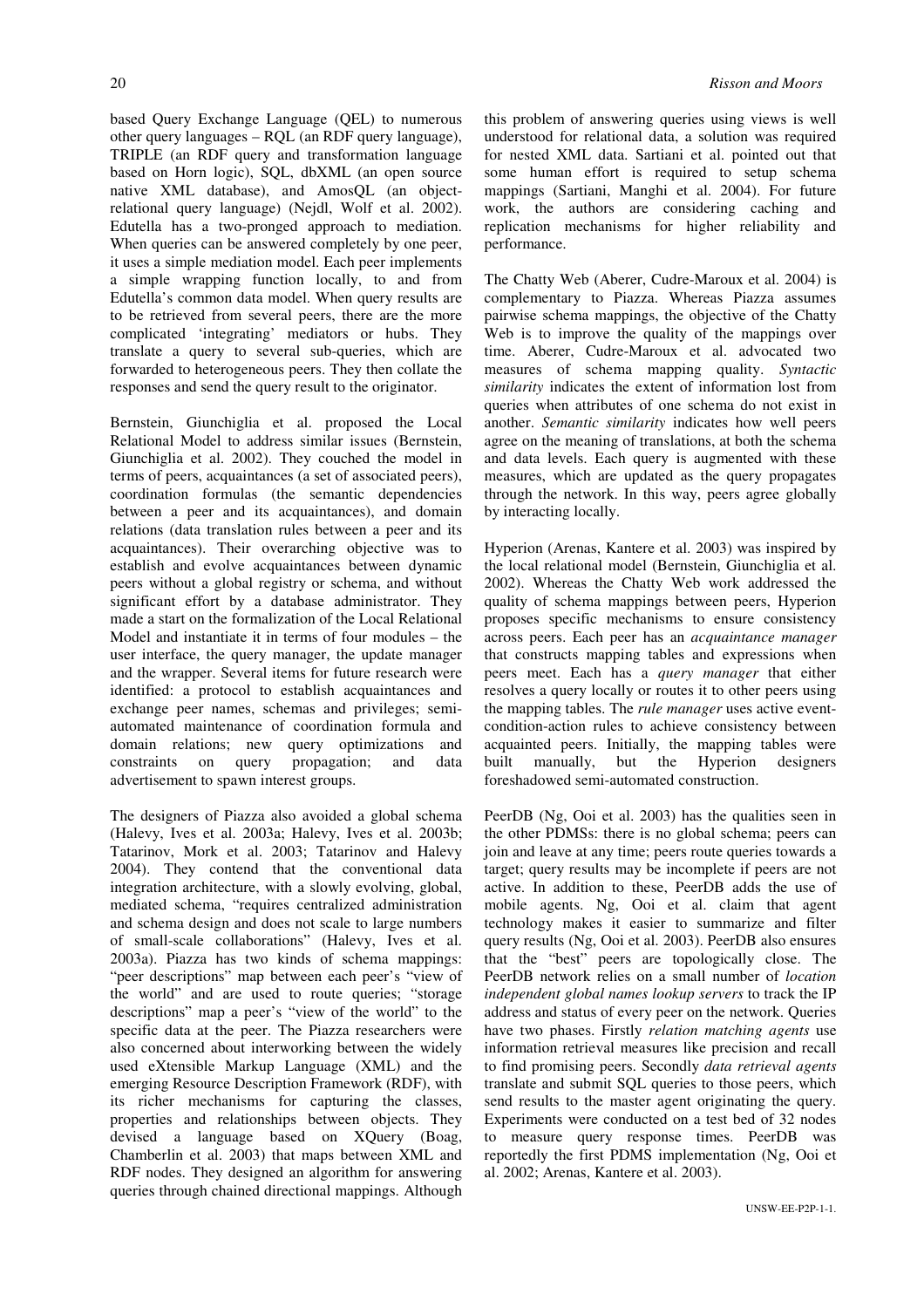### **5. Search**

Database research suggests *directions* for P2P research. Hellerstein observed that, while work on fast P2P indexes is well underway, P2P search optimization remains a promising topic for future research (Hellerstein 2003). Kossman reviewed the state of the art of distributed query processing, highlighting areas for future research: simulation and query optimization for networks of ten thousands of servers and millions of client; non-relational data types like XML, text and images; and partial query responses since on the Internet "failure is the rule rather than the exception" (Kossmann) 2000). A primary motivation for the P2P system, PIER, was to scale from the largest database systems of a few hundred nodes to an Internet environment in which there are over 160 million nodes (Huebsch, Hellerstein et al. 2003). Litwin and Sahri have also considered ways to combine distributed hashing, more specifically the Scalable Distributed Data Structures, with SQL databases, claiming to be first to implement scalable distributed database partitioning (Litwin and Sahri 2004). Motivated by the lack of transparent distribution in current distributed databases, they measure query execution times for Microsoft SQL servers aggregated by means of an SDDS layer. One of their starting assumptions was that it is too challenging to change the SQL query optimizer.

Database research also suggests the *approach* to P2P research. Researchers of database query optimization were divided between those looking for optimal solutions in special cases and those using heuristics to answer all queries (Jarke and Koch 1984). Gribble et al. cast query optimization in terms of the data placement problem, which is to "distribute data and work so the full query workload is answered with lowest cost under the existing bandwidth and resource constraints" (Gribble, Halevy et al. 2001). They pointed out that even the static version of this problem is NP-complete in P2P networks. Consequently, research on massive, dynamic P2P networks will likely progress using both strategies of early database research - heuristics and special-case optimizations.

UNSW-EE-P2P-1-1 If P2P networks are going to be adaptable, if they are to support a wide range of applications, then they need to accommodate many search types (Harren, Hellerstein et al. 2002). Up to this point, we have reviewed queries for keys (Section 3) and keywords (Sections 4.1and 4.2). Unfortunately, a major shortcoming of the DHTs in Sections 3.1 to 3.5 is that they primarily support exactmatch, single-key queries. Skip Graphs support range and prefix queries, but not aggregation queries. We have also seen early proposals to support query languages (Section 4.3). Here we probe below the language syntax to identify the open research issues associated with more expressive P2P queries (Daswani, Garcia-Molina et al. 2003). Triantafillou and Pitoura observed the disparate P2P designs for different types of queries and so outlined a unifying framework (Triantafillou and

Pitoura 2003). To classify queries, they considered the number of relations (single or multiple), the number of attributes (single or multiple) and the type of query operator. They described numerous operators: equality, range, join and "special functions". The latter referred to aggregation (like sum, count, average, minimum and maximum), grouping and ordering. The following sections approximately fit their taxonomy - range queries, multi-attribute queries, join queries and aggregation queries. There has been some initial P2P work on other query types - continuous queries (Gedik and Liu 2003b; Gedik and Liu 2003a; Huebsch, Hellerstein et al. 2003), recursive queries (Huebsch, Hellerstein et al. 2003; Loo, Huebsch et al. 2004a) and adaptive queries (Avnur and Hellerstein 2000; Hellerstein 2003). For these, we defer to the primary references.

#### **5.1. Range Queries**

The support of efficient range predicates in P2P networks was identified as an important open research issue by Huebsch et al. (Huebsch, Hellerstein et al. 2003). Range partitioning has been important in parallel databases to improve performance, so that a transaction commonly needs data from only one disk or node (Huebsch, Hellerstein et al. 2003). One type of range search, longest prefix match, is important because of its prevalence in routing schemes for voice and data networks alike. In other applications, users may pose broad, inexact queries, even though they require only a small number of responses. Consequently techniques to locate similar ranges are also important (Gupta, Agrawal et al. 2003). Various proposals for ranges searches over P2P networks are summarized in Figure 3. Since the Scalable Distributed Data Structure (SDDS) has been an important influence on contemporary Distributed Hash Tables (DHTs) (Devine 1993; Litwin, Neimat et al. 1996; Karger, Lehman et al. 1997), we also include ongoing work on SDDS range searches.

The papers on P2P range search can be divided into those that rely on an underlying DHT (the first four entries in (Figure 3) and those that do not (the subsequent three entries). Bharambe, Agrawal et al. argued that DHTs are inherently ill-suited to range queries (Bharambe, Agrawal et al. 2004). The very feature that makes for their good load balancing properties, randomized hash functions, works against range queries. One possible solution would be to hash ranges, but this can require a priori partitioning. If the partitions are too large, partitions risk overload. If they are too small, there may be too many hops.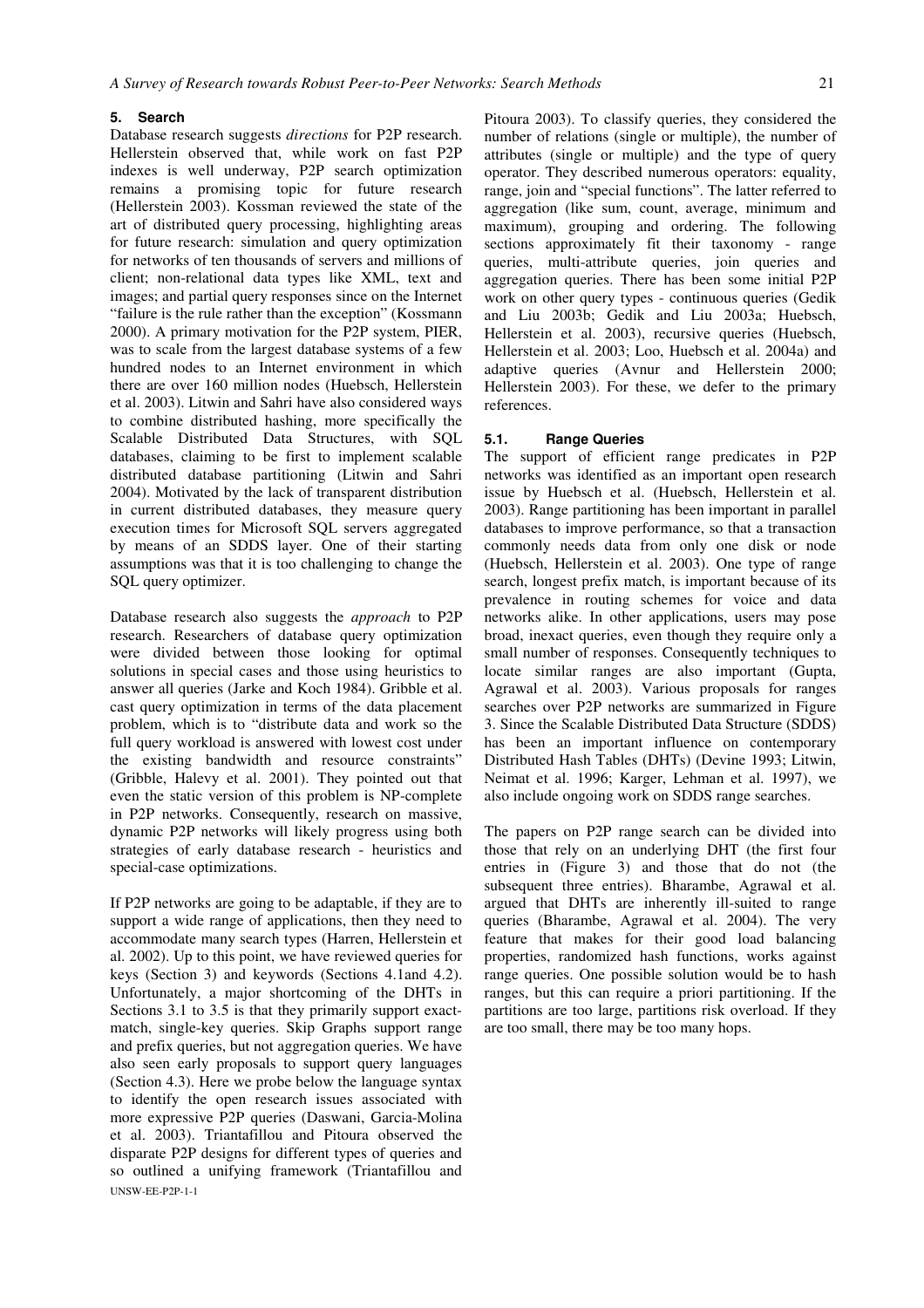| <b>Technique</b><br>(Underlying $DHT1$ )            | <b>Reference</b>                                                                                                |  |  |  |  |
|-----------------------------------------------------|-----------------------------------------------------------------------------------------------------------------|--|--|--|--|
| Peer-to-Peer (P2P)                                  |                                                                                                                 |  |  |  |  |
| Locality Sensitive Hashing<br>(Chord)               | (Gupta, Agrawal et al. 2003)                                                                                    |  |  |  |  |
| Prefix<br><b>Trees</b><br>Hash<br>(unspecified DHT) | Francis<br>(Ratnasamy,<br>et al.<br>2003:<br>Ramabhadran, Ratnasamy et al. 2004)                                |  |  |  |  |
| Filling<br>Curves<br>Space<br>(CAN)                 | (Andrzejak and Xu 2002)                                                                                         |  |  |  |  |
| Filling<br>Space<br><b>Curves</b><br>(Chord)        | (Schmidt and Parashar 2004)                                                                                     |  |  |  |  |
| <b>Ouadtrees</b><br>(Chord)                         | (Tanin, Harwood et al. 2004)                                                                                    |  |  |  |  |
| Skip Graphs                                         | (Aspnes and Shah 2003; Harvey,<br>Jones et al. 2003a; Aspnes, Kirsch et<br>al. 2004; Ganesan, Bawa et al. 2004) |  |  |  |  |
| Mercury                                             | (Bharambe, Agrawal et al. 2004)                                                                                 |  |  |  |  |
| P-Grid                                              | (Aberer 2002b; Aberer, Datta et al.<br>2003)                                                                    |  |  |  |  |
| <b>Scalable Distributed Data Structures (SDDS)</b>  |                                                                                                                 |  |  |  |  |
| $RP*$                                               | (Litwin, Neimat et al. 1994; Tsangou,<br>Ndiaye et al. 2003)                                                    |  |  |  |  |

Note 1. Although several of the authors based their work on one particular DHT, it may be possible to port their work to others.

# **Figure 3 Solutions for Range Queries on P2P and SDDS indexes.**

Despite these potential shortcomings, there have been several range query proposals based on DHTs. If hashing ranges to nodes, it is entirely possible that overlapping ranges map to different nodes. Gupta, Agrawal et al. rely on locality sensitive hashing to ensure that, with high probability, similar ranges are mapped to the same node (Gupta, Agrawal et al. 2003). They propose one particular family of locality sensitive hash functions, called min-wise independent permutations. The number of partitions per node and the path length were plotted against the total numbers of peers in the system. For a network with 1000 nodes, the hop-count distribution was very similar to that of the exact-matching Chord scheme. Was it load-balanced? For the same network with 50,000 partitions, there were over two orders of magnitude variation in the number of partitions at each node (first and ninety-ninth percentiles). The Prefix Hash Tree is a trie in which prefixes are hashed onto any DHT. The preliminary analysis suggests efficient doubly logarithmic lookup, balanced load and fault resilience (Ratnasamy, Francis et al. 2003; Ramabhadran, Ratnasamy et al. 2004). Andrzejak and Xu were perhaps the first to propose a mapping from ranges to DHTs (Andrzejak and Xu 2002). They use one particular Space Filling Curve, the Hilbert curve, over a Content Addressable Network (CAN) construction (Section 3.3). They maintain two properties: nearby ranges map to nearby CAN zones; if a range is split into two sub-ranges, then the zones of the sub-ranges partition the zone of the primary range. They plot path length and load proxy measures (the total number of messages and nodes visited) for three algorithms to propagate range queries: brute force; controlled flooding and directed controlled flooding. Schmidt and Parashar also advocated Space Filling

Curves to achieve range queries over a DHT (Schmidt and Parashar 2004). However they point out that, while Andrzejak and Xu use an inverse Space Filling Curve to map a one-dimensional space to d-dimensional zones, they map a d-dimensional space back to a onedimensional index. Such a construction gives the ability to search across multiple attributes (Section 5.2). Tanin, Harwood et al. suggested quadtrees over Chord (Tanin, Harwood et al. 2004), and gave preliminary simulation results for query response times.

Because DHTs are naturally constrained to exact-match, single-key queries, researchers have considered other P2P indexes for range searches. Several were based on Skip Graphs (Aspnes and Shah 2003; Harvey, Jones et al. 2003a) which, unlike the DHTs, do not necessitate randomizing hash functions and are therefore capable of range searches. Unfortunately, they are not load balanced (Ganesan, Bawa et al. 2004). For example, in SkipNet (Harvey, Dunagan et al. 2002), hashing was added to balance the load - the Skip Graph could support range searches or load balancing, but not both. One solution for load-balancing relies on an increased number of 'virtual' servers (Rao, Lakshminarayanan et al. 2003) but, in their search for a system that can both search for ranges and balance loads, Bharambe, Agrawal et al. rejected the idea (Bharambe, Agrawal et al. 2004). The virtual servers work assumed load imbalance stems from hashing, that is, by skewed data insertions and deletions. In some situations, the imbalance is triggered by a skewed query load. In such circumstances, additional virtual servers can increase the number of routing hops and increase the number of pointers that a Skip Graph needs to maintain. Ganesan, Bawa et al. devised an alternate method to balance load (Ganesan, Bawa et al. 2004). They proposed two Skip Graphs, one to index the data itself and the other to track load at each node in the system. Each node is able to determine the load on its neighbours and the most (least) loaded nodes in the system. They devise two algorithms: NBRADJUST balances load on neighbouring nodes; using REORDER, empty nodes can take over some of the tuples on heavily loaded nodes. Their simulations focus on skewed storage load, rather than on skewed query loads, but they surmise that the same approach could be used for the latter.

Other proposals for range queries avoid both the DHT and the Skip Graph. Bharambe, Agrawal et al. distinguish their Mercury design by its support for multi-attribute range queries and its explicit load balancing (Bharambe, Agrawal et al. 2004). In Mercury, nodes are grouped into routing hubs, each of which is responsible for various query attributes. While it does not use hashing, Mercury is loosely similar to the DHT approaches: nodes within hubs are arranged into rings, like Chord (Stoica, Morris et al. 2003); for efficient routing within hubs, *k* long-distance links are used, like Symphony (Manku, Bawa et al. 2003). Range lookups require  $O(\log^2 n / k)$  hops. Random sampling is used to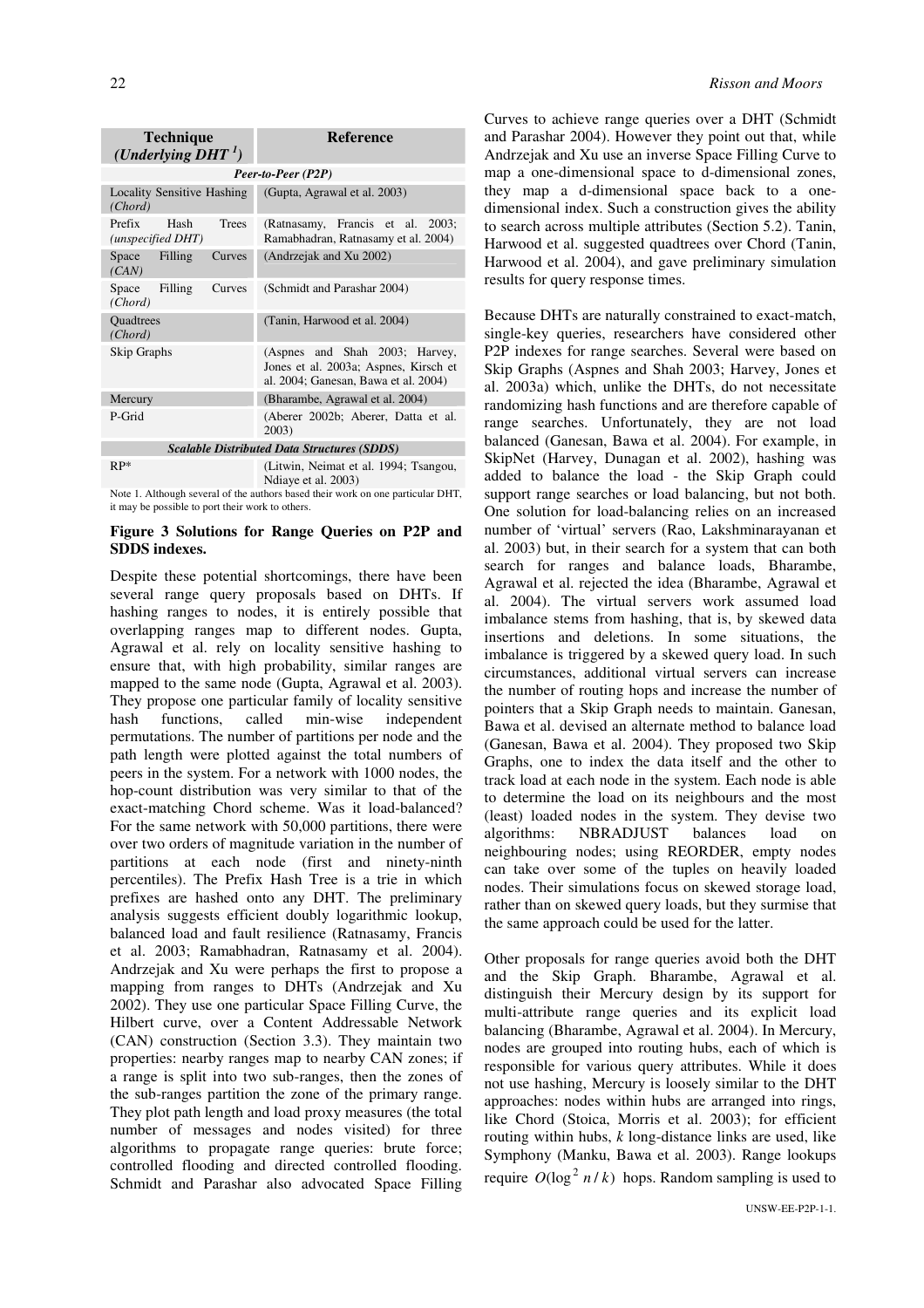estimate the average load on nodes and to find the parts of the overlay that are lightly loaded. Whereas Symphony assumed that nodes are responsible for ranges of approximately equal size, Mercury's random sampling can determine the location of the start of the range, even for non-uniform ranges (Bharambe, Agrawal et al. 2004). P-Grid (Aberer, Cudre-Mauroux et al. 2003) does provide for range queries, by virtue of the key ordering in its tree structures. Ganesan, Bawa et al. critiqued its capabilities (Ganesan, Bawa et al. 2004): P-Grid assumes fixed-capacity nodes; there was no formal characterization of imbalance ratios or balancing costs; every P-Grid periodically contacts other nodes for load information.

The work on Scalable Distributed Data Structures (SDDSs) has progressed in parallel with P2P work and has addressed range queries. Like the DHTs above, the early SDDS Linear Hashing (LH\*) schemes were not order-preserving (Litwin, Niemat et al. 1993). To facilitate range queries, Litwin, Niemat et al. devised a Range Parititioning variant, RP\* (Litwin, Neimat et al. 1994). There are options to dispense with the index, to add indexes to clients and to add them to servers. In the variant without an index, every query is issued via multicasting. The other variants also use some multicasting. The initial RP\* paper suggested scalability to thousands of sites, but a more recent RP\* simulation was capped at 140 servers (Tsangou, Ndiaye et al. 2003). In that work, Tsangou, Ndiaye et al. investigated TCP and UDP mechanisms by which servers could return range query results to clients. The primary metrics were search and response times. Amongst the commercial parallel database management systems, they reported that the largest seems only to scale to 32 servers (SQL Server 2000). For future work, they planned to explore aggregation of query results, rather than establishing a connection between the client and every single server with a response.

All in all, it seems there are numerous open research questions on P2P range queries. How realistic is the maintenance of global load statistics considering the scale and dynamism of P2P networks? Simulations at larger scales are required. Proposals should take into account both the storage load (insert and delete messages) and the query load (lookup messages). Simplifying assumptions need to be attacked. For example, how well do the above solutions work in networks with heterogeneous nodes, where the maximum message loads and index sizes are nodedependent?

# **5.2. Multi-Attribute Queries**

There has been some work on multi-attribute P2P queries. As late as September 2003, it was suggested that there has not been an efficient solution (Triantafillou and Pitoura 2003).

UNSW-EE-P2P-1-1

Again, an early significant work on multi-attribute queries over aggregated commodity nodes germinated amongst SDDSs. k-RP\* (Litwin and Neimat 1996) uses the multi-dimensional binary search tree (or k-d tree where k indicates the number of dimensions of the search index) (Bentley 1975). It builds on the RP\* work from the previous section and inherits their capabilities for range search and partial match. Like the other SDDSs, k-RP\* indexes can fit into RAM for very fast lookup. For future work, Litwin and Neimat suggested a) a formal analysis of the range search termination algorithm and the k-d paging algorithm, b) a comparison with other multi-attribute data structures (quad-trees and R-trees) and c) exploration of query processing, concurrency control and transaction management for k-RP\* files, and (Litwin and Neimat 1996). On the latter point, others have considered transactions to be inconsequential to the core problem of supporting more complex queries in P2P networks (Harren, Hellerstein et al. 2002).

In architecting their secure wide-area Service Discovery Service (SDS), Hodes, Czerwinski et al. considered three possible designs for multi-criteria search – Centralization, Mapping and Flooding (Hodes, Czerwinski et al. 2002). These correlate to the index classifications of Section 2 – Central, Distributed and Local. They discounted the centralized, Napster-like index for its risk of a single point of failure. They considered the hash-based mappings of Section 3 but concluded that it would not be possible to adequately partition data. A document satisfying many criteria would be wastefully stored in many partitions. They rejected full flooding for its lack of scalability. Instead, they devised a query filtering technique, reminiscent of Gnutella's query routing protocol (Section 4.1). Nodes push proactive summaries of their data rather than waiting for a query. Summaries are aggregated and stored throughout a server hierarchy, to guide<br>subsequent queries. Some initial prototype subsequent queries. Some initial measurements were provided for total load on the system, but not for load distribution. They put several issues forward for future work. The indexing needs to flexible to change according to query and storage workloads. A mesh topology might improve on their hierarchic topology since query misses would not propagate to root servers. The choice is analogous to BGP meshes and DNS trees. They also wanted to develop a solution for mobile clients.

More recently, Cai, Frank et al. devised the Multi-Attribute Addressable Network (MAAN) (Cai, Frank et al. 2003). They built on Chord to provide both multiattribute and range queries, claiming to be the first to service both query types in a structured P2P system. Each MAAN node has O(log n) neighbours. MAAN multi-attribute range queries require  $O(\log N + N \times s_{\min})$  hops, where  $s_{\min}$  is the minimum range selectivity across all attributes. Selectivity is the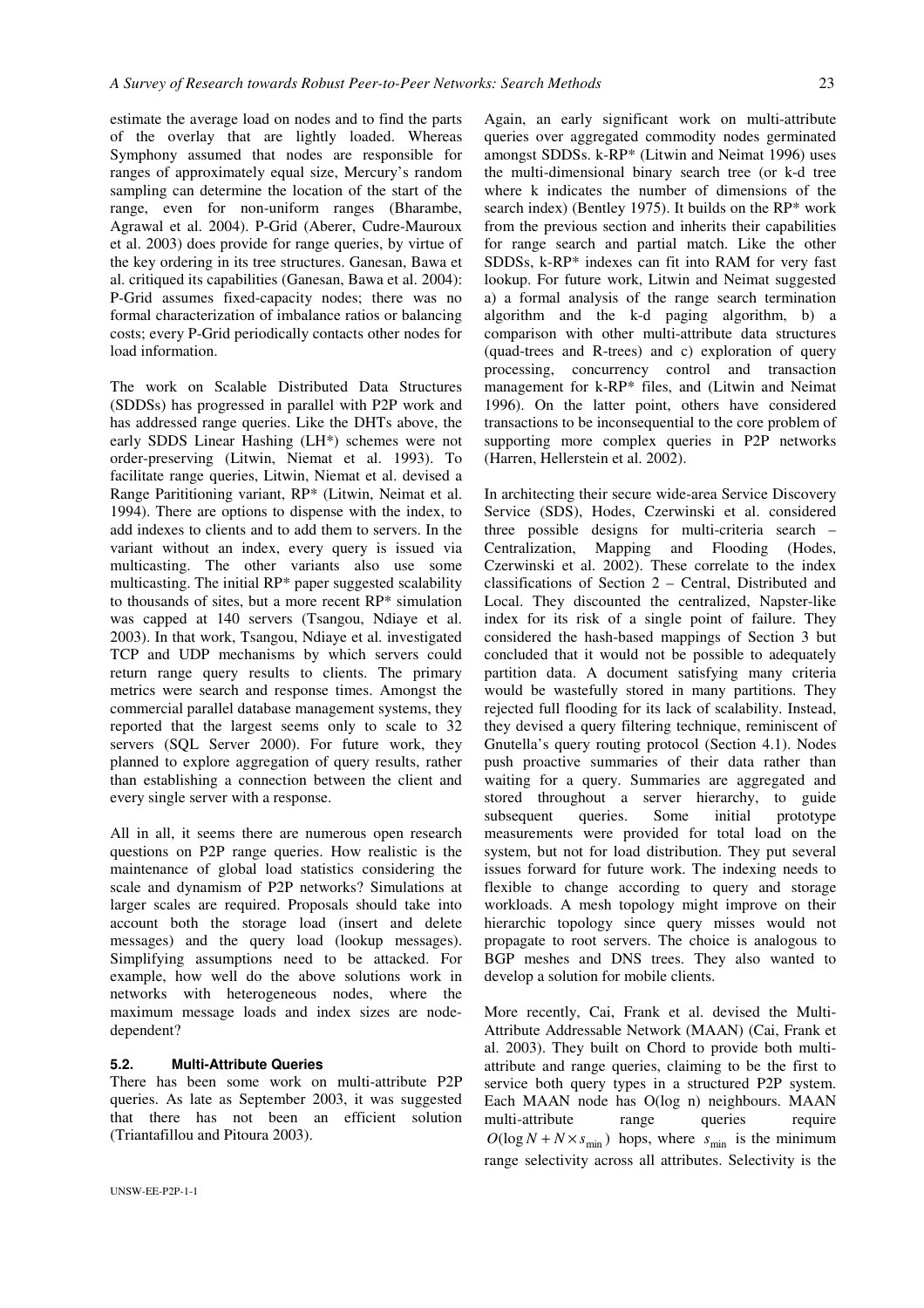ratio of the query range to the entire identifier range. The paper assumed that a locality preserving hash function would ensure balanced load. Per Section 5.1, the arguments by Bharambe, Agrawal et al. have highlighted the shortcomings of this assumption (Bharambe, Agrawal et al. 2004). MAAN required that the schema must be fixed and known in advance – adaptable schemas were recommended for subsequent attention. The authors also acknowledged that there is a selectivity breakpoint at which full flooding becomes more efficient than their scheme. This begs for a query resolution algorithm that adapts to the profile of queries. Cai and Frank followed up with RDFPeers (Cai and Frank 2004)(Section4.3, Figure 2). They differentiate their work from other RDF proposals by a) guaranteeing to find query results if they exist and b) removing the requirement of prior definition of a fixed schema. They hashed  $\leq$  subject, predicate, object triples onto the MAAN and reported routing hop metrics for their implementation. Load imbalance across nodes was reduced to less than one order of magnitude, but the specific measure was number of triples stored per node – skewed query loads were not considered. They plan to improve load balancing with the virtual servers of Section 5.1 (Rao, Lakshminarayanan et al. 2003).

# **5.3. Join Queries**

Two research teams have done some initial work on P2P join operations. Harren, Hellerstein et al. initially described a three-layer architecture – storage, DHT and query processing. The implemented the join operation by modifying an existing Content Addressable Network (CAN) simulator, reporting "significant hot-spots in all dimensions: storage, processing and routing" (Harren, Hellerstein et al. 2002). They progressed their design more recently in the context of PIER, a distributed query engine based on CAN (Huebsch, Hellerstein et al. 2003; Chun, Stoica et al. 2004). They implemented two equi-join algorithms. In their design, a key is constructed from the "namespace" and the "resource ID". There is a namespace for each relation and the resource ID is the primary key for base tuples in that relation. Queries are multicast to all nodes in the two namespaces (relations) to be joined. Their first algorithm is a DHT version of the symmetric hash join. Each node in the two namespaces finds the relevant tuples and hashes them to a new query namespace. The resource ID in the new namespace is the concatenation of join attributes. In the second algorithm, called "fetch matches", one of the relations is already hashed on the join attributes. Each node in the second namespace finds tuples matching the query and retrieves the corresponding tuples from the the first relation. They leveraged two other techniques, namely the symmetric semi-join rewrite and the Bloom filter rewrite, to reduce the high bandwidth overheads of the symmetric hash join. For an overlay of 10,000 nodes, they simulated the delay to retrieve tuples and the aggregate network bandwidth for these four schemes. The initial prototype was on a cluster of 64 PCs, but it has more recently been expanded to PlanetLab.

Triantafillou and Pitoura considered multicasting to large numbers of peers to be inefficient (Triantafillou and Pitoura 2003). They therefore allocated a limited number of special peers, called range guards. The domain of the join attributes was divided, one partition per range guard. Join queries were sent only to range guards, where the query was executed. Efficient selection of range guards and a quantitive evaluation of their proposal were left for future work.

# **5.4. Aggregation Queries**

Aggregation of information from large groups of peers is important and challenging. One example of an aggregation function is Count. Daswani, Garcia-Molina et al. identified the need for further research on more expressive aggregation functions like Sum, Max and Median (Daswani, Garcia-Molina et al. 2003). Such functions play a part in system management, data sharing and caching, IP address aggregation, DNS resolution, multicast tree formation and load balancing (Yalagandula and Dahlin 2004). They support key distributed systems functions like leader election, voting, resource location, object placement and error recovery (van Renesse 2003). As late as September 2003, it was reported that it remains unclear how to efficiently aggregate statistics from large DHT networks (Huebsch, Hellerstein et al. 2003). The dynamism of such networks frustrates the problem further.

UNSW-EE-P2P-1-1. Much of the research on P2P aggregation has been influenced by Astrolabe, a P2P system for large-scale distributed information management from Cornell University (van Renesse, Birman et al. 2003). Cone differentiated itself from Astrolabe by its emphasis on range queries and heap functions (Bhagwan, Varghese et al. 2003). The Distributed Approximative System Information Service was designed for incorporation into DHTs whereas Astrolabe is standalone (Albrecht, Arnold et al. 2004). Like Astrolabe, the work by Montresor, Jelasity et al. used epidemic propagation of information but dispensed with Astrolabe-like hierarchy (Montresor, Jelasity et al. 2003). Similarly, Newscast has less structure and is more light-weight than Astrolabe (Jelasity, Kowalczyk et al. 2004). Astrolabe was one of two primary motivations for the Scalable Distributed Information Management System (Yalagandula and Dahlin 2004). The other was the DHT. In terms of its hierarchic architecture, Zhang, Shi et al. considered their Self-Organized Metadata Overlay (SOMO) to be most like Astrolabe (Zhang, Shi et al. 2003). The main difference is that SOMO builds on DHTs. Bawa, Gionis et al. saw the need to qualify the query semantics of best-effort aggregation algorithms, such as that used in Astrolabe (Bawa, Gionis et al. 2004). They attach a correctness condition, called single site validity, to qualify aggregation results returned from a large network in which the likelihood of a single node failure is high. Willow combines aggregation, multicasting, DHT lookups and publish/subscribe capabilities in one algorithm (van Renesse and Bozdog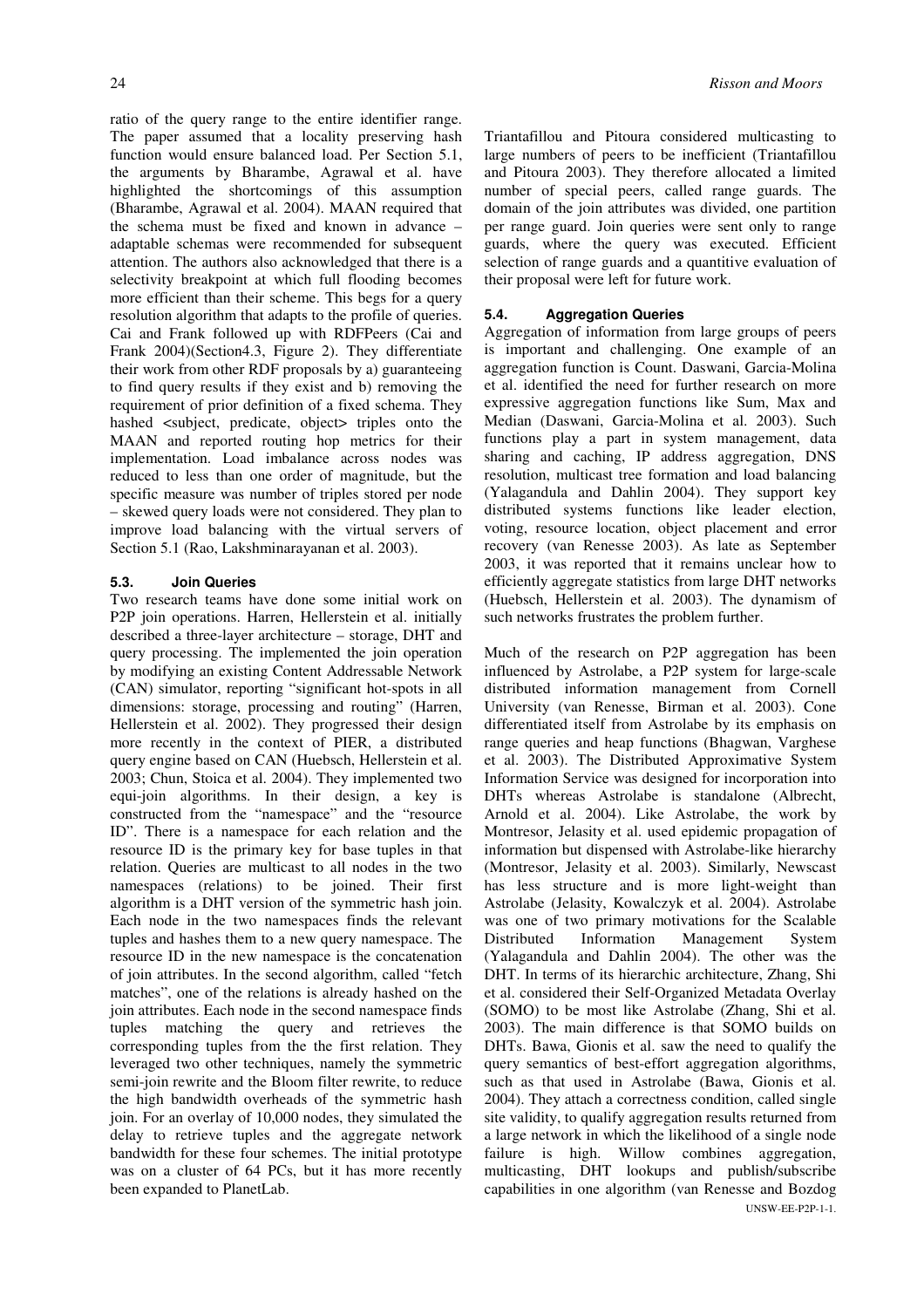2004). One of its authors, Robbert van Renesse, was a co-author of the Astrolabe paper. Willow supports a wider range of queries than Astrolabe, with faster responses. It uses Plaxton routing similar to that of Kadlemia (Maymounkov and Mazieres 2002). It also provides a tree repair algorithm by which disjoint or broken trees can be joined in O(log N) time. The contributions of each of these aggregation proposals is summarized in Figure 4. Also shown are two specific aggregation algorithms. The first addressed size estimation for large groups (Psaltoulis, Kostoulas et al. 2004). Another Astrolabe author, Ken Birman, is one of its designers. P2P traces were used in simulations to explore performance for both static and dynamic groups. In the second, Cao and Wang devised a "top k" aggregation algorithm that reduces the network traffic by one to two orders of magnitude when compared to existing algorithms (Cao and Wang 2004). In future work, they will be investigating the various "top  $k$ " design choices in P2P networks.

Learning from his Astrolabe experience, van Renesse identified numerous aggregation issues worthy of future research (van Renesse 2003). Networks that aggregate information lazily are *weakly consistent*, so applications need to be able to balance consistency against performance or scalability. Applications need to be able to manage the timeliness or *staleness* of aggregation results. Load balancing, for example, risks instability if estimates of network or processor load are old and inaccurate. Several of the above proposals use

epidemics which are scalable and robust, but have *high latency*. Applications need to be able to select *appropriate hierarchy*. Some of the above proposals eschewed hierarchy. Astrolabe's hierarchy was manually configured. Willow uses the hierarchy inherent in Plaxton routing to aid aggregation. Whereas Willow uses a single tree, SOMO and SDIMS both use one tree per key (van Renesse and Bozdog 2004). Such an approach frustrates multi-attribute aggregation (Yalagandula and Dahlin 2004). In Astrolabe, the size of the aggregation's *attribute set was limited* to ensure scalability of the epidemic protocols. Techniques like compression are required to improve the number and scope of simultaneous aggregations. From their SDIMS implementation, Yalagandula and Dahlin also outline open lines of research that lie close to the dependability and adaptability concerns of this survey (Yalagandula and Dahlin 2004). They found reconfigurations at the aggregation layer to be costly – techniques are required to reduce the cost and frequency of such reconfigurations. Applications need to be able to tune the algorithms according to the read/write profiles of the data to be aggregated.

#### **6. Conclusions**

Research on peer-to-peer networks can be divided into four categories – search, storage, security and applications. This critical survey has focused on search methods. While P2P networks have been classified by the existence of an index (structured or unstructured) or the location of the index (local, centralized and

| <b>Proposal</b>                                                             | Reference                                                             | Contribution                                                                                                                                                                                    |  |  |  |
|-----------------------------------------------------------------------------|-----------------------------------------------------------------------|-------------------------------------------------------------------------------------------------------------------------------------------------------------------------------------------------|--|--|--|
| <b>P2P</b> Aggregation Overlays                                             |                                                                       |                                                                                                                                                                                                 |  |  |  |
| Astrolabe                                                                   | (van Renesse, Birman et<br>al. 2003)                                  | Aggregation of large scale system state using: hierarchic zones for scaling;<br>dynamic installation of SQL aggregation queries; epidemics; certificates                                        |  |  |  |
| Cone                                                                        | (Bhagwan, Varghese et al.<br>2003)                                    | Augments DHTs with a trie which has an aggregation operator (max, min, sum)<br>at the root of every subtree                                                                                     |  |  |  |
| Distributed<br>Approximative<br>System<br>Information<br>Service<br>(DASIS) | (Albrecht, Arnold et al.<br>2003; Albrecht, Arnold et<br>al. $2004$ ) | Aggregation for load-balanced join                                                                                                                                                              |  |  |  |
| (Epidemic aggregation)                                                      | (Montresor, Jelasity et al.)<br>2003)                                 | Aggregation that is robust to communication and node failures                                                                                                                                   |  |  |  |
| Newscast                                                                    | (Jelasity, Kowalczyk et al.<br>2004                                   | News correspondents epidemically receive news from local agent and send news<br>updates to small random set of peers                                                                            |  |  |  |
| Distributed<br>Scalable<br><b>Information Management</b><br>System (SDIMS)  | (Yalagandula and Dahlin<br>2004)                                      | Aggregation functions installed at DHT nodes for particular aggregation types.<br>Flexible API to control read/write propagation. Administrative autonomy. Lazy and<br>on-demand reaggregation. |  |  |  |
| Self-Organized Metadata<br>Overlay (SOMO)                                   | (Zhang, Shi et al. 2003)                                              | Arbitrary data structures on DHTs                                                                                                                                                               |  |  |  |
| WildFire                                                                    | (Bawa, Gionis et al. 2004)                                            | Single-site validity, price of validity                                                                                                                                                         |  |  |  |
| Willow                                                                      | (van Renesse and Bozdog<br>2004                                       | Aggregation, DHT routing, multicast, and publish/subscribe in one simple,<br>location-aware protocol; Tree repair                                                                               |  |  |  |
| <b>Aggregation Algorithms for P2P</b>                                       |                                                                       |                                                                                                                                                                                                 |  |  |  |
| Sampling<br>Hops<br>and<br><b>Interval Density</b>                          | (Psaltoulis, Kostoulas et<br>al. $2004$ )                             | Estimation of number and density of processes in dynamic groups of peers. Uses<br>epidemics.                                                                                                    |  |  |  |
| Three Phase<br>Uniform<br>Threshold<br>(TPUT)<br>Algorithm                  | (Cao and Wang 2004)                                                   | Find the k objects with the highest aggregate values. Improves on efficiency of<br>existing algorithms by orders of magnitude. Potential for P2P application.                                   |  |  |  |

# **Figure 4 Proposals for P2P Aggregation Queries**

UNSW-EE-P2P-1-1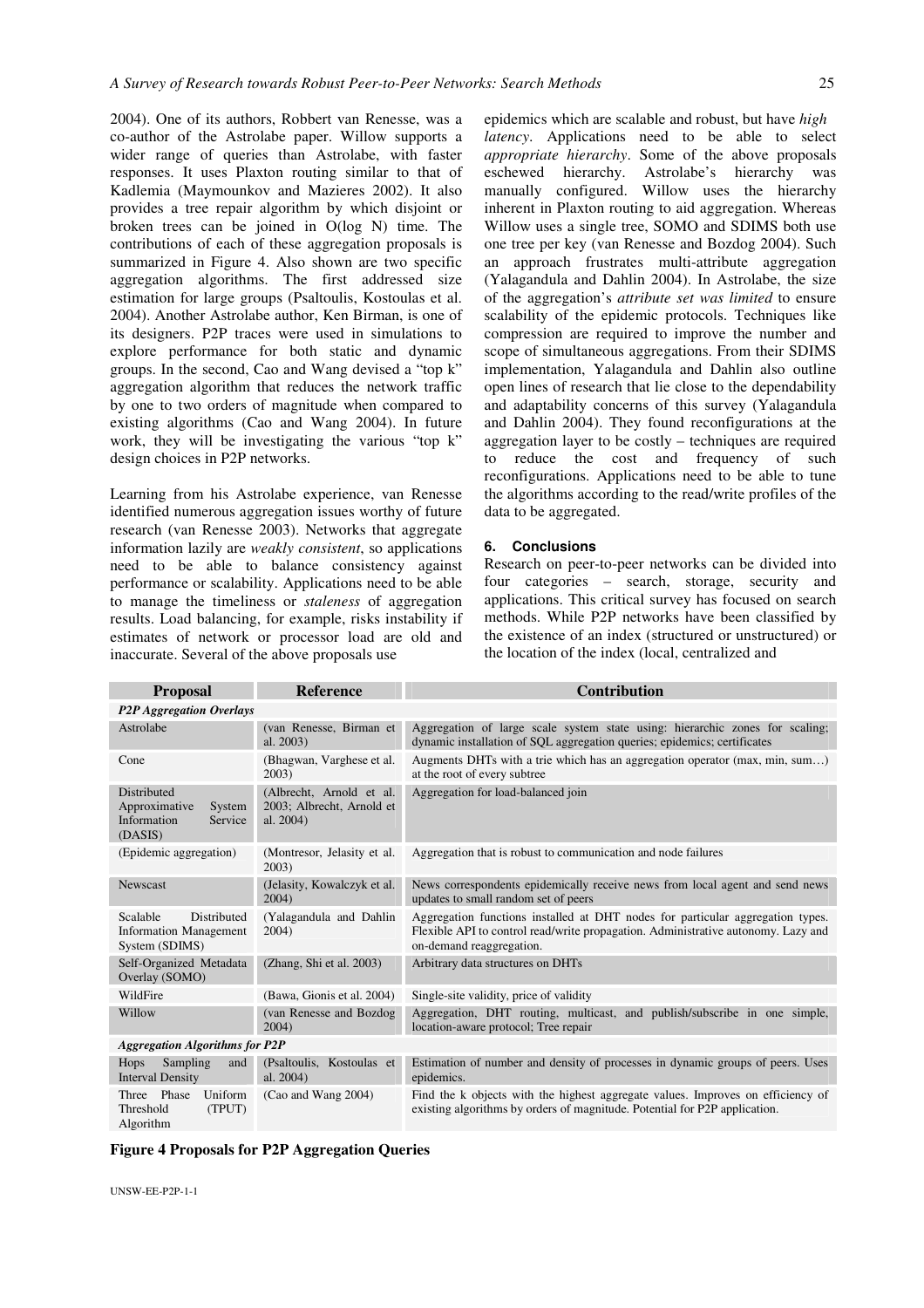distributed), this survey has shown that most have evolved to have some structure, whether it is indexes at superpeers or indexes defined by DHT algorithms. As for location, the distributed index is most common. The survey has characterized indexes as semantic and semantic-free. It has also critiqued P2P work on major query types. While much of it addresses work from 2000 or later, we have traced important building blocks from the 1990s.

The initial motivation in this survey was to answer the question, "How robust are P2P search networks?" The question is key to the deployment of P2P technology. Balakrishnan, Kaashoek et al. argued that the P2P architecture is appealing: the startup and growth barriers are low; they can aggregate enormous storage and processing resources; " the decentralized and distributed nature of P2P systems gives them the *potential* to be robust to faults or intentional attacks" (Balakrishnan, Kaashoek et al. 2003). If P2P is to be a disruptive technology in applications other than simple file sharing, then robustness needs to be practically verified (Gedik and Liu 2003b). We have taken robustness to include dependability and adaptability.

Since the open issues collated in this survey are numerous, we conclude instead with general observations and suggestions for future P2P research:

*1) Complete the companion P2P surveys for storage, security and applications.* Critical surveys on the remaining three categories are left as a challenge to anyone prepared to grapple with the volume and pace of P2P research. A rough outline has been suggested in Figure 1, along with references. The need for such surveys was highlighted within the peer-to-peer research group of the Internet Research Task Force (IRTF) (Yeager 2003).

*2) P2P indexes are maturing. P2P queries are embryonic.* On indexes, there is consensus building in favour of the algorithmic families that are logarithmic in degree and diameter. The remains some dispute as to whether fixed degree constructs like the de Bruijn graph will yield practical advantage. Work on more expressive queries over P2P indexes started to gain momentum in 2003, but remains fraught with efficiency and load issues. If P2P networks are to be adaptable, they need to handle multiple types of queries, albeit with relaxed semantics.

*3) Isolate individual mechanisms and evaluate their robustness.* There is limited value in comparing robustness across broad algorithmic families (like rings versus de Bruijn graphs), when it is highly sensitive to underlying mechanisms. Adhoc examples include reactive versus periodic recovery of peers, lookup timeouts, choice of nearby neighbours, TCP timeouts and UDP heartbeats for detection, 'surrogate routing', bias toward higher-degree peers, one-hop replication

and receiver-controlled token-based flow control. A more systematic approach would be instructive.

*4) Build on the full body of related research.* P2P research cuts across numerous research disciplines – databases, networking, operating systems, information retrieval, security, algorithms and distributed systems more generally. Some of the more interesting solutions will come at the seams. There is value in monitoring and leveraging related research streams. One example is the recent cross-pollination between P2P and Scalable Distributed Data Structures.

*5) Build consensus on robustness metrics and their acceptable ranges.* This paper has teased out numerous measures that impinge on robustness, for example, the median query path length for a failure of  $x\%$  of nodes, bisection width, path overlap, the number of alternatives available for the next hop, lookup latency, average live bandwidth (bytes/node/sec), successful routing rates, the number of timeouts (caused by a finger pointing to a departed node), lookup failure rates (caused by nodes that temporarily point to the wrong successor during churn) and clustering measures (edge expansion and node expansion). Application-level robustness metrics need to drive a consistent assessment of the underlying search mechanics.

# **7. Bibliography**

- Aberer, K. (2002a). "Efficient Search in Unbalanced, Randomized Peer-to-Peer Search Trees." EPFL Technical Report IC/2002/79.
- Aberer, K. (2002b). "Scalable Data Access in P2P Systems Using Unbalanced Search Trees." Workshop on Distributed Data and Structures (WDAS-2002), Paris, France.
- Aberer, K., P. Cudre-Maroux, M. Hauswirth and T. van Pelt (2004). "Start making sense: The Chatty Web approach for global semantic agreements." Journal of Web Semantics **1**(1). December
- Aberer, K., P. Cudre-Mauroux, A. Datta, Z. Despotovic, M. Hauswirth, M. Punceva and R. Schmidt (2003). "P-Grid: a selforganizing structured P2P system." ACM SIGMOD Record **32**(3): 29-33.
- Aberer, K., A. Datta and M. Hauswirth (2003). "The Quest for Balancing Peer Load in Structured Peer-to-Peer Systems." Technical Report IC/2003/32, Ecole Polytechnique Federale de Lausanne (EPFL), Lausanne, Switzerland.
- Aberer, K., A. Datta and M. Hauswirth (2004). "A decentralized public key infrastructure for customer-to-customer ecommerce." International Journal of Business Process Integration and Management.
- Aberer, K. and M. Hauswirth (2001). "Peer-to-peer information systems: concepts and models, state-of-the-art, and future systems." ACM SIGSOFT Software Engineering Notes, Proceedings of the 8th European software engineering conference held jointly with 9th ACM SIGSOFT international symposium on foundations of software engineering **26**(5).
- Aberer, K. and M. Hauswirth (2002). "An Overview on Peer-to-Peer Information Systems." Workshop on Distributed Data and Structures (WDAS-2002), Paris, France.
- Abraham, I., D. Malkhi and O. Dubzinski (2004). "LAND:Stretch (1+epsilon) Locality Aware Networks for DHTs." Proceedings of the ACM-SIAM Symposium on Discrete Algorithms (SODA04), New Orleans, LA.
- Adamic, L., R. Lukose, A. Puniyani and B. Huberman (2001). "Search in power-law networks." Physical review E, The American Physical Society **64**(046135).
- UNSW-EE-P2P-1-1. Adler, M., E. Halperin, R. Karp and V. Vazirani (2003). "A stochastic process on the hypercube with applications to peer-to-peer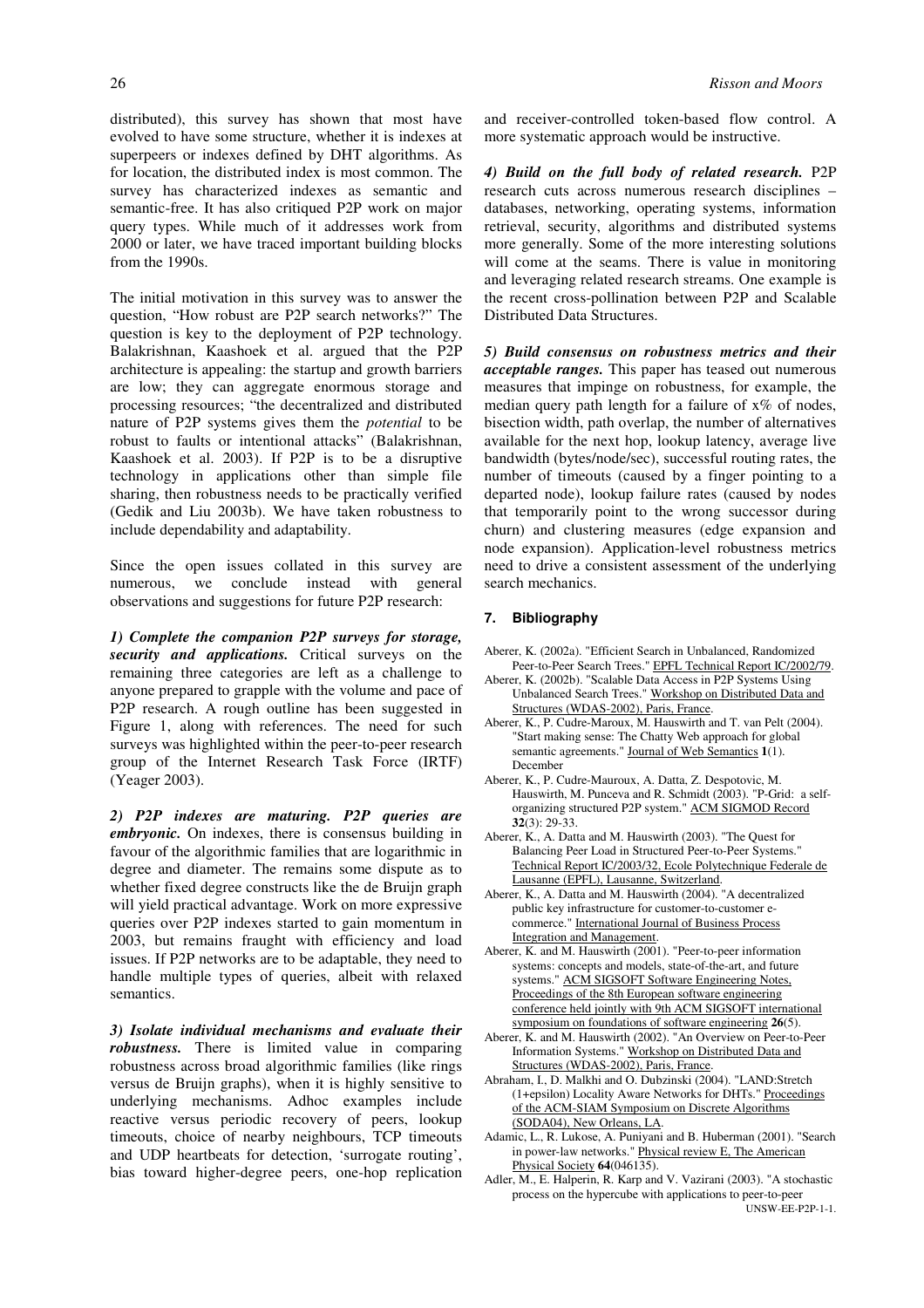networks." Proceedings of the 35th ACM symposium on Theory of Computing, San Diego, California, USA: 575-584.

- Adya, A., R. Wattenhofer, W. Bolosky, M. Castro, G. Cermak, R. Chaiken, J. Douceur, J. Howell, J. Lorch and M. Thiemer (2002). "Farsite: federated, available and reliable storage for an incompletely trusted environment." ACM SIGOPS Operating Systems Review, Special issue on Decentralized storage systems: 1-14.
- Ahlgren, B., M. Brunner, L. Eggert, R. Hancock and S. Schmid (2004). "Invariants: a new design methodology for network architectures." Proceedings of the ACM SIGCOMM workshop on Future Direction in Network Architecture, Portland, Oregon, USA, August 30: 65-70.
- Ajmani, S., D. Clarke, C.-H. Moh and S. Richman (2002). "ConChord: Cooperative SDSI Certificate Storage and Name Resolution." First International Workshop on Peer-to-Peer Systems (IPTPS), Cambridge, MA, March.
- Albrecht, K., R. Arnold and R. Wattenhofer (2003). "Join and Leave in Peer-to-Peer Systems: The DASIS Approach." Technical Report 427, Department of Computer Science, ETH Zurich, November.
- Albrecht, K., R. Arnold and R. Wattenhofer (2004). "Aggregating Information in Peer-to-Peer Systems for Improved Join and Leave." Proceedings of the Fourth IEEE International Conference on Peer-to-Peer Computing, Zurich, Switzerland, 25-27 August.
- Alima, L., S. El-Ansary, P. Brand and S. Haridi (2003). "DKS(N,k,f): a family of low communication, scalable and fault-tolerant infrastructures for P2P applications." Proceedings of the 3rd IEEE/ACM International Symposium on Cluster Computing and the Grid: 344-350.
- Anagnostakis, K. and M. Greenwald (2004). "Exchange-based Incentive Mechanism for Peer-to-Peer File Sharing. Proceedings of the 24th International Conference on Distributed Computing Systems (ICDCS 2004), March 23-26, Tokyo, Japan.
- Andrzejak, A. and Z. Xu (2002). "Scalable, efficient range queries for grid information services." Proceedings of the Second IEEE International Conference on Peer to Peer Computing, Linkoping University, Sweden, September.
- Annexstein, F., K. Berman, M. Jovanovic and K. Ponnavaikko (2002). "Indexing techniques for file sharing in scalable peer to peer networks." 11th IEEE International Conference on Computer Communications and Networks: 10-15.
- Arenas, M., V. Kantere, A. Kementsietsidis, I. Kiringa, R. Miller and J. Mylopoulos (2003). "The hyperion project: from data integration to data collection." ACM SIGMOD Record **32**(3): 53-58. September
- Aspnes, J., J. Kirsch and A. Krishnamurthy (2004). "Load Balancing and Locality in Range-Queriable Data Structures." Proceedings of the 23rd Annual ACM SIGACT-SIGOPS Symposium on Principles of Distributed Computing (PODC 2004), St. John's, Newfoundland, Canada, July 25-28.
- Aspnes, J. and G. Shah (2003). "Skip graphs." Proceedings of the 14th annual ACM-SIAM symposium on discrete algorithms: 384- 393. January
- Avnur, R. and J. Hellerstein (2000). "Eddies: continuously adaptive query processing." Proceedings of the 2000 ACM SIGMOD international conference on Management of Data, Dallas, Texas: 261-272.
- Awerbuch, B. and C. Scheideler (2003). "Peer-to-peer systems for prefix search." Proceedings of the 22nd annual ACM Symposium on Principles of Distributed Computing, Boston, Massachusetts: 123-132.
- Awerbuch, B. and C. Scheideler (2004a). "Consistent, Order-Preserving Data Management in Distributed Storage Systems." Proceedings of the Sixteenth ACM Symposium on Parallel Algorithms and Architectures (SPAA 2004), Barcelona, Spain, June 27-30: 44-53.
- Awerbuch, B. and C. Scheideler (2004b). "Robust Distributed Name Service." The 3rd International Workshop on Peer-to-Peer Systems, San Diego, CA, USA, February 26-27.
- Babaoglu, O., H. Meling and Montresor (2002). "Anthill: a framework for the development of agent-based peer-to-peer systems." Proceedings of IEEE International Conference on Distributed Computer systems: 15-22.

UNSW-EE-P2P-1-1

- Baeza-Yates, R. and B. Ribeiro-Neto (1999). Modern Information Retrieval, Addison Wesley.
- Bailey, N. (1975). Epidemic Theory of Infectious Diseases and its Applications, Hafner Press, Second Edition.
- Balakrishnan, H., M. F. Kaashoek, D. Karger, R. Morris and I. Stoica (2003). "Looking up data in P2P systems." Communications of the ACM **46**(2): 43-48.
- Balakrishnan, H., S. Shenker and M. Walfish (2003). "Semantic-Free Referencing in Linked Distributed Systems." Second International Workshop on Peer-to-Peer Systems (IPTPS 03), Berkeley, CA, USA, 20-21 February.
- Balazinska, M., H. Balakrishnan and D. Karger (2002). "INS/Twine: A scalable Peer-to-Peer architecture for Intentional Resource Discovery." Proceedings of the First International Conference on Pervasive Computing (IEEE).
- Banaei-Kashani, F. and C. Shahabi (2003). "Criticality-based analysis and design of unstructured peer-to-peer networks as "complex systems"." Proceedings of the 3rd IEEE/ACM International Symposium on Cluster Computing and the Grid: 351-358.
- Baquero, C. and N. Lopes (2003). "Towards peer to peer content indexing." ACM SIGOPS Operating Systems Review **37**(4): 90- 96.
- Bawa, M., R. Bayardo, S. Rajagopalan and E. Shekita (2003). "Make it fresh, make it quick: searching a network of personal webservers." Proceedings of the 12th international conference on World Wide Web: 577-586.
- Bawa, M., A. Gionis, H. Garcia-Molina and R. Motwani (2004). "The price of validity in dynamic networks." Proceedings of the 2004 ACM SIGMOD International Conference on the management of data, Paris, France: 515-526.

Bawa, M., G. S. Manku and P. Raghavan (2003). "SETS: search enhanced by topic segmentation." Proceedings of the 26th annual international ACM SIGIR conference on Research and Development in Information Retrieval: 306-313.

- Bawa, M., Q. Sun, P. Vinograd, B. Yang, B. Cooper, A. Crespo, N. Daswani, P. Ganesan, H. Garcia-Molina, S. Kamvar, S. Marti and M. Schlossed (2003). "Peer-to-peer research at Stanford." ACM SIGMOD Record **32**(3): 23-28. Sept
- Bentley, J. L. (1975). "Multidimensional binary search trees used for associative searching." Communications of the ACM **18**(9): 509- 517.
- Berket, K., A. Essiari and A. Muratas (2004). "PKI-Based Security for Peer-to-Peer Information Sharing." Proceedings of the Fourth IEEE International Conference on Peer-to-Peer Computing, Zurich, Switzerland, 25-27 August.
- Bernstein, P. A., F. Giunchiglia, A. Kementsietsidis, J. Mylopoulos, L. Serafini and I. Zaihrayeu (2002). "Data management for peer-topeer computing: A vision." Proceedings of the Fifth International Workshop on the Web and Databases.
- Bhagwan, R., G. Varghese and G. Voelker (2003). "Cone: Augmenting DHTs to support distributed resource discovery." Technical Report, CS2003-0755, UC, San Diego, July.
- Bharambe, A., M. Agrawal and S. Seshan (2004). "Mercury: Supporting Scalable Multi-Attribute Range Queries." SIGCOMM'04, Portland, Oregon, USA, Aug 30-Sept 3.
- Birman, K. (2003). "The Surprising Power of Epidemic Communication." Springer-Verlag Heidelberg Lecture Notes in Computer Science **Volume 2584/2003**: 97-102.
- Birman, K. and I. Gupta (2004). "Building Scalable Solutions to Distributed Computing Problems using Probabilistic Components." Submitted to The International Conference on Dependable Systems and Networks (DSN-2004), Dependable Computing and Computing Symposium (DCCS), June 28-July 1. Florence, Italy.
- Blaze, M., J. Feigenbaum and J. Lacy (2003). "Trust and Reputation in P2P networks."

http://www.neurogrid.net/twiki/bin/view/Main/ReputationAndTr **ust** 

- Bloom, B. (1970). "Space/time trade-offs in hash coding with allowable errors." Communications of the ACM **13**(7): 422-426. July
- Boag, S., D. Chamberlin, M. Fernandez, D. Florescu, J. Robie and J. Simeon (2003). "XQuery 1.0: An XML Query Language." W3C Working Draft. 12 November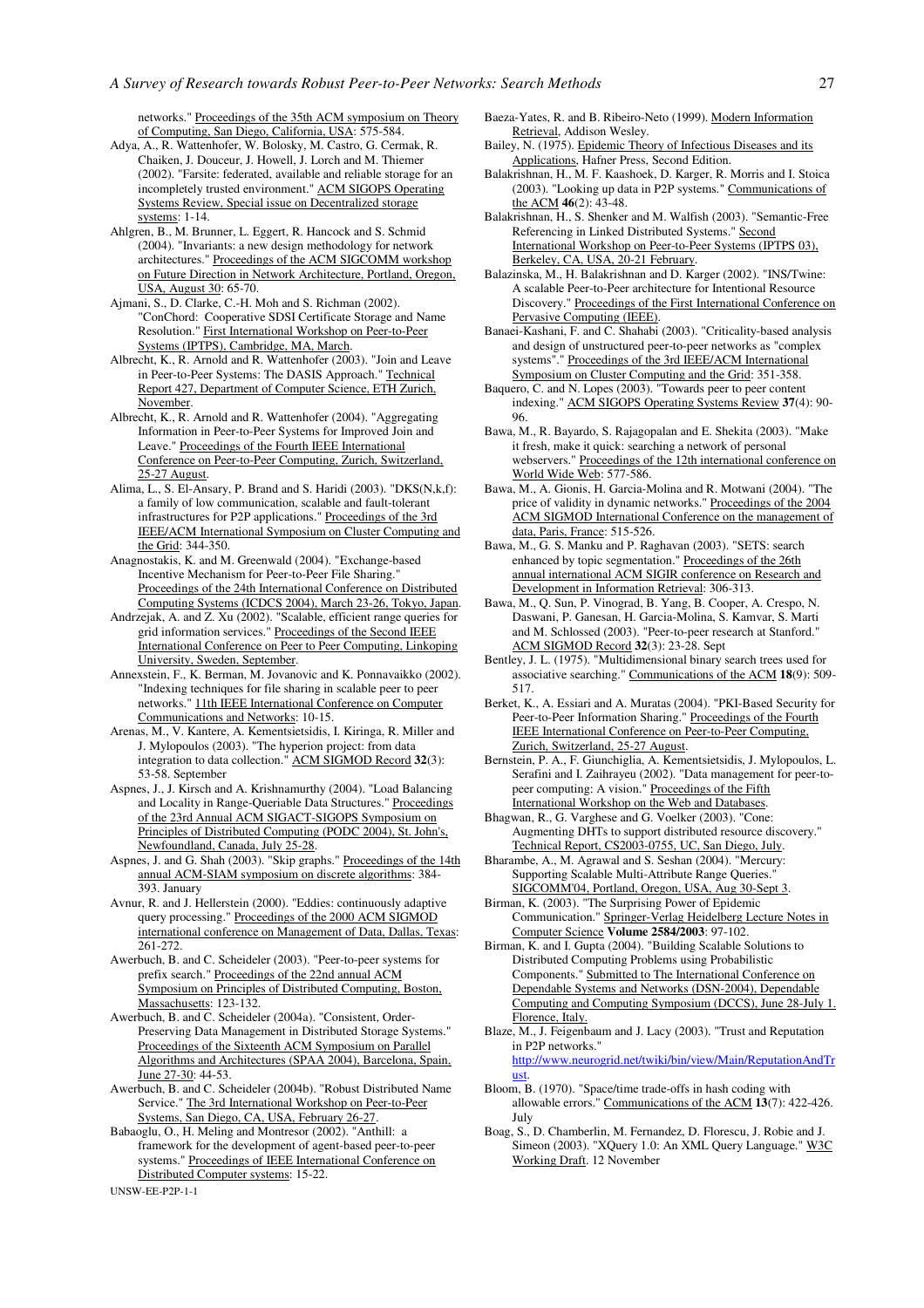- Brickley, D. and R. V. Guha (2000). "W3C Resource Description Framework (RDF) Schema Specification." http://www.w3.org/TR/1998/WD-rdf-schema/, W3C Candidate Recommendation, March.
- Buragohain, C., D. Agrawal and S. Subhash (2003). "A game theoretic framework for incentives in P2P systems." Proceedings of the Third International IEEE Conference on Peer-to-Peer Computing, 1-3 Sept: 48-56.
- Byers, J., J. Considine and M. Mitzenmacher (2003). "Simple Load Balancing for Distributed Hash Tables." Second International Workshop on Peer-to-Peer Systems (IPTPS 03), Berkeley, CA, USA, 20-21 February.
- Byers, J., J. Considine, M. Mitzenmacher and S. Rost (2002). "Informed content delivery across adaptive overlay networks." Proceedings of the 2002 conference on applications, technologies, architectures and protocols for computer communications: 47-60.
- Cai, M. and M. Frank (2004). "RDFPeers: a scalable distributed RDF repository based on a structured peer-to-peer network. Proceedings of the 13th conference on World Wide Web, New York, NY, USA, May 17-20: 650-657.
- Cai, M., M. Frank, J. Chen and P. Szekely (2003). "MAAN: A Multi-Attribute Addressable Network for Grid Information Services." Proceedings of the International Workshop on Grid Computing, Phoenix, AZ., November.
- Cao, P. and Z. Wang (2004). "Efficient top-K query calculation in distributed networks." Proceedings of the 23rd Annual ACM SIGACT-SIGOPS Symposium on Principles of Distributed Computing (PODC 2004), St. John's, Newfoundland, Canada, July 25-28: 206-215.
- Caronni, G. and M. Waldvogel (2003). "Establishing trust in distributed storage providers." Proceedings of the Third International IEEE Conference on Peer-to-Peer Computing, 1-3 Sept: 128-133.
- Castro, M., M. Costa and A. Rowstron (2003). "Performance and dependability of structured peer-to-peer overlays." Microsoft Research Technical Report MSR-TR-2003-94, December. Also 2004 International Conference on Dependable Systems and Networks, Palazzo dei Congressi, Florence, Italy, June 28-July 1.
- Castro, M., M. Costa and A. Rowstron (2004). "Should we build Gnutella on a structured overlay?" ACM SIGCOMM Computer Communication Review **34**(1): 131-136.
- Castro, M., P. Druschel, A.-M. Kermarrec, A. Nandi, A. Rowstron and A. Singh (2003). "SplitStream: high-bandwidth multicast in cooperative environments." Proceedings of the 19th ACM symposium on operating systems principles, Bolton Landing, New York, USA: 298-313.
- Castro, M., P. Druschel, A.-M. Kermarrec and A. Rowstron (2002). "SCRIBE: a large-scale and decentralized application-level multicast infrastructure." IEEE Journal on Selected Areas in Communications **20**(8, October).
- Castro, M., P. Rodrigues and B. Liskov (2003). "BASE: Using abstraction to improve fault tolerance." ACM Transactions on Computer Systems **21**(3): 236-269.
- Castro, P., J. Lee and A. Misra (2004). "CLASH: A Protocol for Internet-Scale Utility-Oriented Distributed Computing." Proceedings of the 24th International Conference on Distributed Computing Systems (ICDCS 2004), March 23-26, Tokyo, Japan.
- Cates, J. (2003). "Robust and Efficient Data Management for a Distributed Hash Table." Master's Thesis, Massachusetts Institute of Technology, May.
- Chander, A., S. Dawson, P. Lincoln and D. Stringer-Calvert (2002). "NEVRLATE: scalable resource discovery." Second IEEE/ACM International Symposium on Cluster Computing and the Grid (CCGRID2002): 56-65.
- Chawathe, Y., S. Ratnasamy, L. Breslau, N. Lanham and S. Shenker (2003). "Making gnutella-like P2P systems scalable." Proceedings of the 2003 conference on Applications, Technologies, Architectures and Protocols for Computer Communications, Karlsruhe, Germany, August 25-29, 2003: 407-418.
- Cholvi, V., P. Felber and E. Biersack (2004). "Efficient Search in Unstructured Peer-to-Peer Networks." Proceedings of the Symposium on Parallel Algorithms and Architectures, July.
- Christin, N. and J. Chuang (2003). "On the cost of participating in a peer-to-peer network." Technical Report, University of California, Berkeley, http://p2pecon.berkeley.edu/pub/TR-2003- 12-cc.pdf.
- Christin, N. and J. Chuang (2004). "On the Cost of Participating in a Peer-to-Peer Network." The 3rd International Workshop on Peer-to-Peer Systems, San Diego, CA, USA, February 26-27.
- Chun, B., I. Stoica, J. Hellerstein, R. Huebsch, S. Jeffery, B. T. Loo, S. Mardanbeigi, T. Roscoe, S. Rhea and S. Schenker (2004). "Proceedings of the 2004 ACM SIGMOD international conference on management of data, Paris, France, Demonstration Session." 935-936.
- "Citeseer Scientific Literature Digital Library." (2004). http://citeseer.ist.psu.edu/.
- Clark, D. (1988). "The design philosophy of the DARPA internet protocols." ACM SIGCOMM Computer Communication Review, Symposium proceedings on communications architectures and protocols **18**(4).
- Clark, D., J. Wroclawski, K. Sollins and R. Braden (2002). Tussle in cyberspace: defining tomorrow's internet. Conference on Applications, Technologies, Architectures and Protocols for Computer Communications, Pittsburgh, Pennsylvania, USA, ACM Press.
- Clarke, I. (1999). "A Distributed Decentralised Information Storage and Retrieval System." Undergraduate Thesis, Division of Informatics, University of Edinburgh.
- Clarke, I. (2003). "Freenet's Next Generation Routing Protocol." http://freenetproject.org/index.php?page=ngrouting. 20th July
- Clarke, I., S. Miller, T. Hong, O. Sandberg and B. Wiley (2002). "Protecting Free Expression Online with Freenet." IEEE Internet Computing **6**(1). Jan/Feb
- Clarke, I., O. Sandberg, B. Wiley and T. Hong (2001). Freenet: A Distributed Anonymous Information Storage and Retrieval System. International Workshop on Design Issues in Anonymity and Unobservability. H. Federrath. New York, USA, Springer.
- Clip2 (2000). "The Gnutella Protocol Specification." http://www.clip2.com.
- Cohen, E., A. Fiat and H. Kaplan (2003). "Associative Search in Peer to Peer Networks: Harnessing Latent Semantics." IEEE Infocom 2003, The 22nd Annual Joint Conference of the IEEE Computer and Communications Societies, March 30-April 3, San Francisco.
- Cohen, E. and S. Shenker (2002a). "P2P and multicast: replication strategies in unstructured peer to peer networks." Proceedings of the 2002 conference on applications, technologies, architectures and protocols for computer communications: 177-190.
- Cohen, E. and S. Shenker (2002b). "Replication strategies in unstructured peer to peer networks." Proceedings of the 2002 conference on applications, technologies, architectures and protocols for computer communications: 177-190.
- Considine, J., M. Walfish and D. G. Andersen (2003). "A pragmatic approach to DHT adoption." Technical Report, CS Department, Boston University, December.
- Cooper, B. and H. Garcia-Molina (2003a). "Ad hoc, Self-Supervising Peer-to-Peer Search Networks." Submitted for publication.
- Cooper, B. and H. Garcia-Molina (2003b). "Studying search networks with SIL." Second International Workshop on Peer-to-Peer Systems (IPTPS 03), Berkeley, CA, USA, 20-21 February.
- Costa, P., M. Migliavacca, G. P. Picco and G. Cugola (2003). "Introducing reliability in content-based publish-subscribe through epidemic algorithms." Proceedings of the 2nd international workshop on Distributed event-based systems, San Diego, California: 1-8.
- Costa, P., M. Migliavacca, G. P. Picco and G. Cugola (2004). "Epidemic Algorithms for Reliable Content-Based Publish-Subscribe: An Evaluation." The 24th International Conference on Distributed Computing Systems (ICDCS-2004), Mar 23-26, Tokyo University of Technology, Hachioji, Tokyo, Japan.
- Cox, L. and B. Noble (2003). "Samsara: honor among thieves in peerto-peer storage." Proceedings of the nineteenth ACM symposium on Operating System Principles, Bolton Landing, NY, USA: 120-132.
- Cox, R., F. Dabek, F. Kaashoek, J. Li and R. Morris (2004). "Practical,distributed network coordinates." ACM SIGCOMM Computer Communication Review **34**(1): 113-118.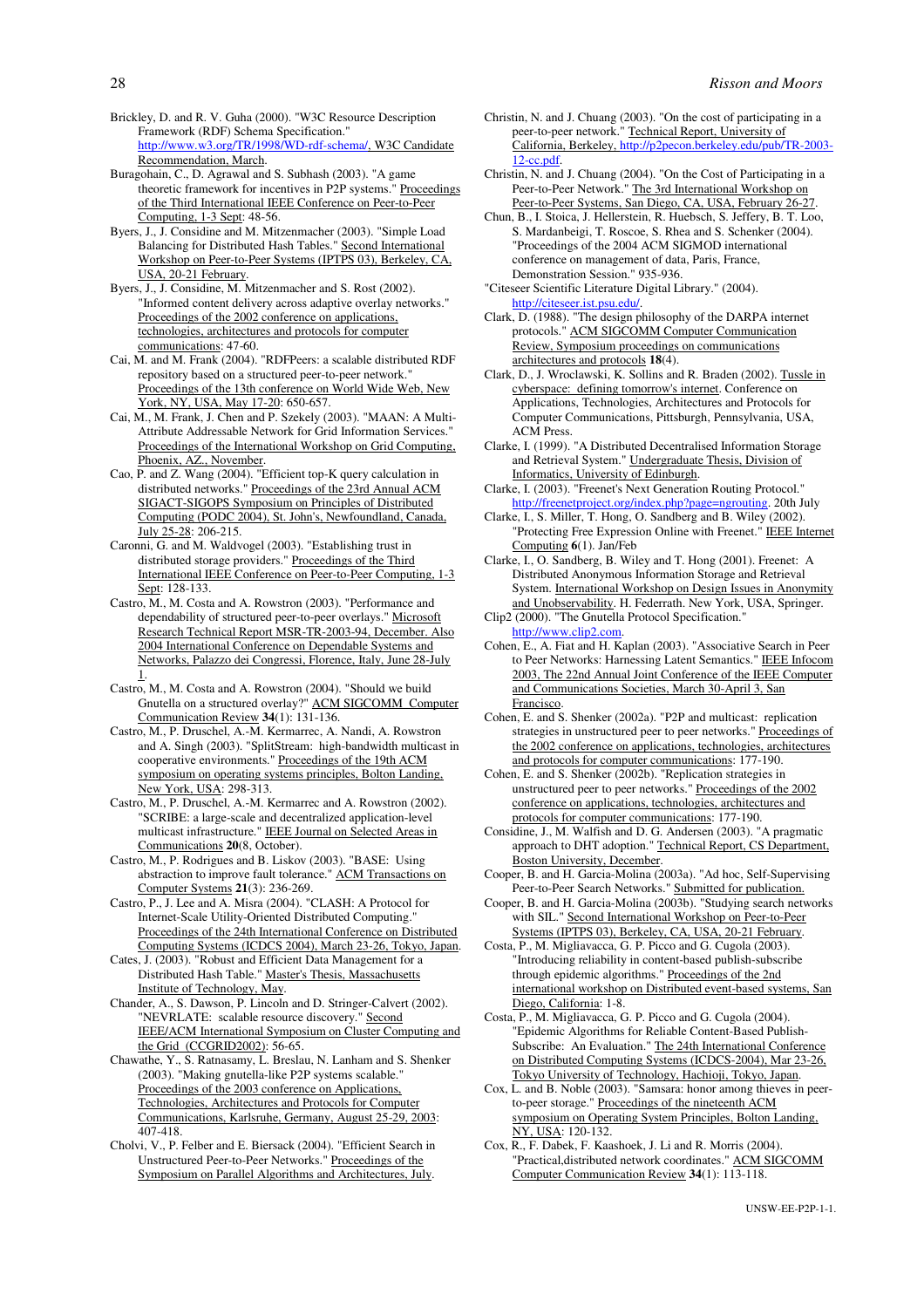- Cox, R., A. Muthitacharoen and R. Morris (2002). "Serving DNS using a Peer-to-Peer Lookup Service." First International Workshop on Peer-to-Peer Systems (IPTPS), Cambridge, MA, March.
- Crespo, A. and H. Garcia-Molina (2002). "Routing Indices for Peerto-Peer Systems." Proceedings of the 22nd International Conference on Distributed Computing Systems (ICDCS, Vienna, Austria, July 2002).
- Cuenca-Acuna, F., C. Peery, R. Martin and T. Nguyen (2002). "PlanetP: Using Gossiping to Build Content Addressable Peerto-Peer Information Sharing Communities." Proceedings of the 12th international symposium on High Performance Distributed Computing (HPDC) **June**.
- Dabek, F., R. Cox, F. Kaashoek and R. Morris (2004). "Vivaldi: A Decentralized Network Coordinate System." SIGCOMM'04, Portland, Oregon, USA, Aug 30-Sept 3.
- Dabek, F., M. F. Kaashoek, D. Karger, R. Morris and I. Stoica (2001). "Wide-area cooperative storage with CFS." Proceedings of the 18th ACM symposium on Operating System Principles: 202- 215.
- Dabek, F., J. Li, E. Sit, J. Robertson, F. Kaashoek and R. Morris (2004). "Designing a DHT for low latency and high throughput." Proceedings of the First Symposium on Networked Systems Design and Implementation (NSDI'04), San Francisco, California, March 29-31: 85-98.
- Dabek, F., B. Zhao, P. Druschel, J. Kubiatowicz and I. Stoica (2003). "Towards a common API for structured P2P overlays." Proceedings of IPTPS, Berkeley, CA, USA, February.
- Damiani, E., D. C. di Vimercati, S. Paraboschi, P. Samarati and F. Violante (2002). "A reputation-based approach for choosing reliable resources in peer to peer networks." Proceedings of the 9th conference on computer and communications security: 207- 216.
- Daswani, N. and H. Garcia-Molina (2002). "Query-flood DoS attacks in gnutella." Proceedings of the 9th ACM Conference on Computer and Communications Security: 181-192.
- Daswani, N., H. Garcia-Molina and B. Yang (2003). "Open Problems in Data-sharing Peer-to-peer Systems." The 9th International Conference on Database Theory (ICDT 2003), Siena, Italy, 8-10 January.
- Daswani, S. and A. Fisk (2002). "Gnutella UDP Extension for Scalable Searches (GUESS) v0.1." http://www.limewire.org/fisheye/viewrep/~raw,r=1.2/limecvs/co re/guess\_01.html.
- Datta, A., S. Girdzijauskas and K. Aberer (2004). "On de Bruijn routing in distributed hash tables: there and back again." Proceedings of the Fourth IEEE International Conference on Peer-to-Peer Computing, Zurich, Switzerland, 25-27 August.
- de Bruijn, N. D. (1946). "A combinatorial problem." Koninklijke Netherlands: Academe Van Wetenschappen **49**: 758-764.
- Demers, A., D. Greene, C. Hauser, W. Irish, J. Larson, S. Shenker, H. Sturgis, D. Swinehart and D. Terry (1987). "Epidemic Algorithms for Replicated Data Management." Proceedings of the Sixth ACM Symposium on Principles of Distributed Computing: 1-12.
- Demirbas, M. and H. Ferhatosmanoglu (2003). "Peer-to-peer spatial queries in sensor networks." Proceedings of the Third International IEEE Conference on Peer-to-Peer Computing, 1-3 Sept: 32-39.
- DePaoli, F. and L. Mariani (2004). "Dependability in Peer-to-Peer Systems." IEEE Internet Computing **8**(4): 54-61. July
- Devine, R. (1993). "Design and Implementation of DDH: A Distributed Dynamic Hashing Algorithm." Proceedings of 4th International Conference on Foundations of Data Organizations and Algorithms.
- "Direct Connect." http:www.neo-modus.com.
- Eugster, P., R. Guerraoiu, S. Handurukande, P. Kouznetsov and A.-M. Kermarrec (2003). "Lightweight Probabilistic Broadcast." ACM Transactions on Computer Systems **21**(4): 341-374.
- Eugster, P., R. Guerraoiu, A. Kermarrec and L. Massoulie (2004). "Epidemic information dissemination in distributed systems." IEEE Computer **37**(5): 60-67. May
- Feamster, N. and H. Balakrishnan (2003). "Towards a logic for widearea Internet routing." Proceeings of the ACM SIGCOMM

workshop on Future Directions in Network Architecture, Karlsruhe, Germany, August 25-27: 289-300.

- Feldman, M., K. Lai, I. Stoica and J. Chuang (2004). "Robust Incentive Techniques for Peer-to-Peer Networks." ACM E-Commerce Conference (EC'04), May.
- Feldman, M., C. Papadimitriou, J. Chuang and I. Stoica (2004). "Free-Riding and Whitewashing in Peer-to-Peer Systems." 3rd Annual Workshop on Economics and Information Security (WEIS04), May.
- Fessant, F., S. Handurukande, A.-M. Kermarrec and L. Massoulie (2004). "Clustering in Peer-to-Peer File Sharing Workloads. The 3rd International Workshop on Peer-to-Peer Systems, San Diego, CA, USA, February 26-27.
- Fiat, A. and J. Saia (2002). "Censorship resistant peer to peer content addressable networks." Proceedings of the 13th annual ACM-SIAM symposium on discrete algorithms: 94-103.
- Fisk, A. (2003a). "Gnutella Dynamic Query Protocol." http://groups.yahoo.com/group/the\_gdf/files/Proposals/Working %20Proposals/search/Dynamic%20Querying/ **v0.1**.
- Fisk, A. (2003b). "Gnutella Ultrapeer Query Routing." http://groups.yahoo.com/group/the\_gdf/files/Proposals/Working %20Proposals/search/Ultrapeer%20QRP/ **v0.1**. May 20
- Foster, I. and A. Iamnitchi (2003). "On Death, Taxes and the Convergence of Peer-to-Peer and Grid Computing." Second International Workshop on Peer-to-Peer Systems (IPTPS 03), Berkeley, CA, USA, 20-21 February.
- Fraigniaud, P. and P. Gauron (2003). "The content-addressable networks D2B." Technical Report 1349, Laboratoire de Recherche en Informatique, Universit´e de Paris Sud, January.
- Freedman, M., E. Freudenthal and D. Mazieres (2004). "Democratizing Content Publication with Coral." Proceedings of the First Symposium on Networked Systems Design and Implementation (NSDI'04), San Francisco, California, March 29-31: 239-252.
- Freedman, M. and D. Mazieres (2003). "Sloppy Hashing and Self-Organizing Clusters." Proceedings of the 2nd International Workshop on Peer-to-Peer Systems (IPTPS '03), February 2003.
- Freedman, M. and R. Morris (2002). "Tarzan: a peer-to-peer anonymizing network layer." Proceedings of the 9th ACM Conference on Computer and Communications Security: 193- 206.
- Furnas, G. W., S. Deerwester, S. T. Dumais, T. K. Landauer, R. A. Harshman, L. A. Streeter and K. E. Lochbaum (1988). "Information retrieval using a singular value decomposition model of latent semantic structure." Proceedings of the 11th Annual International ACM SIGIR Conference on Research and Development in Information Retrieval: 465-480.
- Ganesan, P., M. Bawa and H. Garcia-Molina (2004). "Online Balancing of Range-Partitioned Data with Applications to Peerto-Peer Systems." Proceedings of the 30th International Conference on Very Large Data Bases (VLDB 2004), Toronto, Canada. 29 August - 3 September
- Ganesan, P., G. Krishna and H. Garcia-Molina (2004). "Canon in G Major: Designing DHTs with Hierarchical Structure." Proceedings of the International Conference on Distributed Computing Systems (ICDCS 2004).
- Ganesh, A., A.-M. Kermarrec and L. Massoulie (2003). "Peer-to-peer membership management for gossip-based protocols."
- Gao, J. and P. Steenkiste (2004). "Design and Evaluation of a Distributed Scalable Content Delivery System." IEEE Journal on Selected Areas in Communications **22**(1): 54-66.
- Gedik, B. and L. Liu (2003a). "PeerCQ: A Decentralized and Self-Configuring Peer-to-Peer Information Monitoring System." Proceedings of the 23rd International Conference on Distributed Computing Systems (ICDCS2003), Providence, Rhode Island, USA, May 19-22.
- Gedik, B. and L. Liu (2003b). "Reliable peer-to-peer information monitoring through replication." Proceedings of the 22nd International Symposium on Reliable Distributed Systems, 6-8 Oct: 56-65.
- Geels, D. and J. Kubiatowicz (2003). "Replica management should be a game." Proceedings of the SIGOPS European Workshop 2002, September 2002.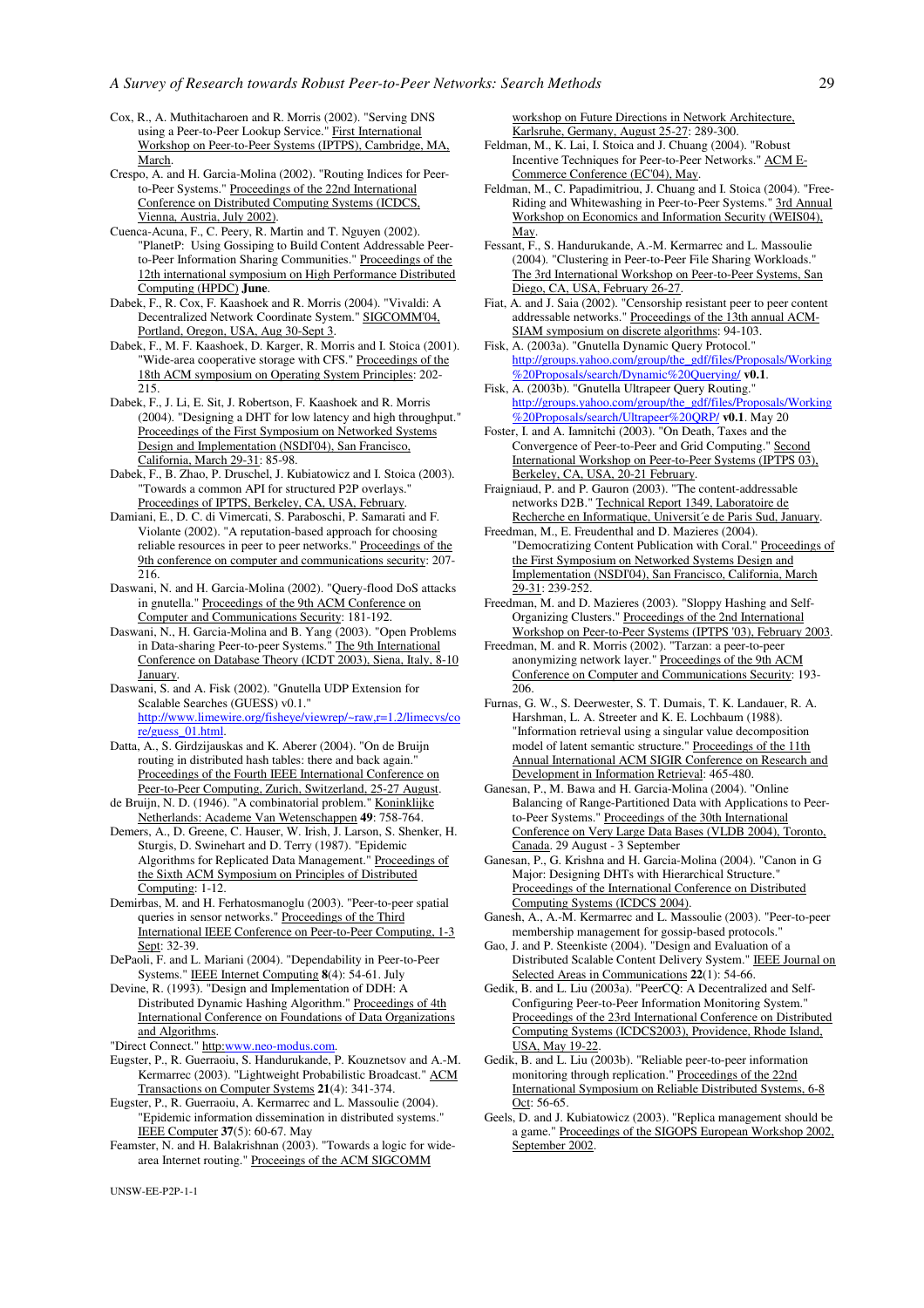- Ghemawat, S., H. Gobioff and S.-T. Leung (2003). "The Google file system." Proceedings of the 19th ACM symposium on operating systems principles, Bolton Landing, New York, USA: 29-43.
- Gil, T., F. Kaashoek, J. Li, R. Morris and J. Stribling (2003). "p2psim, a simulator for peer-to-peer protocols." http://www.pdos.lcs.mit.edu/p2psim/.
- Gilbert, S., N. Lynch and A. Shvartsman (2004). "RAMBO II: Rapidly Reconfigurable Atomic Memory for Dynamic Networks." Technical Report, MIT-CSAIL-TR-890, CSAIL, Massachusetts Institute Technology, Cambridge,MA.
- Gnawali, O. (2002). "A Keyword Set Search System for Peer-to-Peer Networks." Master's Thesis, Massachusetts Institute of **Technology**
- Gold, R. and D. Tidhar (2001). Towards a content-based aggregation network. Proceedings of the First International Conference on Peer to Peer Compuuting, IEEE.
- Gopalakrishnan, V., B. Silaghi, B. Bhattacharjee and P. Keleher (2004a). "Adaptive Replication in Peer-to-Peer Systems." Proceedings of the 24th International Conference on Distributed Computing Systems (ICDCS 2004), March 23-26, Tokyo, Japan.
- Gopalakrishnan, V., B. Silaghi, B. Bhattacharjee and P. Keleher (2004b). "Adaptive Replications in Peer-to-Peer Systems." The 24th International Conference on Distributed Computing Systems (ICDCS-2004), Mar 23-26, Tokyo University of Technology, Hachioji, Tokyo, Japan.
- Gray, J. (1981). "The transaction concept: Virtues and limitations." Proceedings of VLDB, Cannes, France, September.
- Gribble, S., E. Brewer, J. M. Hellerstein and D. Culler (2000). "Scalable, Distributed Data Structures for Internet Service Construction." Proceedings of the 4th Symposium on Operating Systems Design and Implementation (OSDI 2000), San Diego, California, USA, October.
- Gribble, S., A. Halevy, Z. Ives, M. Rodrig and D. Suciu (2001). "What can databases do for P2P?" Proceedings of WebDB2001.
- Gummadi, K., R. Gummadi, S. Gribble, S. Ratnasamy, S. Shenker and I. Stoica (2003). "The impact of DHT routing geometry on resilience and proximity." Proceedings of the 2003 conference on Applications, Technologies, Architectures and Protocols for Computer Communications: 381-394.
- Gummadi, K., S. Saroui, S. Gribble and D. King (2002). "Estimating latency between Arbitrary Internet End Hosts." Proceedings of SIGCOMM IMW 2002, Marsille, France, November.
- Gupta, A., D. Agrawal and A. E. Abbadi (2003). "Approximate range selection queries in peer-to-peer systems." Proceedings of the First Biennial Conference on Innovative Data Systems Research (CIDR 2003), Asilomar, CA, USA.
- Gupta, A., B. Liskov and R. Rodrigues (2003). "One Hop Lookups for Peer-to-Peer Overlays." 9th Workshop on Hot Topics in Operating Systems (HotOS), Lihue, Hawaii, 18-21 May.
- Gupta, A., B. Liskov and R. Rodrigues (2004). "Efficient Routing for Peer-to-Peer Overlays." First Symposium on Networked Systems Design and Implementation (NSDI), San Francisco, CA, March.
- Gupta, I. (2004). "On the design of distributed protocols from differential equations." Proceedings of the 23rd Annual ACM SIGACT-SIGOPS Symposium on Principles of Distributed Computing (PODC 2004), St. John's, Newfoundland, Canada, July 25-28: 216-225.
- Gupta, I., K. Birman, P. Linga, A. Demers and R. Van Renesse (2003). "Kelips: Building an Efficient and Stable P2P DHT through increased memory and background overhead." Second International Workshop on Peer-to-Peer Systems (IPTPS 03), Berkeley, CA, USA, 20-21 February. Feb 20-21
- Gupta, I., K. P. Birman and v. Renesse (2001). "Fighting Fire with Fire: Using randomized Gossip to combat stochastic scalability limits." Cornell University Dept of Computer Science Technical Report, March.
- Halepovic, E. and R. Deters (2002). "Building a P2P forum system with JXTA." Proceedings of the Second IEEE International Conference on Peer to Peer Computing (P2P'02), September 5-7, Linkoping, Sweden.
- Halevy, A. Y., Z. Ives, P. Mork and I. Tatarinov (2003a). "Piazza: Data management infrastructure for semantic web applications." Proceedings of the Twelfth International conference on World Wide Web , Budapest, Hungary (WWW2003).
- Halevy, A. Y., Z. Ives, D. Suciu and I. Tatarinov (2003b). "Schema mediation in peer data management systems." Proceedings of the 19th International Conference on Data Engineering (ICDE), Bangalore, India, March 2003.
- Harren, J., J. Hellerstein, R. Huebsch, B. Loo, S. Shenker and I. Stoica (2002). "Complex queries in DHT-based peer-to-peer networks." Proceedings of the First International Workshop on Peer to Peer Systems (IPTPS 2002), March, Cambridge, MA.
- Harvey, N., J. Dunagan, M. B. Jones, S. Saroiu, M. Theimer and A. Wolman (2002). "SkipNet: A Scalable overlay Network with Practical Locality Properties." Microsoft Research Technical Report MSR-TR-2002-92.
- Harvey, N., M. B. Jones, S. Saroiu, M. Theimer and A. Wolman (2003a). "SkipNet: A Scalable Overlay Network with Practical Locality Properties." Proceedings of the Fourth USENIX Symposium on Internet Technologies and Systems (USITS '03), Seattle, WA, March.
- Harvey, N., M. B. Jones, M. Theimer and A. Wolman (2003b). "Efficient Recovery from Organization Disconnects in SkipNet." Second International Workshop on Peer-to-Peer Systems (IPTPS 03), Berkeley, CA, USA, 20-21 February.
- Hazel, S. and B. Wiley (2002). "Achord: A Variant of the Chord Lookup Service for Use in Censorship Resistant Peer-to-Peer Publishing Systems." Proceedings of the Second International Conference on Peer to Peer Computing, March, MIT Faculty Club, Cambridge, MA, USA.
- Hefeeda, M., A. Habib, B. Botev, D. Xu and B. Bhargava (2003). "PROMISE: peer-to-peer media streaming using CollectCast." Proceedings of the eleventh ACM international conference on multimedia, Berkeley, CA, USA: 45-54.
- Hellerstein, J. and W. Wang (2004). "Optimization of In-Network Data Reduction." Proceedings of the First Workshop on Data Management for Sensor Networks (DMSN 2004), Toronto, Canada, August 30th.
- Hellerstein, J. M. (2003). "Toward network data independence." ACM SIGMOD Record **32**(3): 34-40. Sept
- Hildrum, K., R. Krauthgamer and J. Kubiatowicz (2004). "Object Location in Realistic Networks." Proceedings of the Sixteenth ACM Symposium on Parallel Algorithms and Architectures (SPAA 2004), June: 25-35.
- Hildrum, K., J. Kubiatowicz, S. Rao and B. Zhao (2002). "Distributed object location in a dynamic network." Proceedings of the 14th annual ACM symposium on parallel algorithms and architectures: 41-52.
- Hildrum, K., J. D. Kubiatowicz, S. Rao and B. Y. Zhao (2003). "Distributed Object Location in a Dynamic Network." To appear in Theory of Computing Systems, November 2002.
- Hodes, T., S. Czerwinski, B. Zhao, A. Joseph and R. Katz (2002). "An architecture for secure wide-area service discovery." Wireless Networks **8**(2/3): 213-230.
- Honicky, R. and E. Miller (2003). "A fast algorithm for online placement and reorganization of replicated data." Proceedings of the 17th International Parallel and Distributed Processing Symposium, Nice, France, April.
- Hoschek, W. (2002). "Peer-to-Peer Grid Databases for Web Service Discovery." Concurrency - Practice and Experience: 1-7.
- Hsiao, H. and C.-T. King (2003). "A tree model for structure peer-topeer protocols." Proceedings of the 3rd IEEE/ACM International Symposium on Cluster Computing and the Grid: 336-343.
- Hsieh, H.-Y. and R. Sivakumar (2004). "On Transport Layer Support for Peer-to-Peer Networks." The 3rd International Workshop on Peer-to-Peer Systems, San Diego, CA, USA, February 26-27.
- Huebsch, R., J. M. Hellerstein, N. Lanham, B. T. Loo, S. Shenker and I. Stoica (2003). "Querying the Internet with PIER." Proceedings of the 29th International Conference on Very Large Databases (VLDB '03), Berlin, Germany, September, 2003.
- Iamnitchi, A. (2003). "Resource Discovery in Large Resource-Sharing Environments." Doctoral Dissertation, Department of Computer Science, University of Chicago.
- Iamnitchi, A., I. Foster and D. Nurmi (2002). A peer-to-peer approach to resource discovery in grid environments. IEEE High Performance Distributed Computing, Edinboourgh, UK.
- Imase, M. and M. Itoh (1981). "Design to minimized diameter on build-block network." IEEE Transactions on Computers **C-30**(6): 439-442. June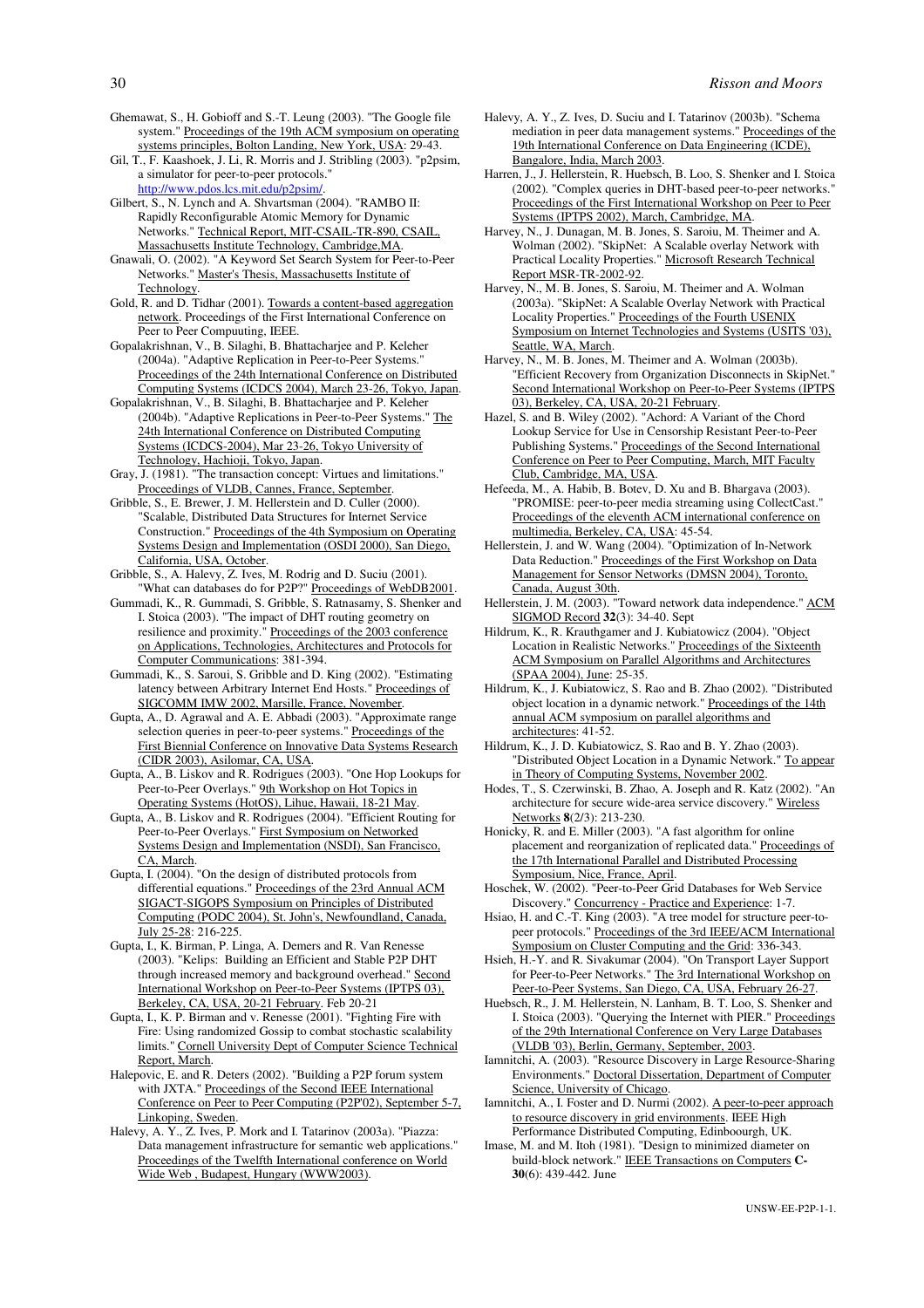- Iyer, S., A. Rowstron and P. Druschel (2002). "Squirrel: a decentralized peer-to-peer web cache." Proceedings of the 21st annual symposium on principles of distributed computing: 213- 222.
- Jarke, M. and J. Koch (1984). "Query Optimization in Database Systems." ACM Computing Surveys **16**(2): 111-152. June
- Jelasity, M., W. Kowalczyk and M. van Steen (2004). "An Approach to Aggregation in Large and Fully Distributed Peer-to-Peer Overlay Networks." Proceedings of the 12th Euromicro Conference on Parallel, Distributted and Network based Processing (PDP 2004), A Coruna, Spain, February.
- Joseph, S. (2002). "NeuroGrid: Semantically Routing Queries in Peerto-Peer Networks." Proceedings of the International Workshop on Peer-to-Peer Computing, Pisa, Italy, May.
- Joseph, S. and T. Hoshiai (2003). "Decentralized Meta-Data Strategies: Effective Peer-to-Peer Search." IEICE Trans. Commun. **E86-B**(6 June): 1740-1753.
- Josephson, W., E. Sirer and F. Schneider (2004). "Peer-to-Peer Authentication with a Distributed Single Sign-On Service." The 3rd International Workshop on Peer-to-Peer Systems, San Diego, CA, USA, February 26-27.
- Jovanovic, M. (2001). "Modeling Large-scale Peer-to-Peer Networks and a Case Study of Gnutella." Master's Thesis, Department of Electrical and Computer Engineering and Computer Science, College of Engineering, University of Cincinnati.
- Junginger, M. and Y. Lee (2004). "A self-organizing publish/subscribe middleware for dynamic peer-to-peer networks." IEEE Network **18**(1): 38-43.
- Kaashoek, F. and D. Karger (2003). "Koorde: A Simple Degreeoptimal Hash Table." Second International Workshop on Peerto-Peer Systems (IPTPS 03), Berkeley, CA, USA, 20-21 February.
- Kalogaraki, V., D. Gunopulos and D. Zeinalipour-Yasti (2002). "XML schemas: integration and translation: A local search mechanism for peer to peer networks." Proceedings of the 11th ACM international conference on Information and Knowledge management: 300-307.
- Kan, G. and Y. Faybishenko (2001). "Introduction to Gnougat." First International Conference on Peer-to-Peer Computing 2001: 4-12.
- Kangasharju, J., K. Ross, D. Turner, J. Syrjala and D.-S. Digeon (2002). "Peer-to-peer email." Submitted for publication, November.
- Karger, D., E. Lehman, T. Leighton, R. Panigraphy, M. Levin and D. Lewin (1997). "Consistent Hashing and Random Trees: Distributed Caching Protocols for Relieving Hot Spots on the World Wide Web." ACM Symposium on Theory of Computing. May
- Karger, D. and M. Ruhl (2002). "Finding nearest neighbours in growth-restricted metrics." Proceedings of the 34th annual ACM symposium on Theory of computing: 741-750.
- Karger, D. and M. Ruhl (2004a). "Diminished Chord: A Protocol for Heterogeneous SubGroup Formation in Peer-to-Peer Networks." The 3rd International Workshop on Peer-to-Peer Systems, San Diego, CA, USA, February 26-27.
- Karger, D. and M. Ruhl (2004b). "Simple Efficient Load Balancing Algorithms for Peer-to-Peer Systems." The 3rd International Workshop on Peer-to-Peer Systems, San Diego, CA, USA, February 26-27.
- Karger, D. and M. Ruhl (2004c). "Simple Efficient Load Balancing Algorithms for Peer-to-Peer Systems." Proceedings of the Sixteenth ACM Symposium on Parallel Algorithms and Architectures (SPAA 2004), Barcelona, Spain, June 27-30.
- Karp, B., S. Ratnasamy, S. Rhea and S. Shenker (2004). "Spurring Adoption of DHTs with OpenHash, a Public DHT Service." The 3rd International Workshop on Peer-to-Peer Systems, San Diego, CA, USA, February 26-27.
- "KaZaa Media Desktop, Sharman Networks Ltd." (2001). www.kazaa.com.
- Keleher, P., S. Bhattacharjee and B. Silaghi (2002). "Are Virtualized Overlay Networks Too Much of a Good Thing?" First International Workshop on Peer-to-Peer Systems (IPTPS), Cambridge, MA, March.
- Klampanos, I. and J. Jose (2004). "An architecture for information retrieval over semi-collaborated peer-to-peer networks."

Proceedings of the 2004 ACM symposium on applied computing, Nicosia, Cyprus: 1078-1083.

- Klingberg, T. and R. Manfredi (2002). "Gnutella 0.6." June Koloniari, G., Y. Petrakis and E. Pitoura (2003). "Content-Based Overlay Networks for XML Peers Based on Multi-Level Bloom Filters." Proceedings of the First International Workshop on Databases, Information Systems and Peer-to-Peer Computing (DBISP2P), Berlin, Germany, Sept 7-8: 232-247.
- Koloniari, G. and E. Pitoura (2003). "Bloom-Based Filters for Hierarchical Data." Proceedings of the 5th Workshop on Distributed Data and Structures (WDAS).
- Koloniari, G. and E. Pitoura (2004). Content-based Routing of Path Queries in Peer-to-Peer Systems. Proceedings of the 9th International Conference on Extending DataBase Technology (EDBT), Heraklion-Crete, Greece, March 14-18.
- Kossmann, D. (2000). "The state of the art in distributed query processing." ACM Computing Surveys **32**(4): 422-469. Dec
- Krohn, M., M. Freedman and D. Mazieres (2004). "On-the-fly verification of rateless erasure codes for efficient content distribution." Proceedings of the IEEE Symposium on Security and Privacy, Oakland, CA, May.
- Kronfol, A. Z. (2002). "FASD: A fault-tolerant, Adaptive scalable distributed search engine." Master's Thesis, Princeton University, http://www.cs.princeton.edu/~akronfol/fasd/.
- Kubiatowicz, J., D. Bindel, Y. Chen, S. Czerwinski, P. Eaton, D. Geels, R. Gummadi, S. Rhea, H. Weatherspoon, W. Weimer, C. Wells and B. Zhao (2000). "Oceanstore: An Architecture for global-scale persistent storage." Proceedings of the Ninth International Conference on Architecture Support for Programming Languages and Operating Systems (ASPLOS 2000), November: 190-201.
- Laprie, J.-C. (1995). "Dependable Computing and Fault Tolerance: Concepts and Terminology." Twenty-Fifth International Symposium on Fault-Tolerant Computing, 1995, Highlights from Twenty-Five Years: 2-13.
- Lee, K. Y., G. Liu and H. F. Jordan (2000). "Hierarchical networks for optical communications." Journal of Parallel and Distributed Computing **60**: 1-16.
- Lei, S. and A. Grama (2004). "Extended Consistent Hashing: A Framework for Distributed Servers." Proceedings of the 24th International Conference on Distributed Computing Systems (ICDCS 2004), March 23-26, Tokyo, Japan.
- Li, G. (2002). "Peer to Peer Networks in Action." IEEE Internet Computing **6**(1): 37-39.
- Li, J., B. T. Loo, J. Hellerstein, F. Kaashoek, D. Karger and R. Morris (2003). "On the Feasibility of Peer-to-Peer Web Indexing and Search." Second International Workshop on Peer-to-Peer Systems (IPTPS 03), Berkeley, CA, USA, 20-21 February.
- Li, J. and K. Sollins (2003). "Implementing Aggregation and Broadcast over Distributed Hash Tables (full report)." (November).
- Li, J., J. Stribling, T. Gil, R. Morris and F. Kaashoek (2004). "Comparing the performance of distributed hash tables under churn." The 3rd International Workshop on Peer-to-Peer Systems, San Diego, CA, USA, February 26-27.
- Li, X. and C. Plaxton (2002). "On name resolution in peer to peer networks." Proceedings of the second ACM international workshop on principles of mobile computing: 82-89.
- Liben-Nowell, D., H. Balakrishnan and D. Karger (2002). Analysis of the evolution of peer-to-peer systems. Annual ACM Sumposium on Principles of Distributed Computing, Monterey, California, United States, ACM Press.
- Lienhart, R., M. Holliman, Y.-K. Chen, I. Kozintsev and M. Yeung (2002). "Improving media services on P2P networks." IEEE Internet Computing **6**(1): 58-67. Jan/Feb
- "Limewire Host Count." (2004). http://www.limewire.com/english/content/netsize.shtml.
- Lin, S.-D., Q. Lian, M. Chen and Z. Zhang (2004). "A Practical Distributed Mutual Exclusion Protocol in Dynamic Peer-to-Peer Systems." The 3rd International Workshop on Peer-to-Peer Systems, San Diego, CA, USA, February 26-27.
- Litwin, W. (2004). "Scalable Distributed Data Structures and Peer-to-Peer Computing." Tutorial, P2P&DB2004.
- Litwin, W. (2004a). ""Re: Chord & LH\*", Email to Ion Stoica, 23rd March."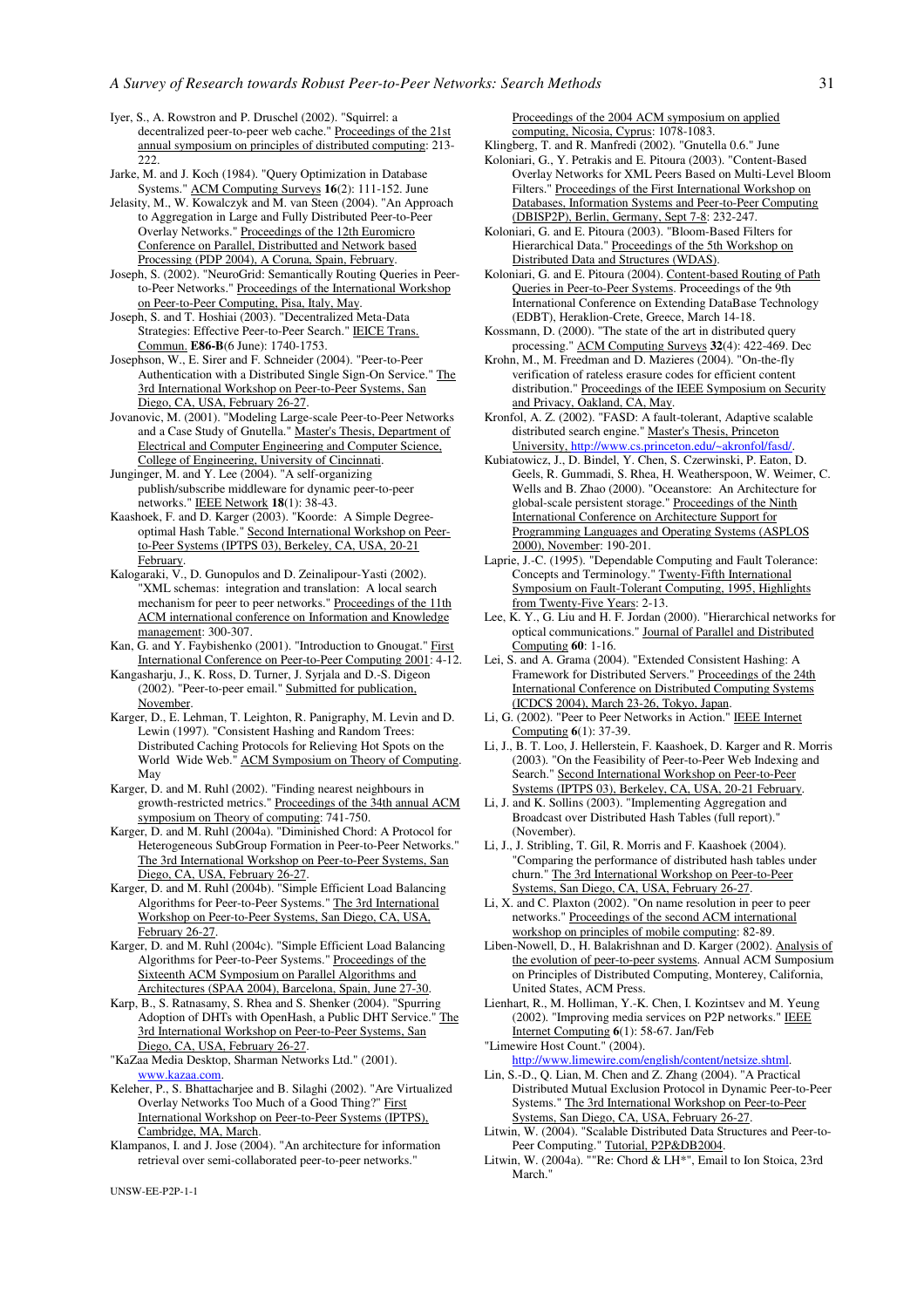- Litwin, W., M. Neimat and D. Schneider (1996). "LH\* a scalable, distributed data structure." ACM Transactions on Database Systems (TODS) **21**(4): 480-525.
- Litwin, W. and M.-A. Neimat (1996). "k-RP\*s: a scalable distributed data structure for high-performance multi-attributed access. Proceedings of the Fourth International Conference on Parallel and Distributed Information Systems: 120-131. 18-20 December
- Litwin, W., M.-A. Neimat and D. Schneider (1994). "RP\*: A Family of Order-Preserving Scalable Distributed Data Structures." Proceedings of the 20th International Conference on Very Large Data Bases (VLDB).
- Litwin, W., M.-A. Niemat and D. Schneider (1993). "LH\* Linear Hashing for Distributed Files." Proceedings of ACM International Conference on Management of Data (SIGMOD), May.
- Litwin, W. and S. Sahri (2004). "Implementing SD-SQL Server: a Scalable Distributed Database System." CERIA Research Rerpot 2004-04-02, April.
- Liu, Y., X. Liu, L. Xiao, L. Ni and X. Zhang (2004). "Location-aware topology matching in P2P systems." Proceedings of IEEE Infocomm, Hong Kong, Mar 7-11.
- Lo, V., D. Zappala, D. Zhou, Y. Liu and S. Zhao (2004). "Cluster computing on the Fly: P2P Scheduling of Idle Cycles in the Internet." The 3rd International Workshop on Peer-to-Peer Systems, San Diego, CA, USA, February 26-27.
- Loguinov, D., A. Kumar and S. Ganesh (2003). "Graph-theoretic analysis of structured peer-to-peer systems: routing distances and fault resilience." Proceedings of the 2003 conference on Applications, Technologies, Architectures and Protocols for Computer Communications, Karlsruhe, Germany, August 25-29: 395-406.
- Lomet, D. (1996). "Replicated indexes for distributed data." Proceedings of the Fourth International Conference on Parallel and Distributed Information Systems: 108-119. 18-20 December
- Loo, A. (2003). "The Future or Peer-to-Peer Computing." Communications of the ACM **46**(9): 56-61. Sept
- Loo, B. T., J. M. Hellerstein, R. Huebsch, S. Shenker and I. Stoica (2004). "Enhancing P2P File-Sharing with Internet-Scale Query Processor." Proceeings of the 30th International Conference on Very Large Data Bases (VLDB 2004), Toronto, Canada, 29 August - 3 September.
- Loo, B. T., R. Huebsch, J. M. Hellerstein, T. Roscoe and I. Stoica (2004a). "Analyzing P2P Overlays with Recursive Queries." Technical Report, Computer Science Division at the University of California at Berkeley, CSD-04-1301, 14th January.
- Loo, B. T., R. Huebsch, I. Stoica and J. M. Hellerstein (2004b). "The Case for a Hybrid P2P Search Infrastructure." The 3rd International Workshop on Peer-to-Peer Systems, San Diego, CA, USA, February 26-27.
- Loo, B. T., S. Krishnamurthy and O. Cooper (2004). "Distributed Web Crawling over DHTs." Technical Report, Computer Science Division at the University of California at Berkeley, CSD-04- 1305, 9th February.
- Loser, A., F. Naumann, W. Siberski, W. Nejdl and U. Thaden (2003). "Semantic overlay clusters within super-peer networks. Proceedings of the First International Workshop on Databases, Information Systems and Peer-to-Peer Computing (DBISP2P), Berlin, Germany, Sept 7-8: 33-47.
- Lua, E.-K., J. Crowcroft and M. Pias (2004). "Highways: Proximity Clustering for Massively Scaleable Peer-to-Peer Network Routing." Proceedings of the Fourth IEEE International Conference on Peer-to-Peer Computing, Zurich, Switzerland, 25-27 August.
- Lv, Q., P. Cao, E. Cohen, K. Li and S. Shenker (2002). "Search and replication in unstructured peer to peer networks." Proceedings of the 16th international conference on supercomputing: 84-95.
- Lv, Q., S. Ratnasamy and S. Shenker (2002). "Can Heterogeneity Make Gnutella Scalable?" Proceedings of the 1st International Workshop on Peer-to-Peer Systems (IPTPS2002).
- Lynch, N., D. Malkhi and D. Ratajczak (2002). "Atomic Data Access in Distributed Hash Tables." Proceedings of the International Peer-to-Peer Symposium, March.
- Lynch, N. and I. Stoica (2004). "MultiChord: A resilient namespace management algorithm." To appear as Technical Memo MIT-LCS-TR-936, CSAIL, Massachusetts Institute of Technology, Cambridge, MA.
- Mache, J., M. Gilbert, J. Guchereau, J. Lesh, F. Ramli and M. Wilkinson (2002). "Request algorithms in Freenet-style peer-topeer systems." Proceedings of the Second IEEE International Conference on Peer to Peer Computing (P2P'02), September 5-7, Linkoping, Sweden.
- Mahajan, R., M. Castro and A. Rowstron (2003). "Controlling the cost of reliability in peer-to-peer overlays." Second International Workshop on Peer-to-Peer Systems (IPTPS 03), Berkeley, CA, USA, 20-21 February.
- Malkhi, D., M. Naor and D. Ratajczak (2002). "Viceroy: a scalable and dynamic emulation of the butterfly." Proceedings of the 21st annual symposium on principles of distributed computing: 183- 192.
- Manber, U. (1999). Forward. Modern Information Retrieval. R. Baeza-Yates and B. Ribeiro-Neto. Reading, MA, Addison-Wesley**:** 5-8.
- Manku, G. S. (2003). "Routing networks for distributed hash tables." Proceedings of the 22nd annual ACM Symposium on Principles of Distributed Computing, Boston, Massachusetts: 133-142.
- Manku, G. S. (2004). "Balanced binary trees for ID management and load balance in distributed hash tables." Proceedings of the 23rd Annual ACM SIGACT-SIGOPS Symposium on Principles of Distributed Computing (PODC 2004), St. John's, Newfoundland, Canada, July 25-28: 197-205.
- Manku, G. S., M. Bawa and P. Raghavan (2003). "Symphony: Distributed Hashing in a Small World." Proceedings of the 4th USENIX Symposium on Internet Technologies and Systems, Seattle, WA, USA, March 26-28.
- Mao, J.-W. (2003). "The Coloring and Routing Problems on de Bruijn Interconnection Networks." Doctoral Dissertation, National Sun Yat-sen University, July 18.
- Marti, S., P. Ganesan and H. Garcia-Molina (2004). "DHT Routing using Social Links." The 3rd International Workshop on Peer-to-Peer Systems, San Diego, CA, USA, February 26-27.
- Massoulie, L., A. Kermarrec and A. Ganesh (2003). "Network awareness and failure resilience in self-organizing overlay networks." Proceedings of the 22nd International Symposium on Reliable Distributed Systems, 6-8 Oct: 47-55.
- Maymounkov, P. and D. Mazieres (2002). "Kademlia: A peer-to-peer information system based on the XOR metric." Proceedings of the First International Workshop on Peer to Peer Systems (IPTPS 2002), March **kademia.scs.cs.nyu.edu**.
- Maymounkov, P. and D. Mazieres (2003). "Rateless Codes and Big Downloads." Second International Workshop on Peer-to-Peer Systems (IPTPS 03), Berkeley, CA, USA, 20-21 February.
- McCanne, S. and S. Floyd "The LBNL/UCB Network Simulator. Lawrence Berkeley Laboratory, University of California, Berkeley."
- McGuinness, D. L. and F. van Harmelen (2004). "OWL web ontology language overview, W3C Recommendation 10 February." http://www.w3.org/TR/owl-features.
- Miller, L., A. Seaborne and A. Reggiori (2002). "Three Implementations of SquishQL, a Simple RDF Query Language." First International Semantic Web Conference (ISWC2002), Sardinia, June.
- Milo, T., S. Abiteboul, B. Amann, O. Benjelloun and F. D. Ngoc (2003). "Exchanging intensional XML data." Proceedings of the 2003 ACm SIGMOD international conference on management of data, San Diego, California: 289-300.
- Milojicic, D., V. Kalogeraki, R. Lukose, K. Nagaraja, J. Pruyne, B. Richard, S. Rollins and Z. Xu (2002). "Peer-to-Peer Computing." HP Technical Report, HPL-2002-57.
- Mishchke, J. and B. Stiller (2004). "A methodology for the design of distributed search in P2P middleware." IEEE Network **18**(1): 30- 37.
- Mislove, A. and P. Druschel (2004). "Providing Administrative Control and Autonomy in Structured Peer-to-Peer Overlays." The 3rd International Workshop on Peer-to-Peer Systems, San Diego, CA, USA, February 26-27.
- Mislove, A., A. Post, C. Reis, P. Willmann, P. Druschel, D. Wallach, X. Bonnaire, P. Sens, J.-M. Busca and L. Arantes-Bezerra (2003). "POST: A Secure, Resilient, Cooperative Messaging System." 9th Workshop on Hot Topics in Operating Systems (HotOS), Lihue, Hawaii, May.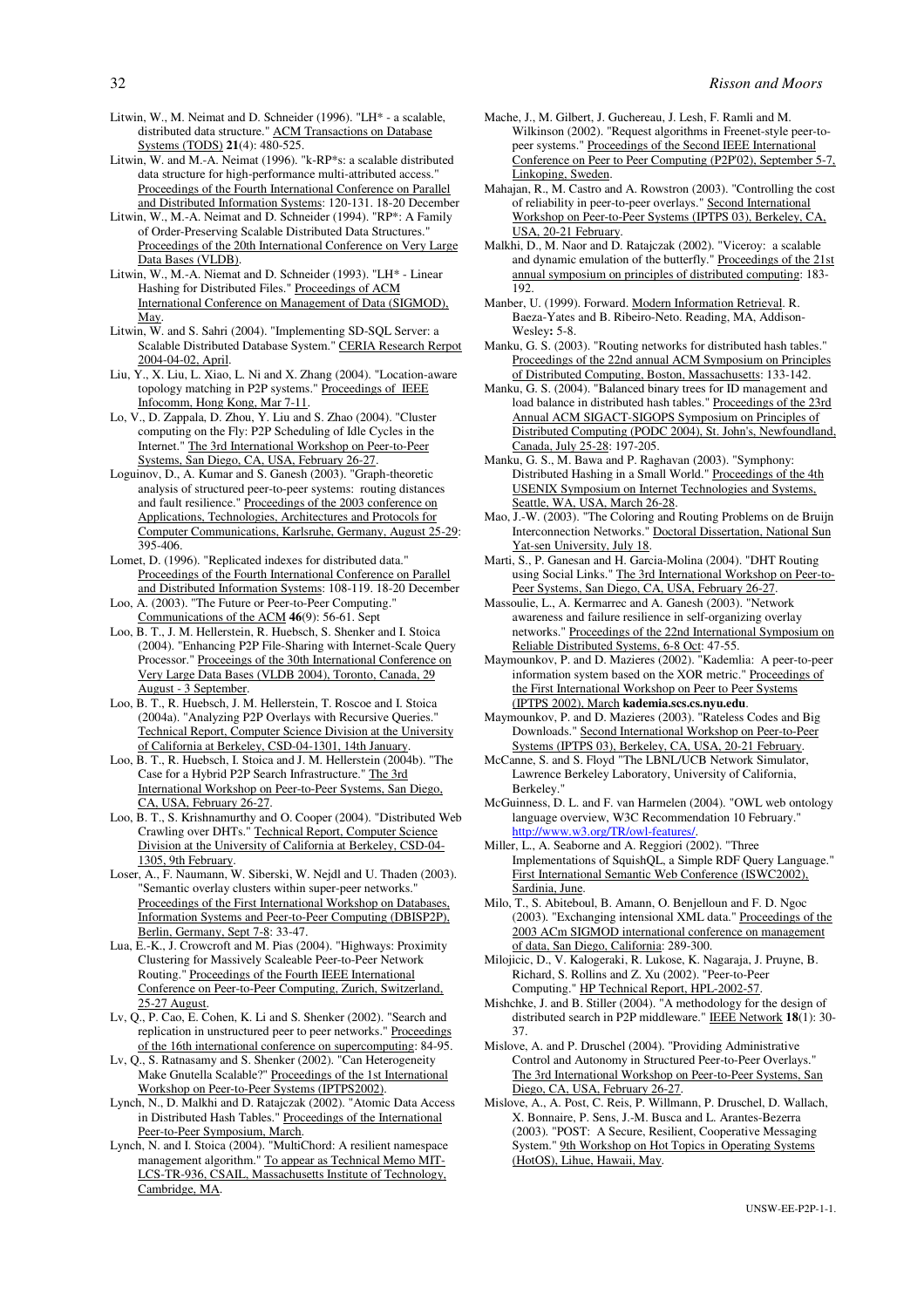Mizrak, A., Y. Cheng, V. Kumar and S. Savage (2003). "Structured superpeers: Leveraging heterogeneity to provide constant-time lookup." IEEE Workshop on Internet Applications.

- Mohan, A. and V. Kalogaraki (2002). "Speculative Routing and Update Propagation: A Kundali Centric Approach." IEEE International Conference on Communications (ICC'03), May.
- Montresor, A., M. Jelasity and O. Babaoglu (2003). "Robust Aggregation Protocol for Large-Scale Overlay Networks." Technical Report UBLCS-2003-16, Department of Computer Science, University of Bologna, Italy, December.

Muhl, G. (2002). "Large-Scale Content-Based Publish/Subscribe Systems." Doctoral Dissertation, Darmstadt University of Technology, September.

Muller, W. and A. Henrich (2003). "Fast retrieval of high-dimensional feature vectors in P2P networks using compact peer data summaries." Proceedings of the 5th ACM SIGMM international workshop on Multimedia Information Retrieval: 79-86.

Muthitacharoen, A., R. Morris, T. Gil and B. Chen (2002a). "Ivy: a read/write peer-to-peer file system." ACM SIGOPS Operating Systems Review, Special issue on Decentralized storage systems: 31-44.

Muthitacharoen, A., R. Morris, T. Gil and B. Chen (2002b). "A read/write peer-to-peer file system." Proceedings of the 5th Symposium on Operating System Design and Implementation (OSDI 2002), Boston, MA, December.

Naor, M. and U. Wieder (2003a). "Novel architectures for P2P applications: the continuous-discrete approach." Proceedings of the fifteenth annual ACM Symposium on Parallel Algorithms and Architectures (SPAA 2003), San Diego, California, USA, June 7-9: 50-59. June

- Naor, M. and U. Wieder (2003b). "A Simple Fault Tolerant Distributed Hash Table." Second International Workshop on Peer-to-Peer Systems (IPTPS 03), Berkeley, CA, USA, 20-21 February.
- Naor, M. and U. Wieder (2004). "Know thy Neighbor's Neighbor: Better Routing for Skip-Graphs and Small Worlds." The 3rd International Workshop on Peer-to-Peer Systems, San Diego, CA, USA, February 26-27.

"Napster." (1999). http://www.napster.com.

- Nejdl, W., S. Decker and W. Siberski (2003). "Edutella Project, RDFbased Metadata Infrastructure for P2P Applications." http://edutella.jxta.org/.
- Nejdl, W., W. Siberski and M. Sintek (2003). "Design Issues and Challenges for RDF- and schema-based peer-to-peer systems." ACM SIGMOD Record **32**(3): 41-46.
- Nejdl, W., B. Wolf, C. Qu, S. Decker, M. Sintek, A. Naeve, M. Nilsson, M. Palmer and T. Risch (2002). "Edutella: A P2P Networking Infrastructure Based on RDF." WWW2002, May 7- 11, Honolulu, Hawaii, USA.
- Ng, T. S. E. and H. Zhang (2002). "Predicting Internet Network Distance with Coordinates-Based Approaches." IEEE Infocom 2002, The 21st Annual Joint Conference of the IEEE Computer and Communication Societies, New York, 23-27 June.
- Ng, W. S., B. C. Ooi, K. L. Tan and A. Zhou (2003). "PeerDB: A p2pbased system for distributed data sharing." Proceedings of the 19th International Conference on Data Engineering (ICDE), Bangalore, India, March 2003.

Ng, W. S., B. C. Ooi, K. L. Tan and A. Y. Zhou (2002). "PeerDB: A p2p-based system for distributed data sharing." Technical Report, University of Singapore.

- Ngan, T.-W., D. Wallach and P. Druschel (2003). "Enforcing Fair Sharing of Peer-to-Peer Resources." Second International Workshop on Peer-to-Peer Systems (IPTPS 03), Berkeley, CA, USA, 20-21 February.
- Nicolosi, A. and D. Mazieres (2004). "Secure Acknowledgment of Multicast Messages in Open Peer-to-Peer Networks." The 3rd International Workshop on Peer-to-Peer Systems, San Diego, CA, USA, February 26-27.
- O'Donnel, C. and V. Vaikuntanathan (2004). "Information Leak in the Chord Lookup Protocol." Proceedings of the Fourth IEEE International Conference on Peer-to-Peer Computing, Zurich, Switzerland, 25-27 August.
- On, G., J. Schmitt and R. Steinmetz (2003). "The effectiveness of realistic replication strategies on quality of availability for peer-

to-peer systems." Proceedings of the Third International IEEE Conference on Peer-to-Peer Computing, 1-3 Sept: 57-64.

- Ooi, B., Y. Shu and K.-L. Tan (2003). "Relational data sharing in peer-based data management systems." ACM SIGMOD Record, Special topic section on peer to peer data managment: 59-64.
- Ozsu, M. T. and P. Valduriez (1999). Principles of Distributed Database Systems, Prentice Hall.
- Padmanabhan, V., H. Wang and P. Chou (2004). "Supporting Heterogeneity and Congestion Control in Peer-to-Peer Multicast Streaming." The 3rd International Workshop on Peer-to-Peer Systems, San Diego, CA, USA, February 26-27.
- Papadimos, V., D. Maier and K. Tufte (2003). "Distributed query processing and catalogs for Peer-to-Peer Systems." Proceedings of the First Biennial Conference on Innovative Data Systems Research (CIDR 2003), Asilomar, CA, USA. 5-8 January
- Papaioannou, T. and G. Stamoulis (2004). "Effective Use of Reputation in Peer-to-Peer Environments." Fourth International Workshop on Global and Peer-to-Peer Computing, Chicago, USA, 20-21 April 2004.
- Pias, M., J. Crowcroft, S. Wilbur, T. Harris and S. Bhatti (2003). "Lighthouses for Scalable Distributed Location." Second International Workshop on Peer-to-Peer Systems (IPTPS 03), Berkeley, CA, USA, 20-21 February.
- Pitoura, E., S. Abiteboul, D. Pfoser, G. Samaras and M. Vazirgiannis (2003). "DBGlobe: a service-oriented P2P system for global computing." ACM SIGMOD Record, Special topic section on peer to peer data managment **32**(3 September): 77-82.
- Plank, J., S. Atchley, Y. Ding and M. Beck (2003). "Algorithms for High Performance, Wide-Area Distributed File Downloads." Parallel Processing Letters **13**(2): 207-223.
- Plaxton, C., R. Rajaraman and A. Richa (1997). "Accessing nearby copies of replicated objects in a distributed environment." ACM Syposium on Parallel Algorithms and Architectures. June
- Psaltoulis, D., I. Kostoulas, I. Gupta, K. Birman and A. Demers (2004). "Practical algorithms for size estimation in large and dynamic groups." Proceedings of the Twenty-Third Annual ACM SIGACT-SIGOPS Symposium on Principles of Distributed Computing (PODC 2004), New Foundland, Canada, July 25-28.
- Pugh, W. (1989). "Skip lists: a probabilistic alternative to balanced trees." Proceedings of the Workshop on Algorithms and Data Structures, pages 437-449.
- Pugh, W. (1990). "Skip lists: a probabilistic alternative to balanced trees." Communications of the ACM **33**(6): 668-676. June
- Ramabhadran, S., S. Ratnasamy, J. Hellerstein and S. Shenker (2004). "Brief announcement: prefix hash tree." Proceedings of the 23rd Annual ACM SIGACT-SIGOPS Symposium on Principles of Distributed Computing (PODC 2004), St. John's, Newfoundland, Canada, July 25-28: 368-368.
- Ramaswamy, L. and L. Liu (2003). "FreeRiding: A New Challenge for Peer-to-Peer File Sharing Systems." Proceedings of the 2003 Hawaii International Conference on System Sciences (P2P Track) HICSS2003.
- Rao, A., K. Lakshminarayanan, S. Surana, R. Karp and I. Stoica (2003). "Load Balancing in Structured P2P Systems." Proceedings of the 2nd International Workshop on Peer-to-Peer Systems (IPTPS '03), February 2003.
- Ratnasamy, S. (2002). "A Scalable Content-Addressable Network." Doctoral Dissertation, University of California at Berkeley, Berkeley, California, USA.
- Ratnasamy, S., P. Francis and M. Handley (2003). "Range queries in DHTs." Technical Report IRB-TR-03-009, Intel Research, July.
- Ratnasamy, S., P. Francis, M. Handley, R. Karp and S. Shenker (2001). "A Scalable content-addressable network." ACM SIGCOMM 2001.
- Ratnasamy, S., B. Karp, S. Shenker, D. Estrin, R. Govindan, L. Yin and F. Yu (2003). "Data Centric Storage in Sensornets with GHT, a geographic hash table." Mobile Networks and Applications **8**(4): 427-442.
- Ratnasamy, S., B. Karp, L. Yin, F. Yu, D. Estrin, R. Govindan and S. Shenker (2002). GHT: a geographic hash table for data-centric storage. Proceedings of the First ACM International Workshop on Wireless Sensor Networks and Applications (Mobicom), Atlanta, Georgia, USA, ACM Press.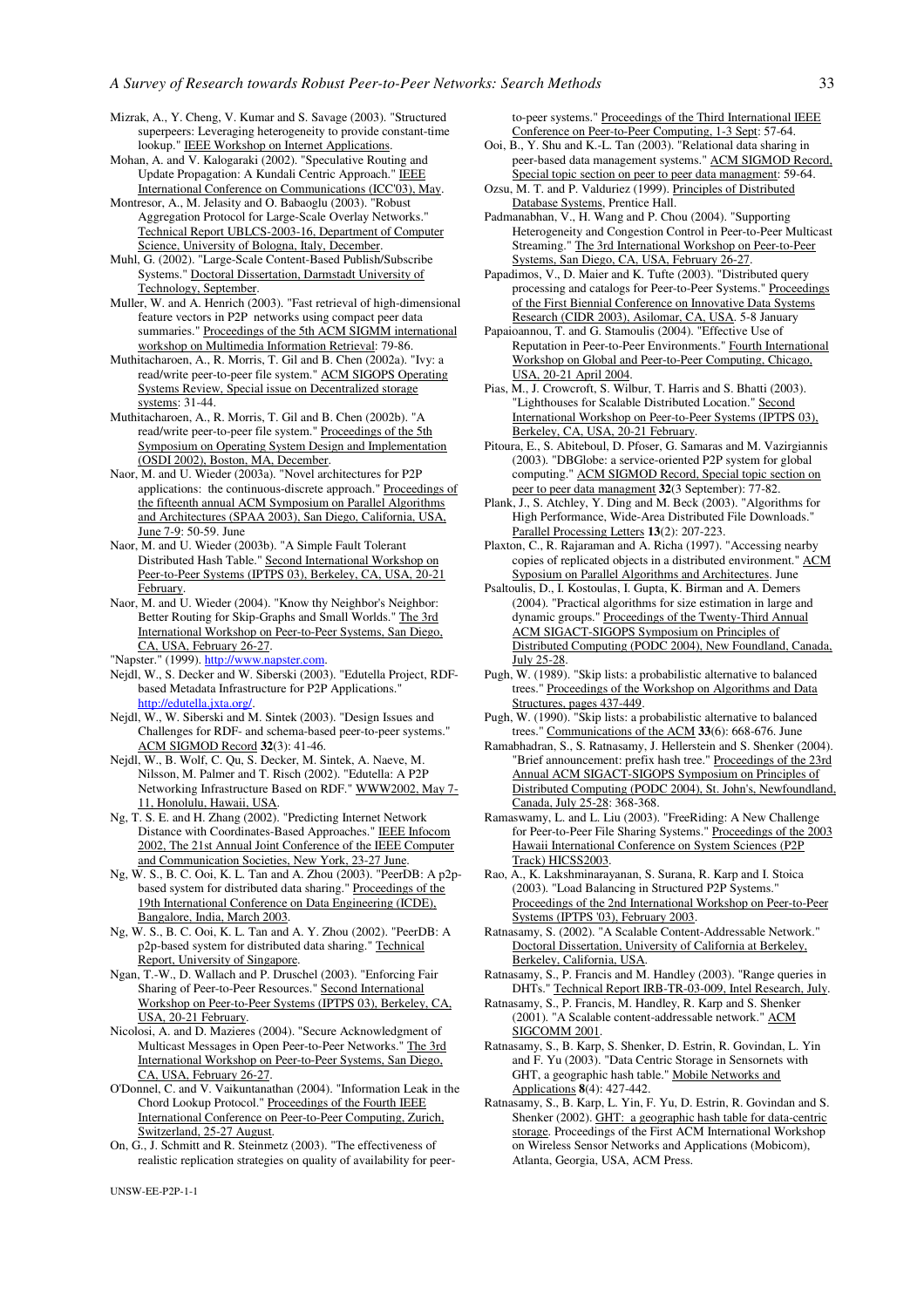- Ratnasamy, S., S. Shenker and I. Stoica (2002). "Routing Algorithms for DHTs: Some Open Questions." Proceedings of the First International Workshop on Peer to Peer Systems (IPTPS 2002), March, Cambridge, MA.
- Reddy, S. M., D. K. Pradhan and J. G. Kuhl (1980). "Direct graphs with minimal and maximal connectivity." Technical Report, School of Engineering, Oakland University. July
- Reynolds, P. and A. Vahdat (2003). "Efficient Peer-to-Peer Keyword Searching." ACM/IFP/USENIX International Middleware Conference (Middleware 2003), Rio de Janeiro, Brazil, 16-20 June.
- Rhea, S., D. Geels, T. Roscoe and J. Kubiatowicz (2003). "Handling Churn in a DHT." Report No. UCB/CSD-03-1299, University of California, Berkeley, California, USA, also Proceedings of the USENIX Annual Technical Conference, June 2004. December
- Rhea, S., T. Roscoe and J. Kubiatowicz (2003). "Structured Peer-to-Peer Overlays Need Application-Driven Benchmarks." Proceedings of the 2nd International Workshop on Peer-to-Peer Systems (IPTPS '03), February.
- Rhea, S., C. Wells, P. Eaton, D. Geels, B. Zhao, H. Weatherspoon and J. Kubiatowicz (2001). "Maintenance-Free Global Data Storage." IEEE Internet Computing **5**(5): 40-49.
- Ripeanu, M., A. Iamnitchi and P. Foster (2002). "Mapping the Gnutella network." IEEE Internet Computing **6**(1): 50-57. Jan/Feb
- Robertson, S. E., S. Walker and M. Beaulieu (1999). "Okapi at TREC-7: automatic ad hoc, filtering, VLC and filtering tracks." Proceedings of the Seventh Text REtrieval Conference (TREC-7), pages 253-264. NIST Special Publication 500-242, July.
- Rodrigues, R., B. Liskov and L. Shrira (2002). "The design of a robust peer-to-peer system." SIGOPS European Workshop.
- Rohrs, C. (2002). "Query Routing for the Gnutella Networks." http://www.limewire.com/developer/query\_routing/keyword%2 0routing.htm **Version 1.0**. May 16
- Roussopoulos, M., M. Baker, D. Rosenthal, T. Guili, P. Maniatis and J. Mogul (2004). "2 P2P of Not 2 P2P?" The 3rd International Workshop on Peer-to-Peer Systems, San Diego, CA, USA, February 26-27.
- Rowley, R. A. and B. Bose (1993). "Fault-tolerant ring embedding in de Bruijn networks." IEEE Transactions on Computers **42**(12): 1480-1486. December
- Rowstron, A. and P. Druschel (2001a). "Pastry: Scalable, distributed object location and routing for large-scale peer-to-peer systems." IFIP/ACM Middleware 2001, Heidelberg, Germany, Nov.
- Rowstron, A. and P. Druschel (2001b). "Storage management and caching in PAST, a large-scale, persistent peer-to-peer storage utility." Proceedings ACM SOSP'01, Banff, Canada, October 2001: 188-201.
- Ruhl, M. (2003). "Efficient Algorithms for New Computational Models." Doctoral Dissertation, Massachusetts Institute of Technology, September.
- Salton, G., A. Wong and C. S. Yang (1975). "A vector space model for automatic indexing." Communications of the ACM **18**(11): 613-620. November
- Sankaralingam, K., S. Sethumadhavan and J. Browne (2003). "Distributed Pagerank for P2P Systems." Proceedings of the 12th international symposium on High Performance Distributed Computing (HPDC).
- Saroiu, S., K. Gummadi, R. Dunn, S. Gribble and H. Levy (2002a). "An analysis of Internet content delivery systems." ACM SIGOPS Operating Systems Review **36**: 315-327.
- Saroiu, S., P. Gummadi and S. Gribble (2002b). A measurement study of peer-to-peer file sharing systems. Proceedings of Multimedia Computing and Networking 2002 (MMCN'02), January.
- Sartiani, C., P. Manghi, G. Ghelli and G. Conforti (2004). "XPeer: A self-organizing XML P2P database system." Proceedings of the First International Workshop on Peer-to-Peer Computing and Databases, Heraklion, Crete, Greece, March 14.
- Sasabe, M., N. Wakamiya, M. Murata and H. Miyahara (2003). "Scalable and continuous media streaming on peer-to-peer networks." Proceedings of the Third International IEEE Conference on Peer-to-Peer Computing, 1-3 Sept: 92-99.
- Schlosser, M., M. Sintek, S. Decker and W. Nejdl (2002). "HyperCuP - Hypercubes, Ontologies and P2P Networks." Springer Lecture Notes on Computer Science, Vol 2530 - Agents and Peer-to-Peer Systems.
- Schlumberger, M. L. (1974). "De Bruijn communication networks." Doctoral Dissertation, Department of Computer Science, Stanford University, Palo Alto, CA.
- Schmidt, C. and M. Parashar (2004). "Enabling flexible queries with guarantees in P2P systems." IEEE Internet Computing **8**(3): 19-  $\frac{5}{26}$
- Schneidman, J. and D. Parkes (2003). "Rationality and Self-Interest in Peer to Peer Networks." Second International Workshop on Peer-to-Peer Systems (IPTPS 03), Berkeley, CA, USA, 20-21 February.
- Scholl, D. (2001). "OpenNap Home Page." http://opennap.sourceforge.net/.
- Selcuk, A., E. Uzun and M. R. Pariente (2004). "A Reputation-based Trust Management System for P2P Networks." Fourth International Workshop on Global and Peer-to-Peer Computing, Chicago, USA, 20-21 April 2004.
- Sen, S. and J. Wang (2002). "Analyzing peer-to-peer traffic across large networks." Proceedings of the second ACM SIGCOMM workshop on Internet measurement: 137-150.
- Sen, S. and J. Wang (2004). "Analyzing Peer-to-Peer Traffic Across Large Networks." IEEE/ACM Transactions on Networking **12**(2): 219-232.
- Serjantov, A. (2002). "Anonymizing Censorship Resistant Systems." Proceedings of the Second International Conference on Peer to Peer Computing, March, MIT Faculty Club, Cambridge, MA, USA.
- Shenker, S. (2003). "The Data-Centric Revolution in Networking." Keynote Speech, 29th International Conference on Very Large Data Bases, September 9-12, Berlin, Germany.
- Shi, S.-M., Y. Guangwen, D. Wang, J. Yu, S. Qu and M. Chen (2004). "Making Peer-to-Peer Keyword Searching Feasible Using Multilevel Partitioning." The 3rd International Workshop on Peer-to-Peer Systems, San Diego, CA, USA, February 26-27.
- Sieka, B., A. Kshemkalyani and M. Singhal (2004). "On the Security of Polling Protocols in Peer-to-Peer Systems." Proceedings of the Fourth IEEE International Conference on Peer-to-Peer Computing, Zurich, Switzerland, 25-27 August.
- Singh, A. and L. Liu (2003). "TrustMe: anonymous management of trust relationships in decentralized P2P systems." Proceedings of the Third International IEEE Conference on Peer-to-Peer Computing, 1-3 Sept.
- Singhal, A. (2001). "Modern Information Retrieval: A Brief Overview." IEEE Data Engineering Bulletin **24**(4): 35-43.
- Singhal, A., J. Choi, D. Hindle, D. Lewis and F. Pereira (1999). "AT&T at TREC-7." Proceedings of the Seventh Text REtrieval Conference (TREC-7), pages 253-264. NIST Special Publication 500-242, July.
- Singla, A. and C. Rohrs (2002). "Ultrapeers: Another Step Towards Gnutella Scalability,."

http://groups.yahoo.com/group/the\_gdf/files/Proposals/Working %20Proposals/Ultrapeer/ **Version 1.0, 26 November**.

- Sit, E., F. Dabek and J. Robertson (2004). "UsenetDHT: A Low overhead Usenet Server." The 3rd International Workshop on Peer-to-Peer Systems, San Diego, CA, USA, February 26-27.
- Sit, E. and R. Morris (2002). "Security Considerations for Peer-to-Peer Distributed Hash Tables." First International Workshop on Peer-to-Peer Systems (IPTPS), Cambridge, MA, March.
- Sollins, K. (2003). "Designing for Scale and Differentiation. Proceedings of the ACM SIGCOMM workshop on Future Directions in network architecture, Karlsruhe, Germany, August 25-27.
- Stavrou, A., D. Rubenstein and S. Sahu (2004). "A Lightwight, Robust P2P System to Handle Flash Crowds." IEEE Journal on Selected Areas in Communications **22**(1): 6-17. Jan
- Stoica, I., D. Adkins, S. Zhuang, S. Shenker and S. Surana (2002). "Internet indirection infrastructure." Proceedings of the 2002 conference on applications, technologies, architectures and protocols for computer communications: 73-86.
- Stoica, I., R. Morris, D. Liben-Nowell, D. Karger, M. Kaashoek, F. Dabek and H. Balakrishnan (2001). Chord: A scalable peer-topeer lookup service for internet applications. Proceedings of ACM SIGCOMM 2001, San Diego, CA, USA.
- Stoica, I., R. Morris, D. Liben-Nowell, D. Karger, M. F. Kaashoek, F. Dabek and H. Balakrishnan (2003). "Chord: a scalable peer-topeer lookup protocol for Internet applications." IEEE/ACM Transactions on Networking **11**(1): 17-32.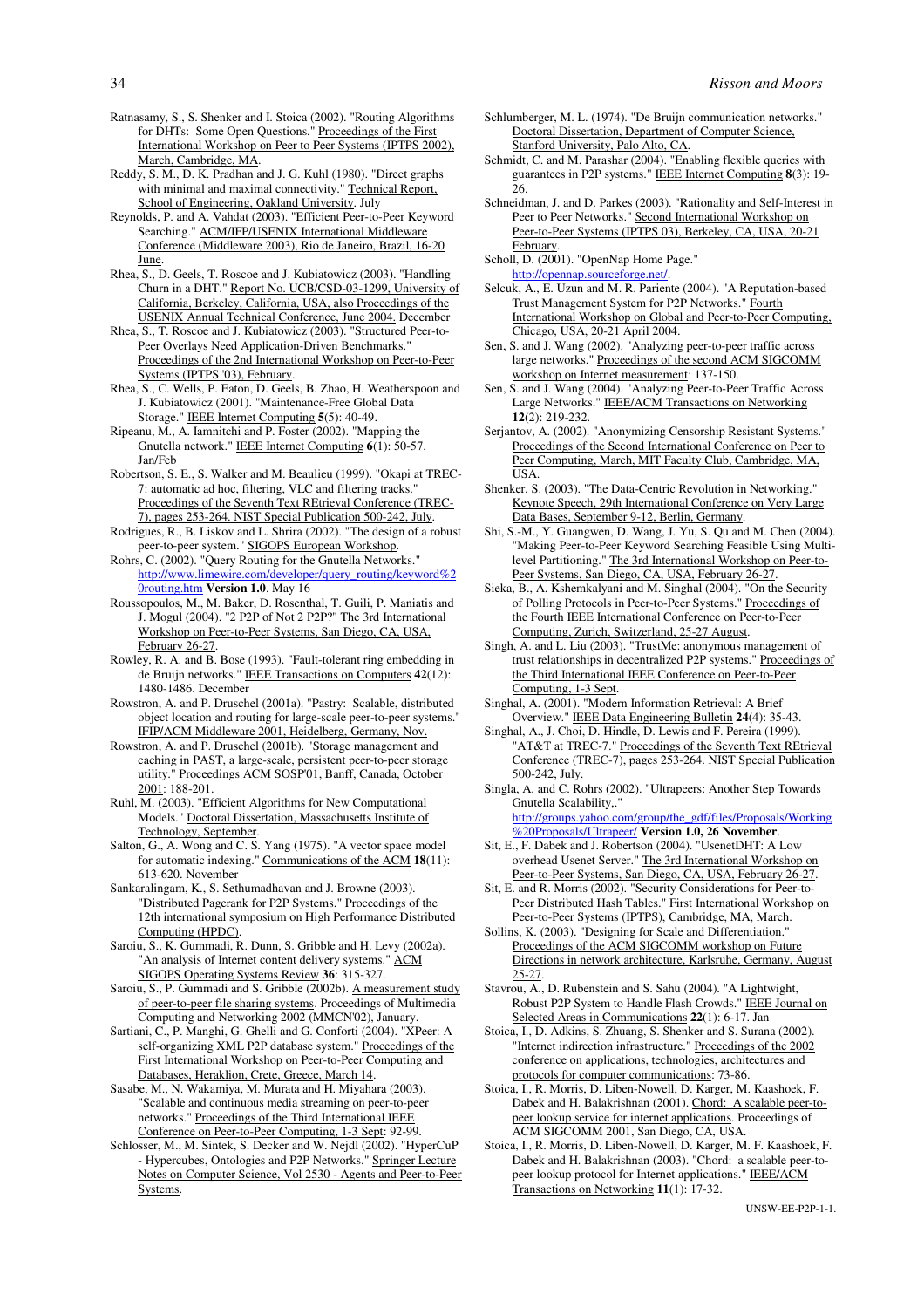- Stonebraker, M., P. Aoki, W. Litwin, A. Pfeffer, A. Sah, J. Sidell, C. Staelin and A. Yu (1996). "Mariposa: a wide-area distributed database system." THE VLDB Journal - The International Journal of Very Large Data Bases(5): 48-63.
- Sunaga, H., M. Takemoto and T. Iwata (2002). "Advanced peer to peer network platform for various services - SIONet(Semantic Information Oriented Network)." Proceedings of the Second International Conference on Peer to Peer Computing: 169-170.
- Surridge, M. and C. Upstill (2003). "Grid security: lessons for peer-topeer systems." Proceedings of the Third International IEEE Conference on Peer-to-Peer Computing, 1-3 Sept: 2-6.
- Tang, C. and S. Dwarkadas (2004). "Hybrid Global-Local Indexing for Efficient Peer-to-Peer Information Retrieval." Proceedings of the First Symposium on Networked Systems Design and Implementation (NSDI'04), San Francisco, California, March 29-31: 211-224.
- Tang, C., S. Dwarkadas and Z. Xu (2004). "On Scaling Latent Semantic Indexing for Large Peer-to-Peer Systems." The 27th Annual International ACM SIGIR Conference (SIGIR'04), ACM Special Interest Group on Information Retrieval), Sheffield, UK, July.
- Tang, C., Z. Xu and S. Dwarkadas (2003). "Peer-to-peer information retrieval using self-organizing semantic overlay networks." Proceedings of the 2003 conference on Applications, Technologies, Architectures and Protocols for Computer Communications, Karlsruhe, Germany, August 25-29: 175-186.
- Tang, C., Z. Xu and M. Mahalingam (2002a). "PeerSearch: Efficient information retrieval in peer-to-peer networks." Proceedings of HotNets-I, ACM SIGCOMM.
- Tang, C., Z. Xu and M. Mahalingam (2002b). "pSearch: Information Retrieval in Structured Overlays." First Workshop on Hot Topics in Networks, Princeton, New Jersey, Oct 28-29. Also Computer Communication Review, Volume 33, Number 1, January 2003.
- Tanin, E., A. Harwood and H. Samet (2004). "Indexing distributed complex data for complex queries." Proceedings of the National Conference on Digital Government Research, Seattle,WA: 81- 90.
- Tatarinov, I. and A. Halevy (2004). "Efficient query reformulation in peer data management systems." Proceedings of the 2004 ACM SIGMOD International Conference on the management of data, Paris, France: 539-550.
- Tatarinov, I., P. Mork, Z. Ives, J. Madhavan, A. Halevy, D. Suciu, N. Dalvi, X. Dong, Y. Kadiyska and G. Miklau (2003). "The Piazza peer data management project." ACM SIGMOD Record **32**(3):  $47-52.$
- Tempich, C., S. Staab and A. Wranik (2004). "Remindin': semantic query routing in peer-to-peer networks." Proceedings of the 13th conference on World Wide Web, New York, NY, USA, May 17-20: 640-649.
- Terpstra, W., S. Behnel, L. Fiege, J. Kangasharju and A. Buchmann (2004). "Bit Zipper Rendezvous, Optimal Data Placement for General P2P Queries." Proceedings of the First International Workshop on Peer-to-Peer Computing and Databases, Heraklion, Crete, Greece, March 14.
- Thadani, S. (2001a). "Meta Data searches on the Gnutella Network (addendum)."
- http://www.limewire.com/developer/MetaProposal2.htm. Thadani, S. (2001b). "Meta Information Searches on the Gnutella Networks."
- http://www.limewire.com/developer/metainfo\_searches.html. Tran, D., K. Hua and T. Do (2004). "A Peer-to-Peer Architecture for Media Streaming." IEEE Journal on Selected Areas in
- Communications **22**(1): 121-133. Triantafillou, P. and T. Pitoura (2003). "Towards a Unifying Framework for Complex Query Processing over Structured Peerto-Peer Data Networks." Proceedings of the First International Workshop on Databases, Information Systems and Peer-to-Peer Computing (DBISP2P), Berlin, Germany, Sept 7-8: 169-183.
- Tsangou, M., S. Ndiaye, M. Seck and W. Litwin (2003). "Range Queries to Scalable Distributed Data Structure RP\*." Proceedings of the Fifth Workshop on Distributed Data and Structures, WDAS 2003, Thessaloniki, June.
- UNSW-EE-P2P-1-1 van Renesse, R. (2003). "The Importance of Aggregation." Springer-Verlag Lecture Notes in Computer Science volume 2584 "Future

Directions in Distributed Computing". A. Schiper, A. A. Shvartsman, H. Weatherspoon, and B. Y. Zhao, editors. Springer-Verlag, Heidelberg, April.

- van Renesse, R., K. P. Birman and W. Vogels (2003). "Astrolabe: A robust and scalable technology for distribute system monitoring, management and data mining." ACM Transactions on Computer Systems **21**(2): 164-206.
- van Renesse, R. and A. Bozdog (2004). "Willow: DHT, Aggregation and Publish/Subscribe in One Protocol." The 3rd International Workshop on Peer-to-Peer Systems, San Diego, CA, USA, February 26-27.
- Vogels, W., R. v. Renesse and K. Birman (2003). "The power of epidemics: robust communication for large-scale distributed systems." ACM SIGCOMM Computer Communication Review **33**(1): 131-135. January 2003
- Voulgaris, S. and M. van Steen (2003). "An Epidemic Protocol for Managing Routing Tables in very large Peer to Peer Networks." Proceedings of the 14th IFIP/IEEE Workshop on Distributed Systems: Operations and Management (DSOM 2003), Heidelberg, Germany. October 2003
- Walfish, M., H. Balakrishnan and S. Shenker (2004). "Untangling the Web from DNS." Proceedings of the First Symposium on Networked Systems Design and Implementation (NSDI'04), San Francisco, California, March 29-31: 225-238.
- Wang, X., Y. Zhang, X. Li and D. Loguinov (2004). "On Zone-Balancing of Peer-to-Peer Networks: Analysis of Random Node Join." ACM SIGMETRICS, June.
- Wawrzoniak, M., L. Peterson and T. Roscoe (2004). "Sophia: an Information Plane for networked systems." ACM SIGCOMM Computer Communication Review **34**(1): 15-20.
- Weatherspoon, H. and J. Kubiatowicz (2002a). "Efficient Heartbeats and Repair of Softstate in Decentralized Object Location and Routing Systems." Proceedings of the SIGOPS European Workshop 2002, September 2002.
- Weatherspoon, H. and J. Kubiatowicz (2002b). "Erasure Coding vs Replication: A Quantative Comparison." Proceedings of the First International Workshop on Peer to Peer Systems (IPTPS 2002), March.
- Weatherspoon, H., T. Moscovitz and J. Kubiatowicz (2002). "Introspective Failure Analysis: Avoiding Correlated Failures." Proceedings of the International Workshop on Reliable Peer-to-Peer Distributed Systems **October**.
- Yalagandula, P. and M. Dahlin (2004). "A Scalable Distributed Information Management System." SIGCOMM'04, Portland, Oregon, USA, Aug 30-Sept 3.
- Yang, B. and H. Garcia-Molina (2001). "Comparing Hybrid Peer-to-Peer Systems (extended)." 27th International Conference on Very Large Data Bases, Rome, Italy, 11-14 September.
- Yang, B. and H. Garcia-Molina (2002a). "Efficient Search in Peer-to-Peer Networks." Proceedings of the 22nd International Conference on Distributed Computing Systems, 2-5 July, Vienna, Austria.
- Yang, B. and H. Garcia-Molina (2002b). "Improving search in peerto-peer networks." Proceedings of the 22nd IEEE International Conference on Distributed Computing Systems: 5-14.
- Yang, B. and H. Garcia-Molina (2002c). "Improving Search in Peerto-Peer Systems." Proceedings of the 22nd International Conference on Distributed Computing Systems (ICDCS, Vienna, Austria, July 2002).
- Yang, B. and H. Garcia-Molina (2003). "Designing a Super-peer Network." Proceedings of the 19th International Conference on Data Engineering (ICDE), Bangalore, India, March 2003.
- Yang, B., P. Vinograd and H. Garcia-Molina (2004). "Evaluating GUESS and Non-Forwarding Peer-to-Peer Search." The 24th International Conference on Distributed Computing Systems (ICDCS-2004), Mar 23-26, Tokyo University of Technology, Hachioji, Tokyo, Japan.
- Yeager, B. (2003). "Proposed Research Tracks." Email to the Internet Research Task Force (IRTF) P2P Research Group, 10th Nov.
- Yeager, B. and B. Bhattacharjee (2003). "Peer-to-Peer Research Group Charter." http://www.irtf.org/charters/p2prg.html. June
- Zhang, R. and C. Hu (2003). "Borg: a hybrid protocol for scalable application-level multicast in peer-to-peer networks." Proceedings of the 13th international workshop on network and